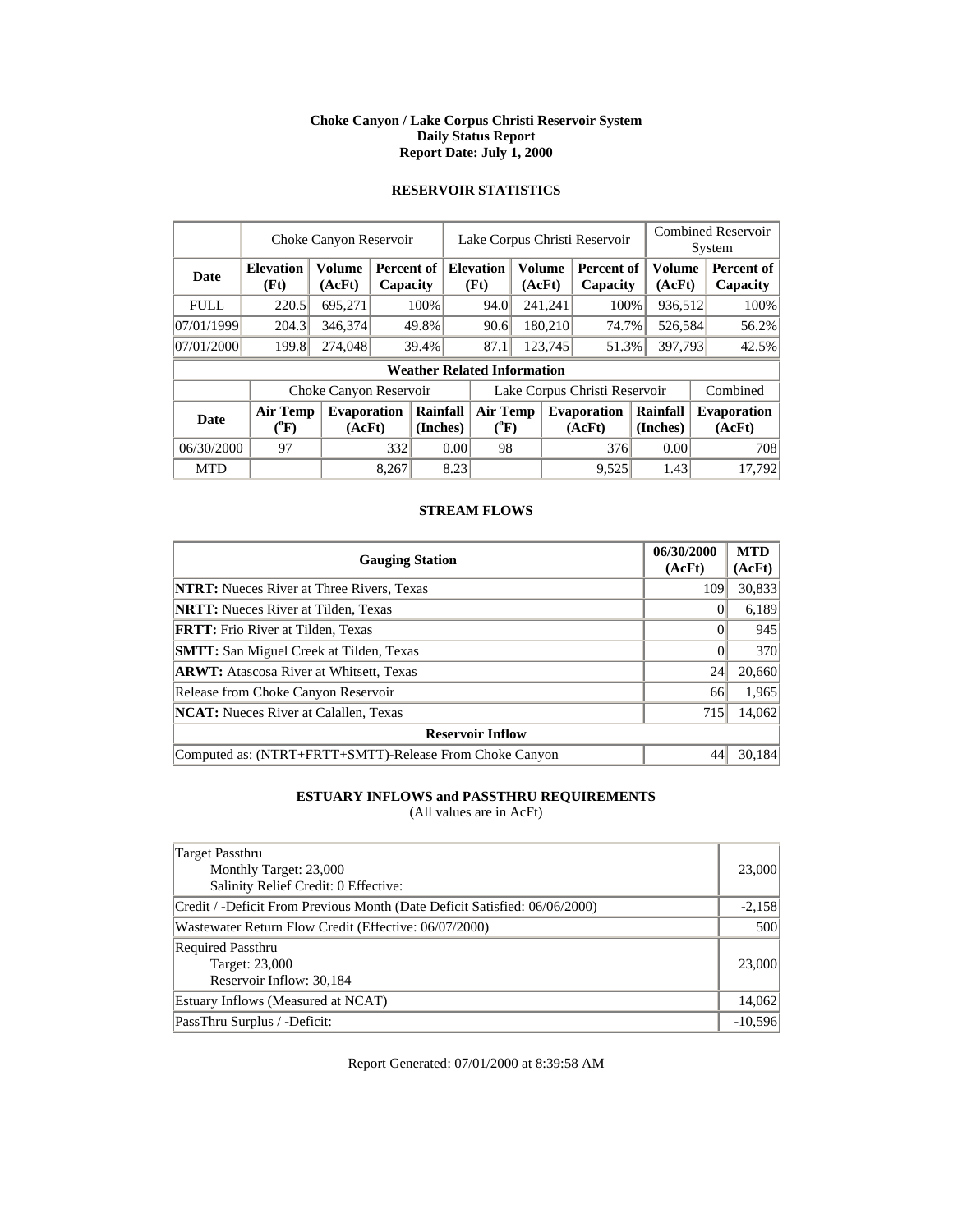#### **Choke Canyon / Lake Corpus Christi Reservoir System Daily Status Report Report Date: July 2, 2000**

|             | Choke Canyon Reservoir                |                              |     |                               |                                       | Lake Corpus Christi Reservoir                |         |                 |                              |                      |  | <b>Combined Reservoir</b><br>System |  |  |
|-------------|---------------------------------------|------------------------------|-----|-------------------------------|---------------------------------------|----------------------------------------------|---------|-----------------|------------------------------|----------------------|--|-------------------------------------|--|--|
| <b>Date</b> | <b>Elevation</b><br>(Ft)              | <b>Volume</b><br>(AcFt)      |     | <b>Percent of</b><br>Capacity |                                       | <b>Elevation</b><br>Volume<br>(Ft)<br>(AcFt) |         |                 | Percent of<br>Capacity       | Volume<br>(AcFt)     |  | <b>Percent of</b><br>Capacity       |  |  |
| <b>FULL</b> | 220.5                                 | 695,271                      |     | 100%                          |                                       | 94.0                                         |         | 241,241<br>100% |                              | 936,512              |  | 100%                                |  |  |
| 07/02/1999  | 204.3                                 | 345,858                      |     | 49.7%                         |                                       | 90.6                                         |         | 179,695         | 74.5%                        | 525,553              |  | 56.1%                               |  |  |
| 07/02/2000  | 199.8                                 | 273,599                      |     | 39.4%                         |                                       | 87.0                                         | 122,429 |                 | 50.7%                        | 396,028              |  | 42.3%                               |  |  |
|             |                                       |                              |     |                               |                                       | <b>Weather Related Information</b>           |         |                 |                              |                      |  |                                     |  |  |
|             |                                       | Choke Canyon Reservoir       |     |                               | Lake Corpus Christi Reservoir         |                                              |         |                 |                              |                      |  | Combined                            |  |  |
| <b>Date</b> | <b>Air Temp</b><br>$({}^0\mathrm{F})$ | <b>Evaporation</b><br>(AcFt) |     | Rainfall<br>(Inches)          | <b>Air Temp</b><br>$({}^0\mathrm{F})$ |                                              |         |                 | <b>Evaporation</b><br>(AcFt) | Rainfall<br>(Inches) |  | <b>Evaporation</b><br>(AcFt)        |  |  |
| 07/01/2000  | 99                                    |                              |     | 392<br>0.00                   |                                       | 98                                           |         |                 | 399                          | 0.00                 |  | 791                                 |  |  |
| <b>MTD</b>  |                                       |                              | 392 |                               | 0.00                                  |                                              |         |                 | 399                          | 0.00                 |  | 791                                 |  |  |

# **RESERVOIR STATISTICS**

### **STREAM FLOWS**

| <b>Gauging Station</b>                                  | 07/01/2000<br>(AcFt) | <b>MTD</b><br>(AcFt) |
|---------------------------------------------------------|----------------------|----------------------|
| <b>NTRT:</b> Nueces River at Three Rivers, Texas        | 107                  | 107                  |
| <b>NRTT:</b> Nueces River at Tilden, Texas              |                      | $\Omega$             |
| <b>FRTT:</b> Frio River at Tilden, Texas                |                      | $\Omega$             |
| <b>SMTT:</b> San Miguel Creek at Tilden, Texas          |                      | $\Omega$             |
| <b>ARWT:</b> Atascosa River at Whitsett, Texas          | 22                   | 22                   |
| Release from Choke Canyon Reservoir                     | 66                   | 66                   |
| <b>NCAT:</b> Nueces River at Calallen, Texas            | 719                  | 719                  |
| <b>Reservoir Inflow</b>                                 |                      |                      |
| Computed as: (NTRT+FRTT+SMTT)-Release From Choke Canyon | 42                   | 42                   |

### **ESTUARY INFLOWS and PASSTHRU REQUIREMENTS**

(All values are in AcFt)

| Target Passthru<br>Monthly Target: 4,500<br>Salinity Relief Credit: 0 Effective: | 4,500           |
|----------------------------------------------------------------------------------|-----------------|
| Credit / -Deficit From Previous Month (Date Deficit Satisfied:)                  | $-10,596$       |
| Wastewater Return Flow Credit (Effective: )                                      | $\Omega$        |
| <b>Required Passthru</b><br>Target: 4,500<br>Reservoir Inflow: 42                | 42 <sub>l</sub> |
| Estuary Inflows (Measured at NCAT)                                               | 719             |
| PassThru Surplus / -Deficit:                                                     | $-9.919$        |

Report Generated: 07/02/2000 at 5:34:37 PM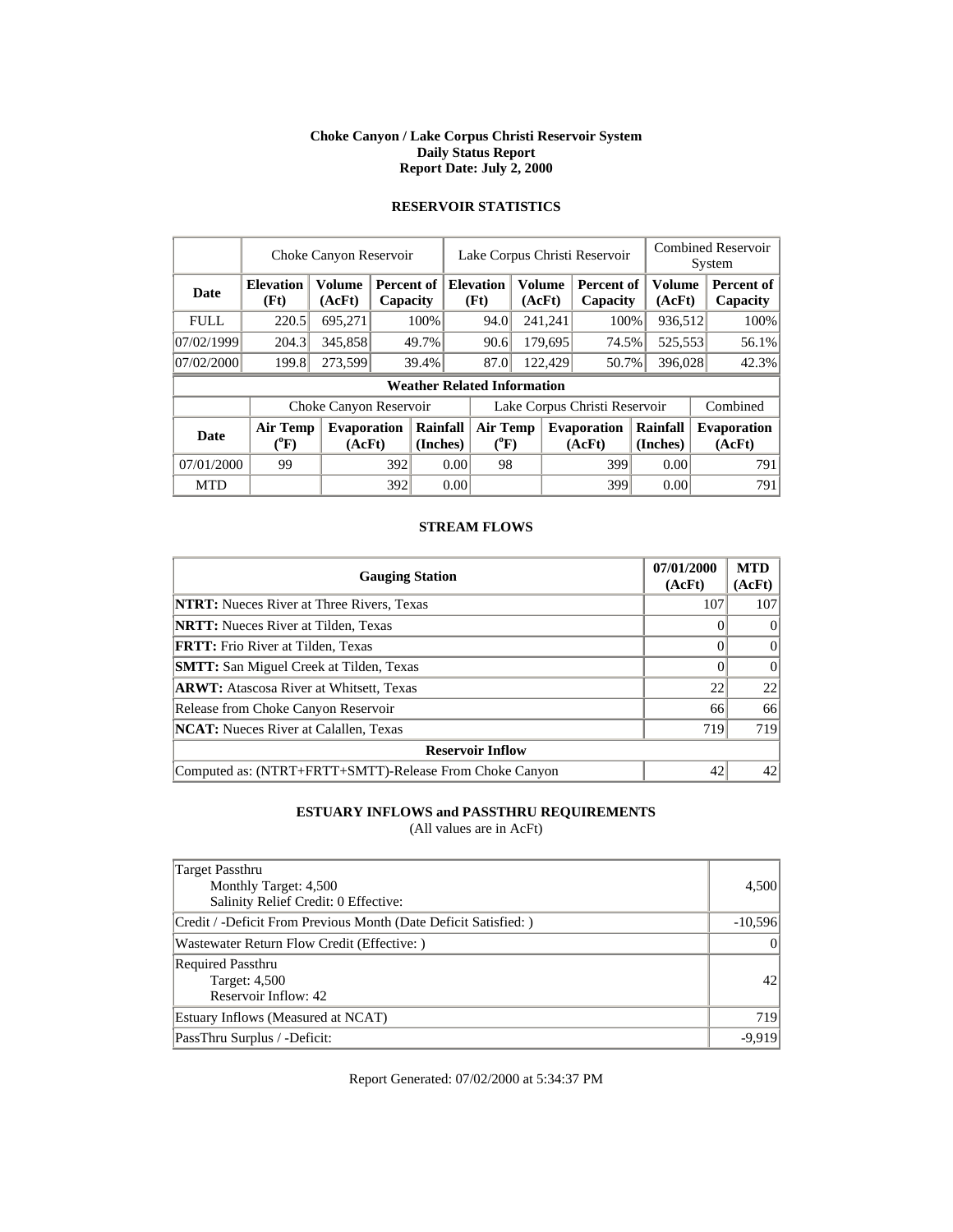#### **Choke Canyon / Lake Corpus Christi Reservoir System Daily Status Report Report Date: July 3, 2000**

|             | Choke Canyon Reservoir   |                              |     |                        |                               | Lake Corpus Christi Reservoir      |         |               |                              |  |                      | <b>Combined Reservoir</b><br>System |                              |  |
|-------------|--------------------------|------------------------------|-----|------------------------|-------------------------------|------------------------------------|---------|---------------|------------------------------|--|----------------------|-------------------------------------|------------------------------|--|
| <b>Date</b> | <b>Elevation</b><br>(Ft) | <b>Volume</b><br>(AcFt)      |     | Percent of<br>Capacity |                               | <b>Elevation</b><br>(Ft)           | (AcFt)  | <b>Volume</b> | Percent of<br>Capacity       |  | Volume<br>(AcFt)     |                                     | Percent of<br>Capacity       |  |
| <b>FULL</b> | 220.5                    | 695,271                      |     | 100%                   |                               | 94.0                               |         | 241,241       | 100%                         |  | 936,512              |                                     | 100%                         |  |
| 07/03/1999  | 204.2                    | 345,514                      |     | 49.7%                  |                               | 90.5                               |         | 177,640       | 73.6%                        |  | 523,154              |                                     | 55.9%                        |  |
| 07/03/2000  | 199.7                    | 273,150                      |     | 39.3%                  |                               | 86.9                               | 121,119 |               | 50.2%                        |  | 394,269              |                                     | 42.1%                        |  |
|             |                          |                              |     |                        |                               | <b>Weather Related Information</b> |         |               |                              |  |                      |                                     |                              |  |
|             |                          | Choke Canyon Reservoir       |     |                        | Lake Corpus Christi Reservoir |                                    |         |               |                              |  |                      |                                     | Combined                     |  |
| <b>Date</b> | Air Temp<br>$(^{0}F)$    | <b>Evaporation</b><br>(AcFt) |     | Rainfall<br>(Inches)   |                               | <b>Air Temp</b><br>$(^{0}F)$       |         |               | <b>Evaporation</b><br>(AcFt) |  | Rainfall<br>(Inches) |                                     | <b>Evaporation</b><br>(AcFt) |  |
| 07/02/2000  | 97                       |                              |     | 392<br>0.00            |                               | 97                                 |         |               | 423                          |  | 0.00                 |                                     | 815                          |  |
| <b>MTD</b>  |                          |                              | 784 |                        | 0.00                          |                                    |         |               | 822                          |  | 0.00                 |                                     | 1.606                        |  |

# **RESERVOIR STATISTICS**

#### **STREAM FLOWS**

| <b>Gauging Station</b>                                  | 07/02/2000<br>(AcFt) | <b>MTD</b><br>(AcFt) |
|---------------------------------------------------------|----------------------|----------------------|
| <b>NTRT:</b> Nueces River at Three Rivers, Texas        | 105                  | 212                  |
| <b>NRTT:</b> Nueces River at Tilden, Texas              |                      | $\Omega$             |
| <b>FRTT:</b> Frio River at Tilden, Texas                |                      | $\theta$             |
| <b>SMTT:</b> San Miguel Creek at Tilden, Texas          |                      | $\Omega$             |
| <b>ARWT:</b> Atascosa River at Whitsett, Texas          | 20                   | 42                   |
| Release from Choke Canyon Reservoir                     | 66                   | 131                  |
| <b>NCAT:</b> Nueces River at Calallen, Texas            | 732                  | 1,451                |
| <b>Reservoir Inflow</b>                                 |                      |                      |
| Computed as: (NTRT+FRTT+SMTT)-Release From Choke Canyon | 40                   | 82                   |

### **ESTUARY INFLOWS and PASSTHRU REQUIREMENTS**

(All values are in AcFt)

| Target Passthru<br>Monthly Target: 4,500<br>Salinity Relief Credit: 0 Effective: | 4,500     |
|----------------------------------------------------------------------------------|-----------|
| Credit / -Deficit From Previous Month (Date Deficit Satisfied: )                 | $-10,596$ |
| Wastewater Return Flow Credit (Effective: )                                      | $\Omega$  |
| <b>Required Passthru</b><br><b>Target: 4,500</b><br>Reservoir Inflow: 82         | 82        |
| Estuary Inflows (Measured at NCAT)                                               | 1,451     |
| PassThru Surplus / -Deficit:                                                     | $-9,227$  |

Report Generated: 07/03/2000 at 8:39:35 AM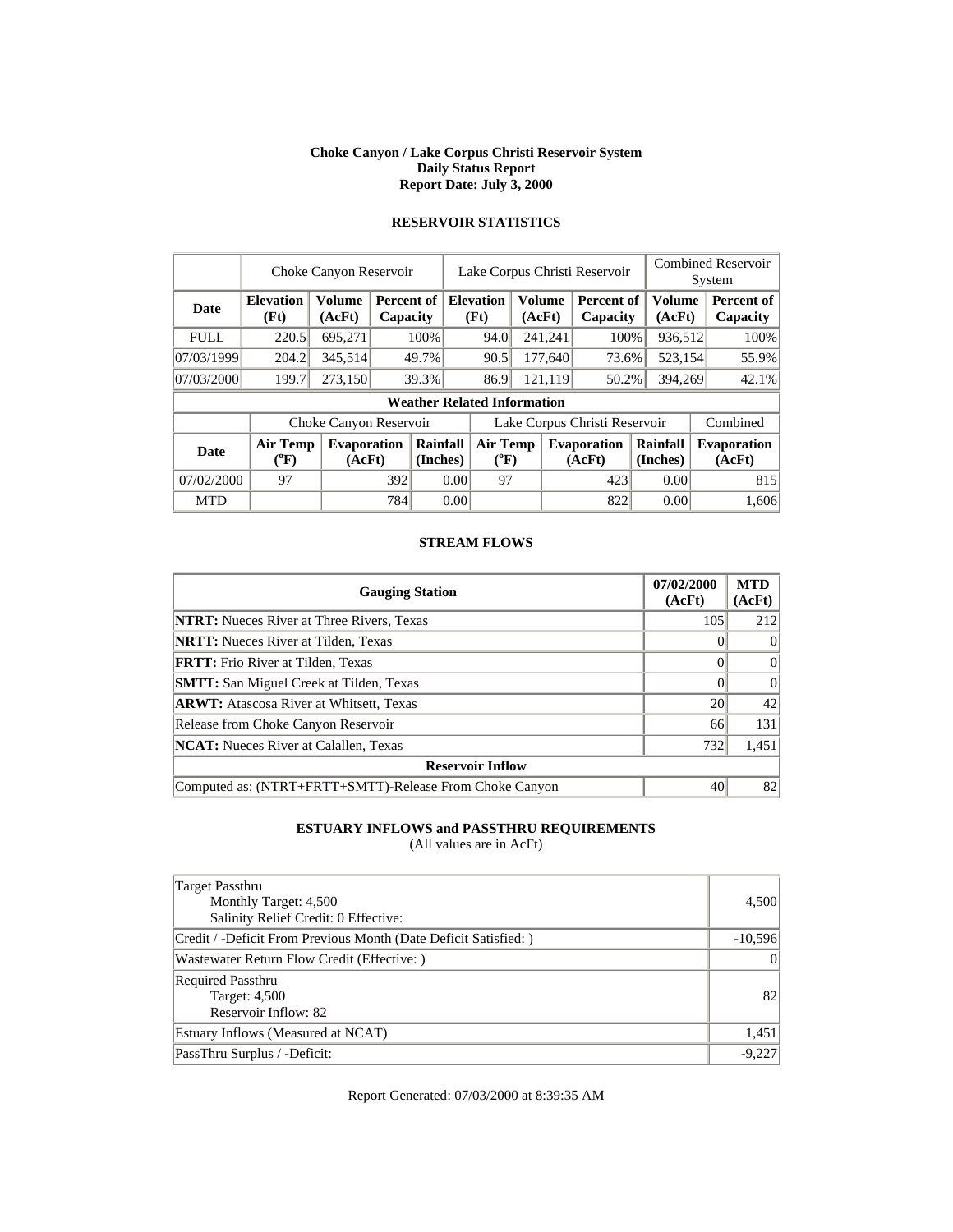#### **Choke Canyon / Lake Corpus Christi Reservoir System Daily Status Report Report Date: July 4, 2000**

|             | Choke Canyon Reservoir       |                              |       |                        |                               | Lake Corpus Christi Reservoir                |  |         |                              |                         |         | <b>Combined Reservoir</b>    |  |  |  |
|-------------|------------------------------|------------------------------|-------|------------------------|-------------------------------|----------------------------------------------|--|---------|------------------------------|-------------------------|---------|------------------------------|--|--|--|
|             |                              |                              |       |                        |                               |                                              |  |         |                              |                         | System  |                              |  |  |  |
| Date        | <b>Elevation</b><br>(Ft)     | <b>Volume</b><br>(AcFt)      |       | Percent of<br>Capacity |                               | Volume<br><b>Elevation</b><br>(Ft)<br>(AcFt) |  |         | Percent of<br>Capacity       | <b>Volume</b><br>(AcFt) |         | Percent of<br>Capacity       |  |  |  |
| <b>FULL</b> | 220.5                        | 695,271                      |       | 100%                   |                               | 94.0                                         |  | 241,241 | 100%                         |                         | 936,512 | 100%                         |  |  |  |
| 07/04/1999  | 204.2                        | 345,514                      |       | 49.7%                  |                               | 90.4<br>176,615                              |  |         | 73.2%                        |                         | 522,129 | 55.8%                        |  |  |  |
| 07/04/2000  | 199.7                        | 272,254                      |       | 39.2%                  |                               | 86.9                                         |  | 120,394 | 49.9%                        |                         | 392,648 | 41.9%                        |  |  |  |
|             |                              |                              |       |                        |                               | <b>Weather Related Information</b>           |  |         |                              |                         |         |                              |  |  |  |
|             |                              | Choke Canyon Reservoir       |       |                        | Lake Corpus Christi Reservoir |                                              |  |         |                              |                         |         | Combined                     |  |  |  |
| <b>Date</b> | <b>Air Temp</b><br>$(^{0}F)$ | <b>Evaporation</b><br>(AcFt) |       | Rainfall<br>(Inches)   |                               | Air Temp<br>$(^{0}F)$                        |  |         | <b>Evaporation</b><br>(AcFt) | Rainfall<br>(Inches)    |         | <b>Evaporation</b><br>(AcFt) |  |  |  |
| 07/03/2000  | 98                           |                              | 417   | 0.00                   |                               | 96                                           |  |         | 413                          | 0.00                    |         | 830                          |  |  |  |
| <b>MTD</b>  |                              |                              | 1,201 |                        | 0.00                          |                                              |  |         | 1,235                        | 0.00                    |         | 2.436                        |  |  |  |

### **RESERVOIR STATISTICS**

#### **STREAM FLOWS**

| <b>Gauging Station</b>                                  | 07/03/2000<br>(AcFt) | <b>MTD</b><br>(AcFt) |
|---------------------------------------------------------|----------------------|----------------------|
| <b>NTRT:</b> Nueces River at Three Rivers, Texas        | 103                  | 316                  |
| <b>NRTT:</b> Nueces River at Tilden, Texas              |                      | $\Omega$             |
| <b>FRTT:</b> Frio River at Tilden, Texas                |                      | $\theta$             |
| <b>SMTT:</b> San Miguel Creek at Tilden, Texas          |                      | $\Omega$             |
| <b>ARWT:</b> Atascosa River at Whitsett, Texas          | 20                   | 61                   |
| Release from Choke Canyon Reservoir                     | 66                   | 197                  |
| <b>NCAT:</b> Nueces River at Calallen, Texas            | 750                  | 2,201                |
| <b>Reservoir Inflow</b>                                 |                      |                      |
| Computed as: (NTRT+FRTT+SMTT)-Release From Choke Canyon | 38                   | 119                  |

### **ESTUARY INFLOWS and PASSTHRU REQUIREMENTS**

(All values are in AcFt)

| Target Passthru<br>Monthly Target: 4,500<br>Salinity Relief Credit: 0 Effective: | 4,500     |
|----------------------------------------------------------------------------------|-----------|
| Credit / -Deficit From Previous Month (Date Deficit Satisfied: )                 | $-10,596$ |
| Wastewater Return Flow Credit (Effective:)                                       | $\Omega$  |
| <b>Required Passthru</b><br><b>Target: 4,500</b><br>Reservoir Inflow: 119        | 119       |
| Estuary Inflows (Measured at NCAT)                                               | 2,201     |
| PassThru Surplus / -Deficit:                                                     | $-8,514$  |

Report Generated: 07/04/2000 at 8:37:43 AM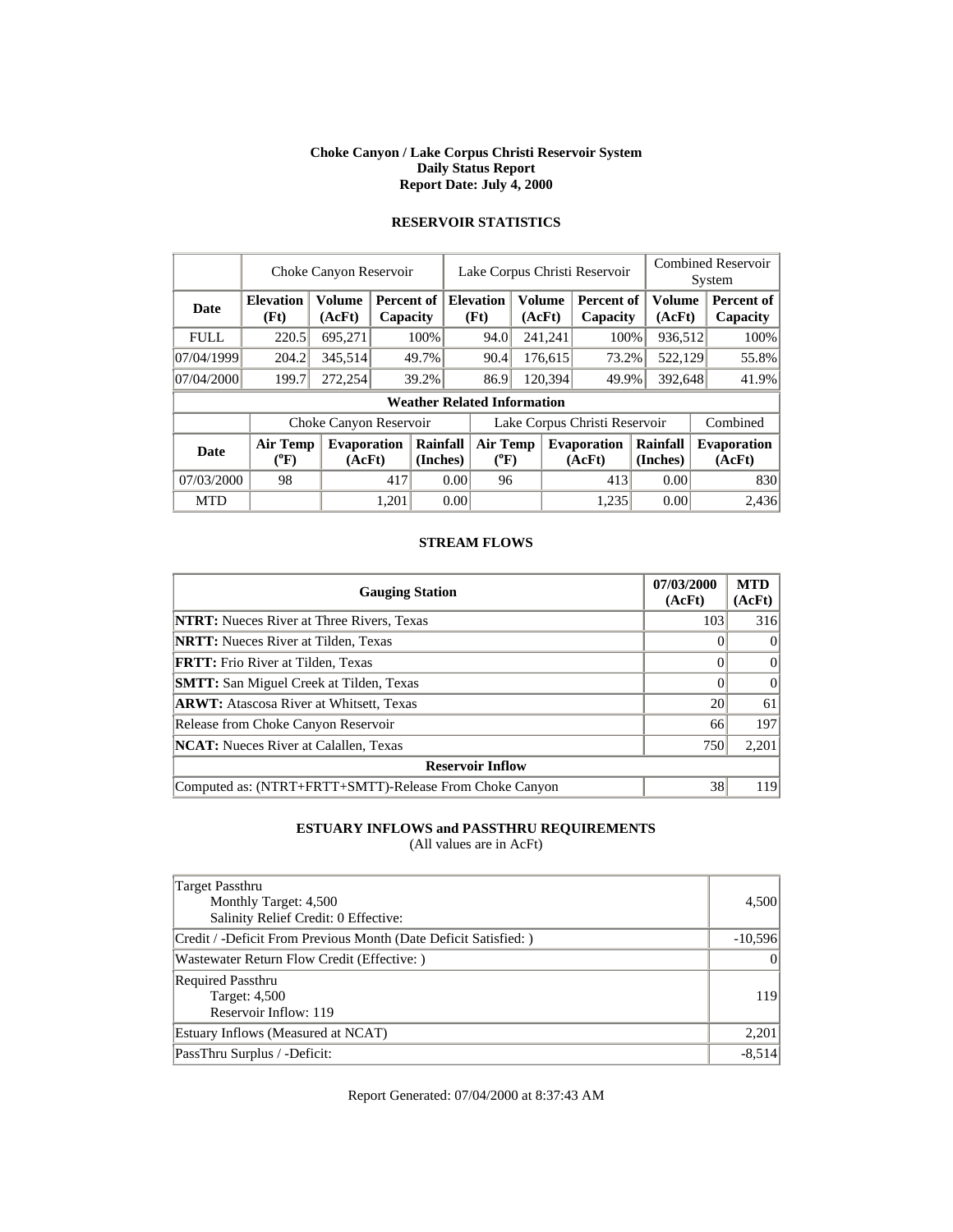#### **Choke Canyon / Lake Corpus Christi Reservoir System Daily Status Report Report Date: July 5, 2000**

|             | Choke Canyon Reservoir                |                              |       |                        |                               | Lake Corpus Christi Reservoir      |  |                  |                              |                      |  | <b>Combined Reservoir</b><br>System |
|-------------|---------------------------------------|------------------------------|-------|------------------------|-------------------------------|------------------------------------|--|------------------|------------------------------|----------------------|--|-------------------------------------|
| Date        | <b>Elevation</b><br>(Ft)              | <b>Volume</b><br>(AcFt)      |       | Percent of<br>Capacity |                               | <b>Elevation</b><br>(Ft)           |  | Volume<br>(AcFt) | Percent of<br>Capacity       | Volume<br>(AcFt)     |  | Percent of<br>Capacity              |
| <b>FULL</b> | 220.5                                 | 695,271                      |       | 100%                   |                               | 94.0                               |  | 241,241          | 100%                         | 936,512              |  | 100%                                |
| 07/05/1999  | 204.3                                 | 346,890                      |       | 49.9%                  |                               | 90.4                               |  | 175,933          | 72.9%                        | 522,823              |  | 55.8%                               |
| 07/05/2000  | 199.7                                 | 271,956                      |       | 39.1%                  |                               | 86.8                               |  | 119,238          | 49.4%                        | 391,194              |  | 41.8%                               |
|             |                                       |                              |       |                        |                               | <b>Weather Related Information</b> |  |                  |                              |                      |  |                                     |
|             |                                       | Choke Canyon Reservoir       |       |                        | Lake Corpus Christi Reservoir |                                    |  |                  |                              |                      |  | Combined                            |
| <b>Date</b> | <b>Air Temp</b><br>$({}^o\mathrm{F})$ | <b>Evaporation</b><br>(AcFt) |       | Rainfall<br>(Inches)   |                               | Air Temp<br>$(^{0}F)$              |  |                  | <b>Evaporation</b><br>(AcFt) | Rainfall<br>(Inches) |  | <b>Evaporation</b><br>(AcFt)        |
| 07/04/2000  | 98                                    |                              | 373   |                        | 0.00                          | 96                                 |  |                  | 420                          | 0.00                 |  | 793                                 |
| <b>MTD</b>  |                                       |                              | 1.574 |                        | 0.00                          |                                    |  |                  | 1.655                        | 0.00                 |  | 3,229                               |

# **RESERVOIR STATISTICS**

#### **STREAM FLOWS**

| <b>Gauging Station</b>                                  | 07/04/2000<br>(AcFt) | <b>MTD</b><br>(AcFt) |
|---------------------------------------------------------|----------------------|----------------------|
| <b>NTRT:</b> Nueces River at Three Rivers, Texas        | 99                   | 415                  |
| <b>NRTT:</b> Nueces River at Tilden, Texas              |                      | $\Omega$             |
| <b>FRTT:</b> Frio River at Tilden, Texas                |                      |                      |
| <b>SMTT:</b> San Miguel Creek at Tilden, Texas          |                      | $\Omega$             |
| <b>ARWT:</b> Atascosa River at Whitsett, Texas          | 18                   | 80                   |
| Release from Choke Canyon Reservoir                     | 66                   | 262                  |
| <b>NCAT:</b> Nueces River at Calallen, Texas            | 723                  | 2,924                |
| <b>Reservoir Inflow</b>                                 |                      |                      |
| Computed as: (NTRT+FRTT+SMTT)-Release From Choke Canyon | 34                   | 153                  |

### **ESTUARY INFLOWS and PASSTHRU REQUIREMENTS**

(All values are in AcFt)

| Target Passthru<br>Monthly Target: 4,500<br>Salinity Relief Credit: 0 Effective: | 4,500     |
|----------------------------------------------------------------------------------|-----------|
| Credit / -Deficit From Previous Month (Date Deficit Satisfied: )                 | $-10,596$ |
| Wastewater Return Flow Credit (Effective:)                                       | $\Omega$  |
| <b>Required Passthru</b><br><b>Target: 4,500</b><br>Reservoir Inflow: 153        | 153       |
| Estuary Inflows (Measured at NCAT)                                               | 2,924     |
| PassThru Surplus / -Deficit:                                                     | $-7,826$  |

Report Generated: 07/05/2000 at 8:47:11 AM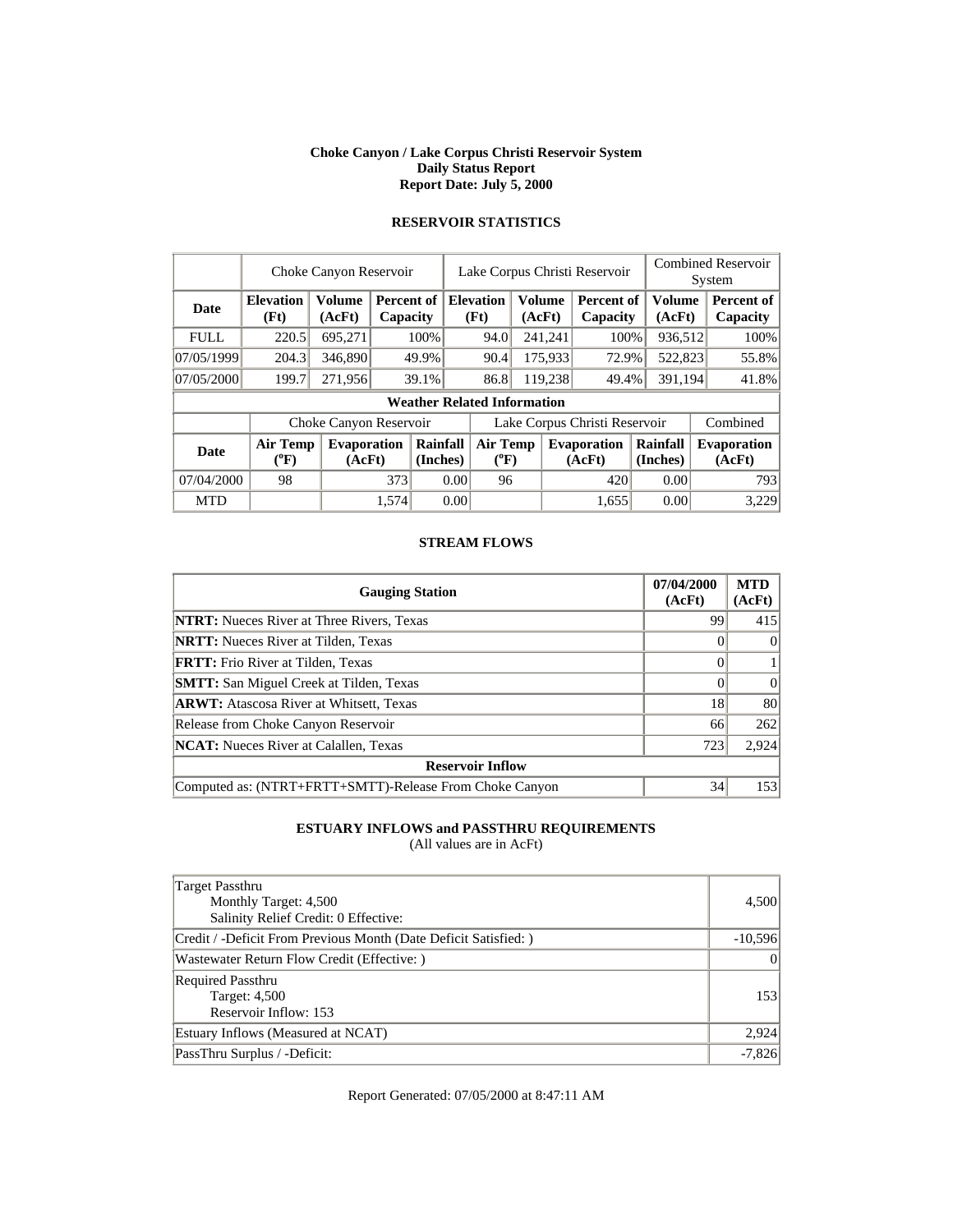#### **Choke Canyon / Lake Corpus Christi Reservoir System Daily Status Report Report Date: July 6, 2000**

|             | Choke Canyon Reservoir       |                              |                               |       |                               | Lake Corpus Christi Reservoir                       |                              |         |                               |                      |                  | <b>Combined Reservoir</b><br>System |                               |  |
|-------------|------------------------------|------------------------------|-------------------------------|-------|-------------------------------|-----------------------------------------------------|------------------------------|---------|-------------------------------|----------------------|------------------|-------------------------------------|-------------------------------|--|
| Date        | <b>Elevation</b><br>(Ft)     | <b>Volume</b><br>(AcFt)      | <b>Percent of</b><br>Capacity |       |                               | <b>Volume</b><br><b>Elevation</b><br>(Ft)<br>(AcFt) |                              |         | <b>Percent of</b><br>Capacity |                      | Volume<br>(AcFt) |                                     | <b>Percent of</b><br>Capacity |  |
| <b>FULL</b> | 220.5                        | 695,271                      |                               | 100%  |                               | 94.0                                                |                              | 241,241 | 100%                          |                      | 936,512          |                                     | 100%                          |  |
| 07/06/1999  | 204.3                        | 346,030                      |                               | 49.8% | 90.3                          |                                                     |                              | 174,743 | 72.4%                         |                      | 520,773          |                                     | 55.6%                         |  |
| 07/06/2000  | 199.6                        | 271,360                      |                               | 39.0% |                               | 86.7                                                | 117,799                      |         | 48.8%                         | 389,159              |                  |                                     | 41.6%                         |  |
|             |                              |                              |                               |       |                               | <b>Weather Related Information</b>                  |                              |         |                               |                      |                  |                                     |                               |  |
|             |                              | Choke Canyon Reservoir       |                               |       | Lake Corpus Christi Reservoir |                                                     |                              |         |                               |                      |                  |                                     | Combined                      |  |
| <b>Date</b> | <b>Air Temp</b><br>$(^{0}F)$ | <b>Evaporation</b><br>(AcFt) |                               |       | Rainfall<br>(Inches)          |                                                     | <b>Air Temp</b><br>$(^{0}F)$ |         | <b>Evaporation</b><br>(AcFt)  | Rainfall<br>(Inches) |                  |                                     | <b>Evaporation</b><br>(AcFt)  |  |
| 07/05/2000  | 97                           |                              | 338                           |       | 0.00                          | 96                                                  |                              |         | 343                           |                      | 0.00             |                                     | 681                           |  |
| <b>MTD</b>  |                              |                              | 1.912                         |       | 0.00                          |                                                     |                              |         | 1.998                         |                      | 0.00             |                                     | 3,910                         |  |

# **RESERVOIR STATISTICS**

#### **STREAM FLOWS**

| <b>Gauging Station</b>                                  | 07/05/2000<br>(AcFt) | <b>MTD</b><br>(AcFt) |
|---------------------------------------------------------|----------------------|----------------------|
| <b>NTRT:</b> Nueces River at Three Rivers, Texas        | 97                   | 512                  |
| <b>NRTT:</b> Nueces River at Tilden, Texas              |                      | $\Omega$             |
| <b>FRTT:</b> Frio River at Tilden, Texas                |                      |                      |
| <b>SMTT:</b> San Miguel Creek at Tilden, Texas          |                      | $\Omega$             |
| <b>ARWT:</b> Atascosa River at Whitsett, Texas          | 15                   | 95                   |
| Release from Choke Canyon Reservoir                     | 66                   | 328                  |
| <b>NCAT:</b> Nueces River at Calallen, Texas            | 725                  | 3,648                |
| <b>Reservoir Inflow</b>                                 |                      |                      |
| Computed as: (NTRT+FRTT+SMTT)-Release From Choke Canyon | 32                   | 185                  |

### **ESTUARY INFLOWS and PASSTHRU REQUIREMENTS**

(All values are in AcFt)

| Target Passthru<br>Monthly Target: 4,500<br>Salinity Relief Credit: 0 Effective: | 4,500     |
|----------------------------------------------------------------------------------|-----------|
| Credit / -Deficit From Previous Month (Date Deficit Satisfied: )                 | $-10,596$ |
| Wastewater Return Flow Credit (Effective:)                                       | $\Omega$  |
| <b>Required Passthru</b><br><b>Target: 4,500</b><br>Reservoir Inflow: 185        | 185       |
| Estuary Inflows (Measured at NCAT)                                               | 3,648     |
| PassThru Surplus / -Deficit:                                                     | $-7,133$  |

Report Generated: 07/06/2000 at 8:39:37 AM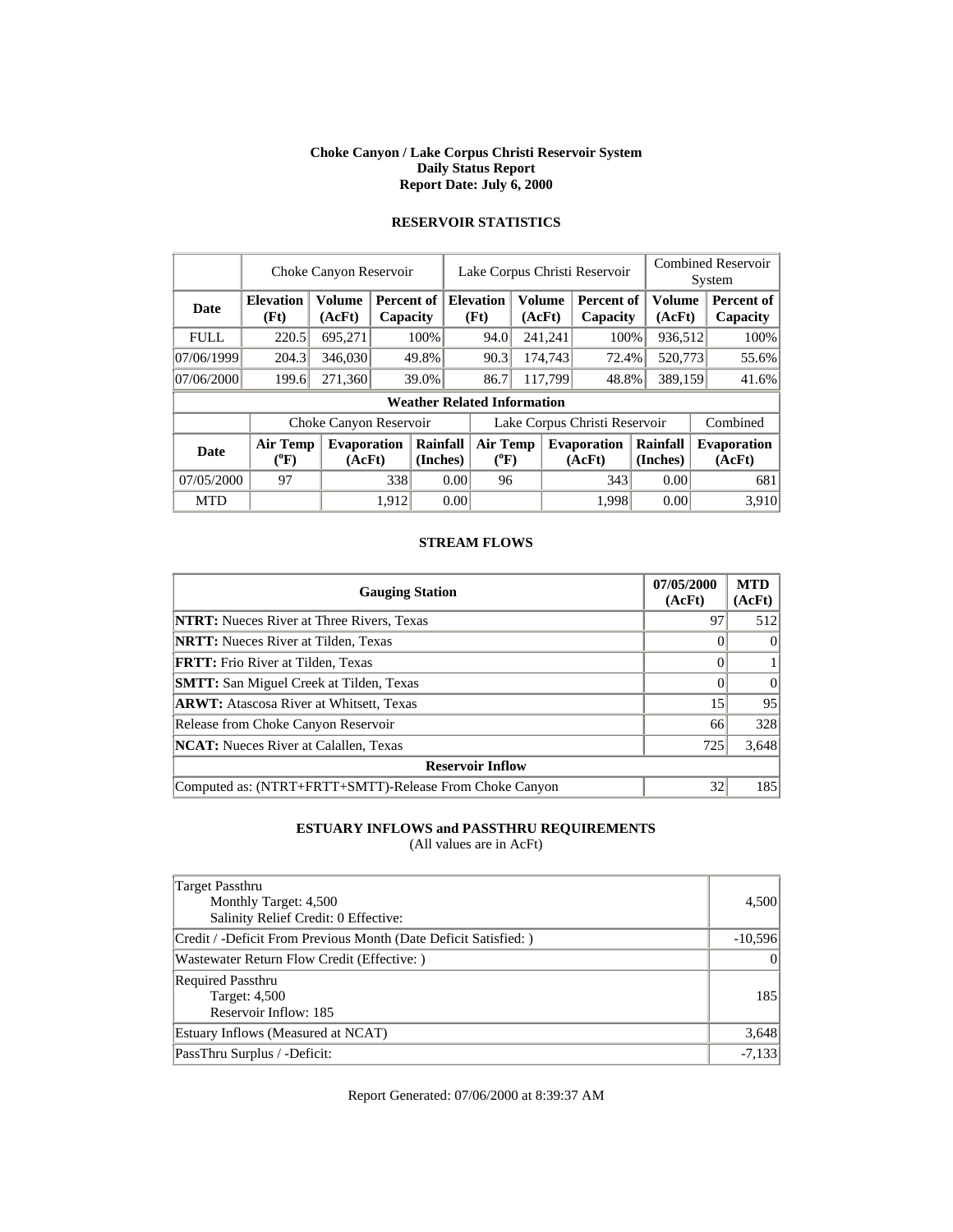#### **Choke Canyon / Lake Corpus Christi Reservoir System Daily Status Report Report Date: July 7, 2000**

|             | Choke Canyon Reservoir         |                              |                        |       |                               | Lake Corpus Christi Reservoir      |                         |         |                              |                      |                  | <b>Combined Reservoir</b> |                              |  |
|-------------|--------------------------------|------------------------------|------------------------|-------|-------------------------------|------------------------------------|-------------------------|---------|------------------------------|----------------------|------------------|---------------------------|------------------------------|--|
|             |                                |                              |                        |       |                               |                                    |                         |         |                              |                      |                  |                           | System                       |  |
| Date        | <b>Elevation</b><br>(Ft)       | <b>Volume</b><br>(AcFt)      | Percent of<br>Capacity |       | <b>Elevation</b><br>(Ft)      |                                    | <b>Volume</b><br>(AcFt) |         | Percent of<br>Capacity       |                      | Volume<br>(AcFt) |                           | Percent of<br>Capacity       |  |
| <b>FULL</b> | 220.5                          | 695,271                      |                        | 100%  |                               | 94.0                               |                         | 241,241 | 100%                         |                      | 936,512          |                           | 100%                         |  |
| 07/07/1999  | 204.3                          | 345,686                      |                        | 49.7% |                               | 90.3                               |                         | 173,894 | 72.1%                        |                      | 519,580          |                           | 55.5%                        |  |
| 07/07/2000  | 199.6                          | 270,913                      |                        | 39.0% | 86.6                          |                                    |                         | 116,510 | 48.3%                        |                      | 387,423          |                           | 41.4%                        |  |
|             |                                |                              |                        |       |                               | <b>Weather Related Information</b> |                         |         |                              |                      |                  |                           |                              |  |
|             |                                | Choke Canyon Reservoir       |                        |       | Lake Corpus Christi Reservoir |                                    |                         |         |                              |                      |                  |                           | Combined                     |  |
| <b>Date</b> | Air Temp<br>$({}^o\mathrm{F})$ | <b>Evaporation</b><br>(AcFt) |                        |       | Rainfall<br>(Inches)          |                                    | Air Temp<br>$(^{0}F)$   |         | <b>Evaporation</b><br>(AcFt) | Rainfall<br>(Inches) |                  |                           | <b>Evaporation</b><br>(AcFt) |  |
| 07/06/2000  | 97                             |                              | 338                    |       | 0.00                          | 95                                 |                         |         | 208                          |                      | 0.00             |                           | 546                          |  |
| <b>MTD</b>  |                                |                              | 2,250                  |       | 0.00                          |                                    |                         |         | 2.206                        |                      | 0.00             |                           | 4.456                        |  |

### **RESERVOIR STATISTICS**

#### **STREAM FLOWS**

| <b>Gauging Station</b>                                  | 07/06/2000<br>(AcFt) | <b>MTD</b><br>(AcFt) |
|---------------------------------------------------------|----------------------|----------------------|
| <b>NTRT:</b> Nueces River at Three Rivers, Texas        | 95                   | 607                  |
| <b>NRTT:</b> Nueces River at Tilden, Texas              |                      | $\Omega$             |
| <b>FRTT:</b> Frio River at Tilden, Texas                |                      |                      |
| <b>SMTT:</b> San Miguel Creek at Tilden, Texas          |                      | $\Omega$             |
| <b>ARWT:</b> Atascosa River at Whitsett, Texas          | 13                   | 107                  |
| Release from Choke Canyon Reservoir                     | 66                   | 393                  |
| <b>NCAT:</b> Nueces River at Calallen, Texas            | 707                  | 4,355                |
| <b>Reservoir Inflow</b>                                 |                      |                      |
| Computed as: (NTRT+FRTT+SMTT)-Release From Choke Canyon | 30                   | 215                  |

### **ESTUARY INFLOWS and PASSTHRU REQUIREMENTS**

(All values are in AcFt)

| Target Passthru<br>Monthly Target: 4,500<br>Salinity Relief Credit: 0 Effective: | 4,500     |
|----------------------------------------------------------------------------------|-----------|
| Credit / -Deficit From Previous Month (Date Deficit Satisfied: )                 | $-10,596$ |
| Wastewater Return Flow Credit (Effective:)                                       | $\Omega$  |
| <b>Required Passthru</b><br>Target: 4,500<br>Reservoir Inflow: 215               | 215       |
| Estuary Inflows (Measured at NCAT)                                               | 4,355     |
| PassThru Surplus / -Deficit:                                                     | $-6,456$  |

Report Generated: 07/07/2000 at 8:43:45 AM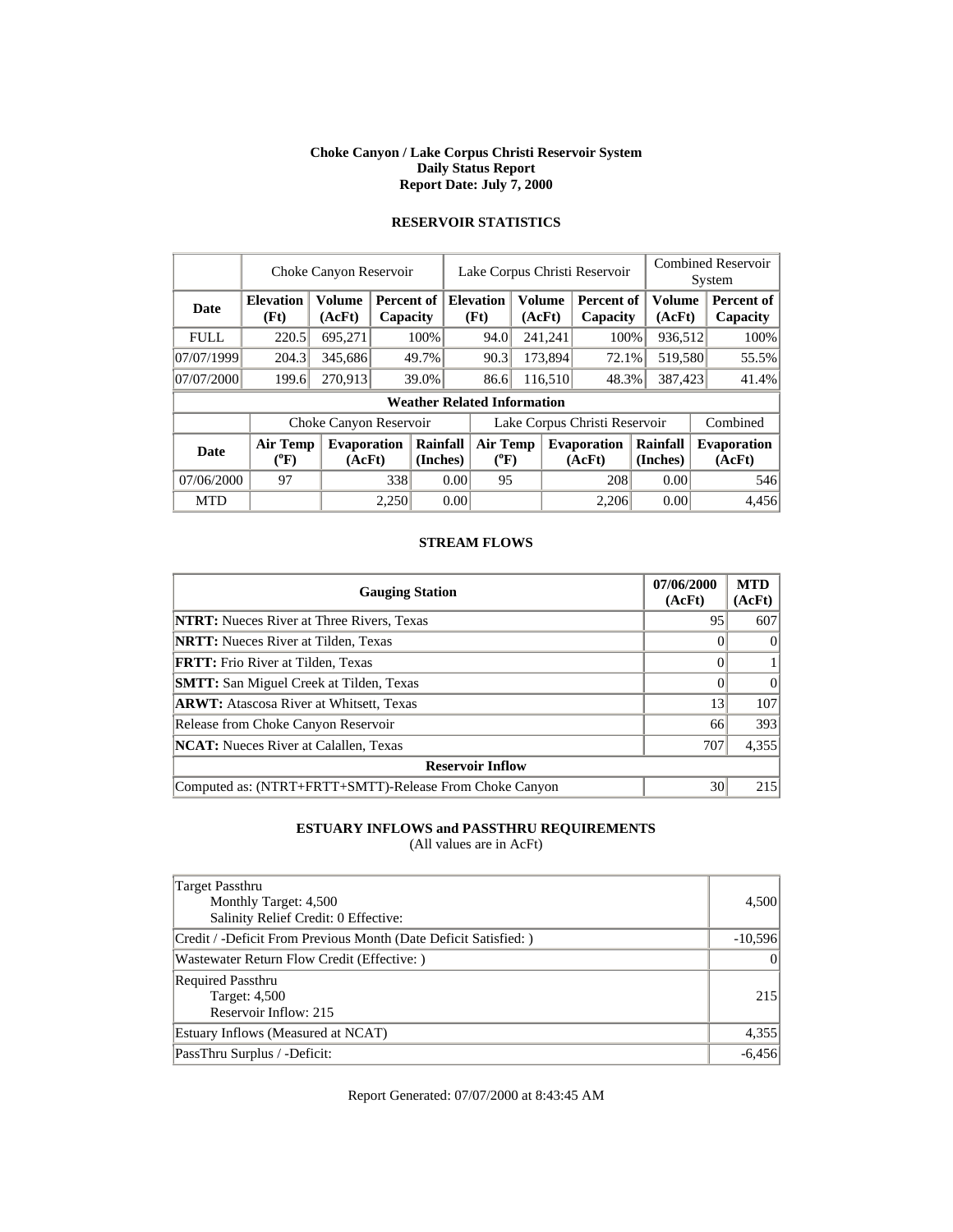#### **Choke Canyon / Lake Corpus Christi Reservoir System Daily Status Report Report Date: July 8, 2000**

|             | Choke Canyon Reservoir       |                              |                        |                      |                               | Lake Corpus Christi Reservoir      |        |         |                              |                      |         | <b>Combined Reservoir</b>    |  |  |  |
|-------------|------------------------------|------------------------------|------------------------|----------------------|-------------------------------|------------------------------------|--------|---------|------------------------------|----------------------|---------|------------------------------|--|--|--|
|             |                              |                              |                        |                      |                               |                                    |        |         |                              |                      | System  |                              |  |  |  |
| Date        | <b>Elevation</b><br>(Ft)     | <b>Volume</b><br>(AcFt)      | Percent of<br>Capacity |                      |                               | <b>Elevation</b><br>(Ft)           | (AcFt) | Volume  | Percent of<br>Capacity       | <b>Volume</b>        | (AcFt)  | Percent of<br>Capacity       |  |  |  |
| <b>FULL</b> | 220.5                        | 695,271                      |                        | 100%                 |                               | 94.0                               |        | 241,241 | 100%                         |                      | 936,512 | 100%                         |  |  |  |
| 07/08/1999  | 204.3                        | 345,686                      |                        | 49.7%                |                               | 174,233<br>90.3                    |        | 72.2%   |                              | 519,919              | 55.5%   |                              |  |  |  |
| 07/08/2000  | 199.6                        | 270,468                      |                        | 38.9%                |                               | 86.6                               |        | 115,797 | 48.0%                        |                      | 386,265 | 41.2%                        |  |  |  |
|             |                              |                              |                        |                      |                               | <b>Weather Related Information</b> |        |         |                              |                      |         |                              |  |  |  |
|             |                              | Choke Canyon Reservoir       |                        |                      | Lake Corpus Christi Reservoir |                                    |        |         |                              |                      |         | Combined                     |  |  |  |
| <b>Date</b> | <b>Air Temp</b><br>$(^{0}F)$ | <b>Evaporation</b><br>(AcFt) |                        | Rainfall<br>(Inches) |                               | Air Temp<br>$(^{0}F)$              |        |         | <b>Evaporation</b><br>(AcFt) | Rainfall<br>(Inches) |         | <b>Evaporation</b><br>(AcFt) |  |  |  |
| 07/07/2000  | 99                           |                              | 363                    |                      | 0.00                          | 98                                 |        |         | 357                          | 0.00                 |         | 720                          |  |  |  |
| <b>MTD</b>  |                              |                              | 2,613                  |                      | 0.00                          |                                    |        |         | 2,563                        | 0.00                 |         | 5,176                        |  |  |  |

### **RESERVOIR STATISTICS**

#### **STREAM FLOWS**

| <b>Gauging Station</b>                                  | 07/07/2000<br>(AcFt) | <b>MTD</b><br>(AcFt) |
|---------------------------------------------------------|----------------------|----------------------|
| <b>NTRT:</b> Nueces River at Three Rivers, Texas        | 97                   | 705                  |
| <b>NRTT:</b> Nueces River at Tilden, Texas              |                      | $\Omega$             |
| <b>FRTT:</b> Frio River at Tilden, Texas                |                      |                      |
| <b>SMTT:</b> San Miguel Creek at Tilden, Texas          |                      | $\Omega$             |
| <b>ARWT:</b> Atascosa River at Whitsett, Texas          | 11                   | 118                  |
| Release from Choke Canyon Reservoir                     | 66                   | 459                  |
| <b>NCAT:</b> Nueces River at Calallen, Texas            | 697                  | 5,052                |
| <b>Reservoir Inflow</b>                                 |                      |                      |
| Computed as: (NTRT+FRTT+SMTT)-Release From Choke Canyon | 32                   | 247                  |

### **ESTUARY INFLOWS and PASSTHRU REQUIREMENTS**

(All values are in AcFt)

| <b>Target Passthru</b><br>Monthly Target: 4,500<br>Salinity Relief Credit: 0 Effective: | 4,500     |
|-----------------------------------------------------------------------------------------|-----------|
| Credit / -Deficit From Previous Month (Date Deficit Satisfied: )                        | $-10,596$ |
| Wastewater Return Flow Credit (Effective:)                                              | $\Omega$  |
| <b>Required Passthru</b><br>Target: 4,500<br>Reservoir Inflow: 247                      | 247       |
| Estuary Inflows (Measured at NCAT)                                                      | 5,052     |
| PassThru Surplus / -Deficit:                                                            | $-5,791$  |

Report Generated: 07/08/2000 at 8:33:02 AM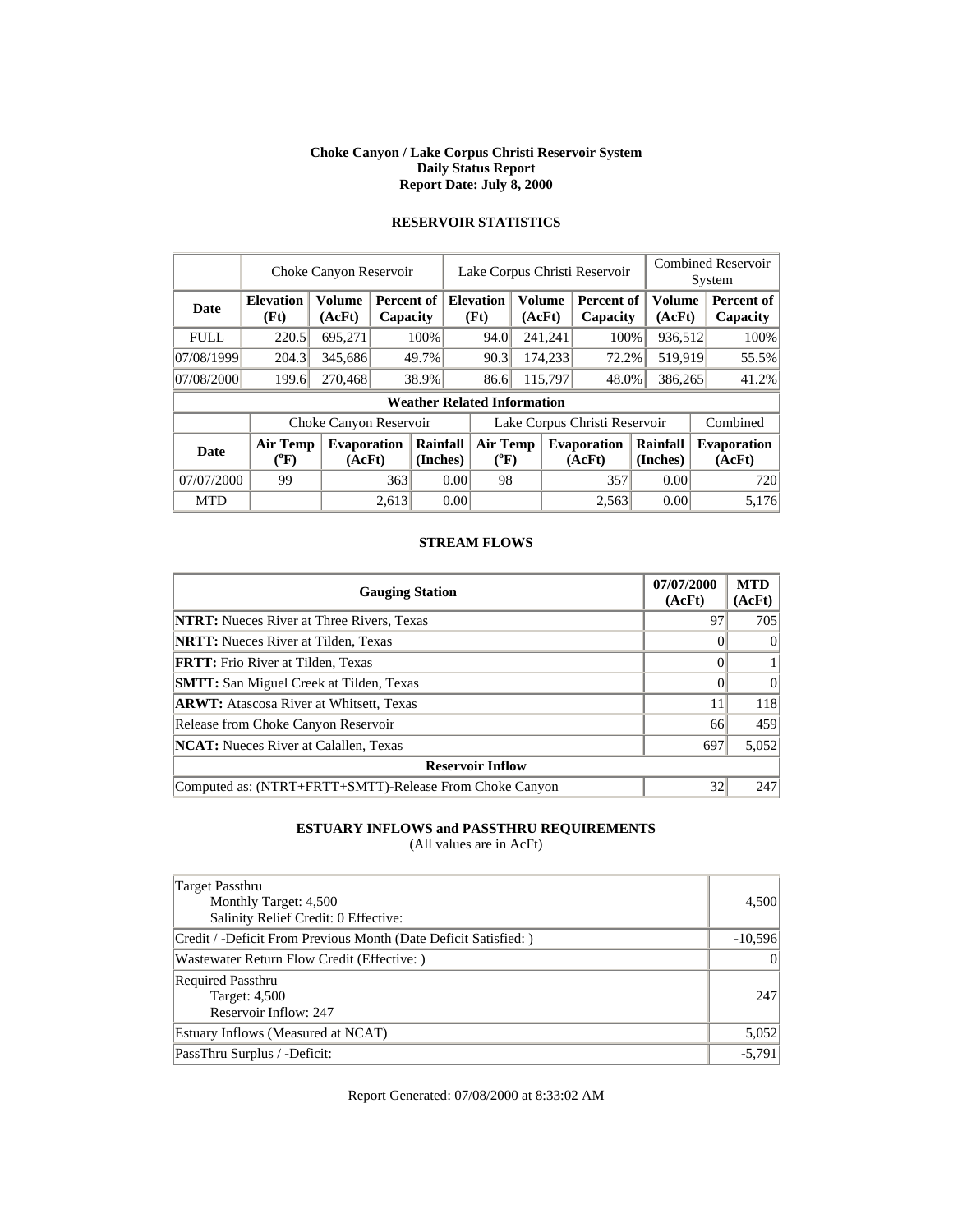#### **Choke Canyon / Lake Corpus Christi Reservoir System Daily Status Report Report Date: July 9, 2000**

|             | Choke Canyon Reservoir   |                              |       |                        |                               | Lake Corpus Christi Reservoir                       |    |         |                               |                      |  | <b>Combined Reservoir</b><br>System |
|-------------|--------------------------|------------------------------|-------|------------------------|-------------------------------|-----------------------------------------------------|----|---------|-------------------------------|----------------------|--|-------------------------------------|
| Date        | <b>Elevation</b><br>(Ft) | <b>Volume</b><br>(AcFt)      |       | Percent of<br>Capacity |                               | <b>Volume</b><br><b>Elevation</b><br>(Ft)<br>(AcFt) |    |         | <b>Percent of</b><br>Capacity | Volume<br>(AcFt)     |  | Percent of<br>Capacity              |
| <b>FULL</b> | 220.5                    | 695,271                      |       | 100%                   |                               | 94.0                                                |    | 241,241 | 100%                          | 936,512              |  | 100%                                |
| 07/09/1999  | 204.2                    | 345,514                      |       | 49.7%                  |                               | 90.4                                                |    | 175,083 | 72.6%                         | 520,597              |  | 55.6%                               |
| 07/09/2000  | 199.5                    | 270,022                      |       | 38.8%                  |                               | 86.5                                                |    | 114,518 | 47.5%                         | 384,540              |  | 41.1%                               |
|             |                          |                              |       |                        |                               | <b>Weather Related Information</b>                  |    |         |                               |                      |  |                                     |
|             |                          | Choke Canyon Reservoir       |       |                        | Lake Corpus Christi Reservoir |                                                     |    |         |                               |                      |  | Combined                            |
| <b>Date</b> | <b>Air Temp</b><br>(°F)  | <b>Evaporation</b><br>(AcFt) |       | Rainfall<br>(Inches)   |                               | <b>Air Temp</b><br>$(^{0}F)$                        |    |         | <b>Evaporation</b><br>(AcFt)  | Rainfall<br>(Inches) |  | <b>Evaporation</b><br>(AcFt)        |
| 07/08/2000  | 100                      |                              |       | 372<br>0.00            |                               |                                                     | 99 |         | 380                           | 0.00                 |  | 752                                 |
| <b>MTD</b>  |                          |                              | 2,985 |                        | 0.00                          |                                                     |    |         | 2.943                         | 0.00                 |  | 5,928                               |

# **RESERVOIR STATISTICS**

#### **STREAM FLOWS**

| <b>Gauging Station</b>                                  | 07/08/2000<br>(AcFt) | <b>MTD</b><br>(AcFt) |
|---------------------------------------------------------|----------------------|----------------------|
| <b>NTRT:</b> Nueces River at Three Rivers, Texas        | 87                   | 792                  |
| <b>NRTT:</b> Nueces River at Tilden, Texas              |                      | $\Omega$             |
| <b>FRTT:</b> Frio River at Tilden, Texas                |                      |                      |
| <b>SMTT:</b> San Miguel Creek at Tilden, Texas          |                      | $\Omega$             |
| <b>ARWT:</b> Atascosa River at Whitsett, Texas          | 10                   | 128                  |
| Release from Choke Canyon Reservoir                     | 66                   | 524                  |
| <b>NCAT:</b> Nueces River at Calallen, Texas            | 738                  | 5,790                |
| <b>Reservoir Inflow</b>                                 |                      |                      |
| Computed as: (NTRT+FRTT+SMTT)-Release From Choke Canyon | 22                   | 269                  |

### **ESTUARY INFLOWS and PASSTHRU REQUIREMENTS**

(All values are in AcFt)

| Target Passthru<br>Monthly Target: 4,500<br>Salinity Relief Credit: 0 Effective: | 4,500     |
|----------------------------------------------------------------------------------|-----------|
| Credit / -Deficit From Previous Month (Date Deficit Satisfied: )                 | $-10,596$ |
| Wastewater Return Flow Credit (Effective:)                                       | $\Omega$  |
| <b>Required Passthru</b><br><b>Target: 4,500</b><br>Reservoir Inflow: 269        | 269       |
| Estuary Inflows (Measured at NCAT)                                               | 5,790     |
| PassThru Surplus / -Deficit:                                                     | $-5.074$  |

Report Generated: 07/09/2000 at 8:56:12 AM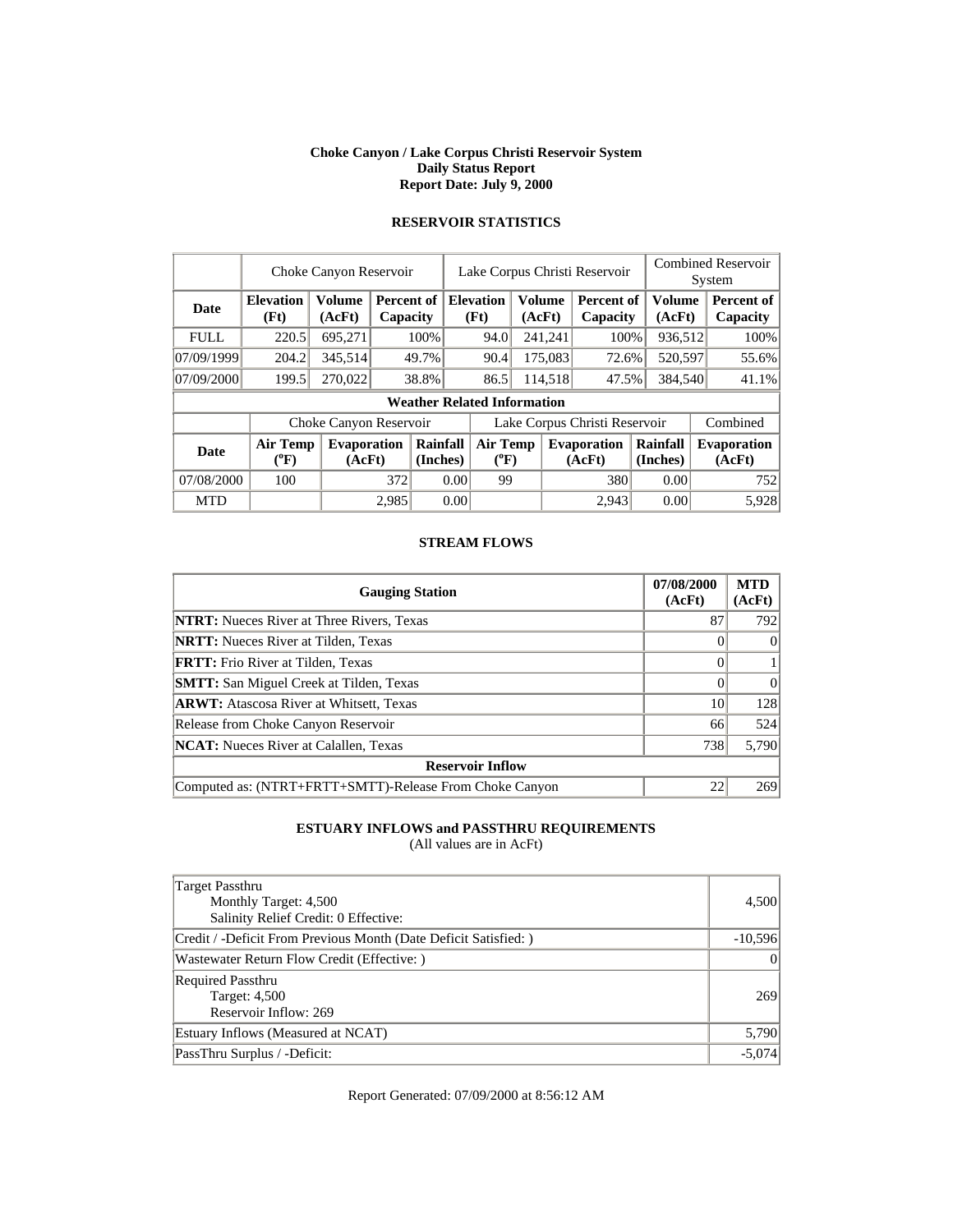#### **Choke Canyon / Lake Corpus Christi Reservoir System Daily Status Report Report Date: July 10, 2000**

|             | Choke Canyon Reservoir                |                              |       |                        |                               | Lake Corpus Christi Reservoir                |    |         |                              |                      |  | <b>Combined Reservoir</b><br>System |
|-------------|---------------------------------------|------------------------------|-------|------------------------|-------------------------------|----------------------------------------------|----|---------|------------------------------|----------------------|--|-------------------------------------|
| Date        | <b>Elevation</b><br>(Ft)              | <b>Volume</b><br>(AcFt)      |       | Percent of<br>Capacity |                               | Volume<br><b>Elevation</b><br>(Ft)<br>(AcFt) |    |         | Percent of<br>Capacity       | Volume<br>(AcFt)     |  | Percent of<br>Capacity              |
| <b>FULL</b> | 220.5                                 | 695,271                      |       | 100%                   |                               | 94.0                                         |    | 241,241 | 100%                         | 936,512              |  | 100%                                |
| 07/10/1999  | 204.2                                 | 345,342                      |       | 49.7%                  |                               | 90.4<br>176,615                              |    |         | 73.2%                        | 521,957              |  | 55.7%                               |
| 07/10/2000  | 199.5                                 | 269,578                      |       | 38.8%                  |                               | 86.4                                         |    | 112,963 | 46.8%                        | 382,541              |  | 40.8%                               |
|             |                                       |                              |       |                        |                               | <b>Weather Related Information</b>           |    |         |                              |                      |  |                                     |
|             |                                       | Choke Canyon Reservoir       |       |                        | Lake Corpus Christi Reservoir |                                              |    |         |                              |                      |  | Combined                            |
| <b>Date</b> | <b>Air Temp</b><br>$({}^o\mathrm{F})$ | <b>Evaporation</b><br>(AcFt) |       | Rainfall<br>(Inches)   |                               | Air Temp<br>$(^{0}F)$                        |    |         | <b>Evaporation</b><br>(AcFt) | Rainfall<br>(Inches) |  | <b>Evaporation</b><br>(AcFt)        |
| 07/09/2000  | 97                                    |                              |       | 388<br>0.00            |                               |                                              | 96 |         | 386                          | 0.00                 |  | 774                                 |
| <b>MTD</b>  |                                       |                              | 3.373 |                        | 0.00                          |                                              |    |         | 3.329                        | 0.00                 |  | 6.702                               |

# **RESERVOIR STATISTICS**

#### **STREAM FLOWS**

| <b>Gauging Station</b>                                  | 07/09/2000<br>(AcFt) | <b>MTD</b><br>(AcFt) |
|---------------------------------------------------------|----------------------|----------------------|
| <b>NTRT:</b> Nueces River at Three Rivers, Texas        | 85                   | 877                  |
| <b>NRTT:</b> Nueces River at Tilden, Texas              |                      | $\Omega$             |
| <b>FRTT:</b> Frio River at Tilden, Texas                |                      |                      |
| <b>SMTT:</b> San Miguel Creek at Tilden, Texas          |                      | $\Omega$             |
| <b>ARWT:</b> Atascosa River at Whitsett, Texas          | Q                    | 137                  |
| Release from Choke Canyon Reservoir                     | 66                   | 590                  |
| <b>NCAT:</b> Nueces River at Calallen, Texas            | 719                  | 6,509                |
| <b>Reservoir Inflow</b>                                 |                      |                      |
| Computed as: (NTRT+FRTT+SMTT)-Release From Choke Canyon | 20                   | 289                  |

### **ESTUARY INFLOWS and PASSTHRU REQUIREMENTS**

(All values are in AcFt)

| Target Passthru<br>Monthly Target: 4,500<br>Salinity Relief Credit: 0 Effective: | 4,500     |
|----------------------------------------------------------------------------------|-----------|
| Credit / -Deficit From Previous Month (Date Deficit Satisfied: )                 | $-10,596$ |
| Wastewater Return Flow Credit (Effective:)                                       | $\Omega$  |
| <b>Required Passthru</b><br><b>Target: 4,500</b><br>Reservoir Inflow: 289        | 289       |
| Estuary Inflows (Measured at NCAT)                                               | 6,509     |
| PassThru Surplus / -Deficit:                                                     | $-4,376$  |

Report Generated: 07/10/2000 at 8:40:16 AM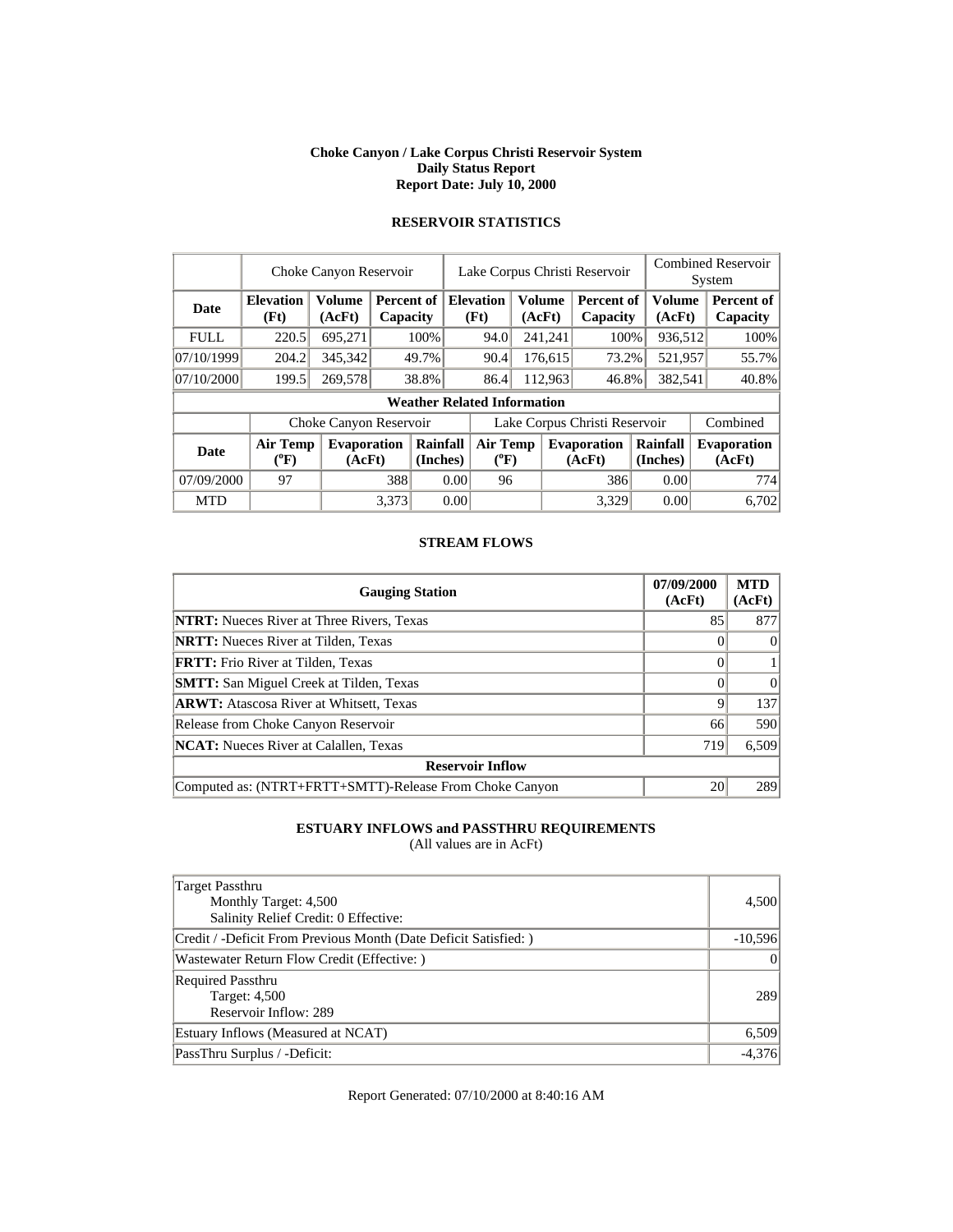#### **Choke Canyon / Lake Corpus Christi Reservoir System Daily Status Report Report Date: July 11, 2000**

|             | Choke Canyon Reservoir   |                              |       |                        |                               | Lake Corpus Christi Reservoir                       |  |                 |                              |                      |  | <b>Combined Reservoir</b><br>System |  |  |
|-------------|--------------------------|------------------------------|-------|------------------------|-------------------------------|-----------------------------------------------------|--|-----------------|------------------------------|----------------------|--|-------------------------------------|--|--|
| <b>Date</b> | <b>Elevation</b><br>(Ft) | <b>Volume</b><br>(AcFt)      |       | Percent of<br>Capacity |                               | <b>Volume</b><br><b>Elevation</b><br>(Ft)<br>(AcFt) |  |                 | Percent of<br>Capacity       | Volume<br>(AcFt)     |  | Percent of<br>Capacity              |  |  |
| <b>FULL</b> | 220.5                    | 695,271                      |       | 100%                   |                               | 94.0                                                |  | 241,241<br>100% |                              | 936,512              |  | 100%                                |  |  |
| 07/11/1999  | 204.2                    | 344,998                      |       | 49.6%                  |                               | 178,495<br>90.6                                     |  |                 | 74.0%                        | 523,493              |  | 55.9%                               |  |  |
| 07/11/2000  | 199.5                    | 269,133                      |       | 38.7%                  |                               | 86.3                                                |  | 111.416         | 46.2%                        | 380,549              |  | 40.6%                               |  |  |
|             |                          |                              |       |                        |                               | <b>Weather Related Information</b>                  |  |                 |                              |                      |  |                                     |  |  |
|             |                          | Choke Canyon Reservoir       |       |                        | Lake Corpus Christi Reservoir |                                                     |  |                 |                              |                      |  | Combined                            |  |  |
| <b>Date</b> | <b>Air Temp</b><br>(°F)  | <b>Evaporation</b><br>(AcFt) |       | Rainfall<br>(Inches)   |                               | <b>Air Temp</b><br>$(^{0}F)$                        |  |                 | <b>Evaporation</b><br>(AcFt) | Rainfall<br>(Inches) |  | <b>Evaporation</b><br>(AcFt)        |  |  |
| 07/10/2000  | 99                       |                              |       | 328<br>0.00            |                               | 98                                                  |  |                 | 392                          | 0.00                 |  | 720                                 |  |  |
| <b>MTD</b>  |                          |                              | 3.701 |                        | 0.00                          |                                                     |  |                 | 3.721                        | 0.00                 |  | 7.422                               |  |  |

# **RESERVOIR STATISTICS**

#### **STREAM FLOWS**

| <b>Gauging Station</b>                                  | 07/10/2000<br>(AcFt) | <b>MTD</b><br>(AcFt) |
|---------------------------------------------------------|----------------------|----------------------|
| <b>NTRT:</b> Nueces River at Three Rivers, Texas        | 85                   | 963                  |
| <b>NRTT:</b> Nueces River at Tilden, Texas              |                      | $\Omega$             |
| <b>FRTT:</b> Frio River at Tilden, Texas                |                      |                      |
| <b>SMTT:</b> San Miguel Creek at Tilden, Texas          |                      | $\Omega$             |
| <b>ARWT:</b> Atascosa River at Whitsett, Texas          | 10                   | 147                  |
| Release from Choke Canyon Reservoir                     | 66                   | 655                  |
| <b>NCAT:</b> Nueces River at Calallen, Texas            | 717                  | 7,225                |
| <b>Reservoir Inflow</b>                                 |                      |                      |
| Computed as: (NTRT+FRTT+SMTT)-Release From Choke Canyon | 20                   | 308                  |

### **ESTUARY INFLOWS and PASSTHRU REQUIREMENTS**

(All values are in AcFt)

| <b>Target Passthru</b>                                          |           |
|-----------------------------------------------------------------|-----------|
| Monthly Target: 4,500                                           | 3,375     |
| Salinity Relief Credit: 1,125 Effective: 07/11/2000             |           |
| Credit / -Deficit From Previous Month (Date Deficit Satisfied:) | $-10,596$ |
| Wastewater Return Flow Credit (Effective:)                      | $\Omega$  |
| <b>Required Passthru</b>                                        |           |
| Target: 3,375                                                   | 308       |
| Reservoir Inflow: 308                                           |           |
| Estuary Inflows (Measured at NCAT)                              | 7,225     |
| PassThru Surplus / -Deficit:                                    | $-3,679$  |

Report Generated: 07/11/2000 at 8:47:49 AM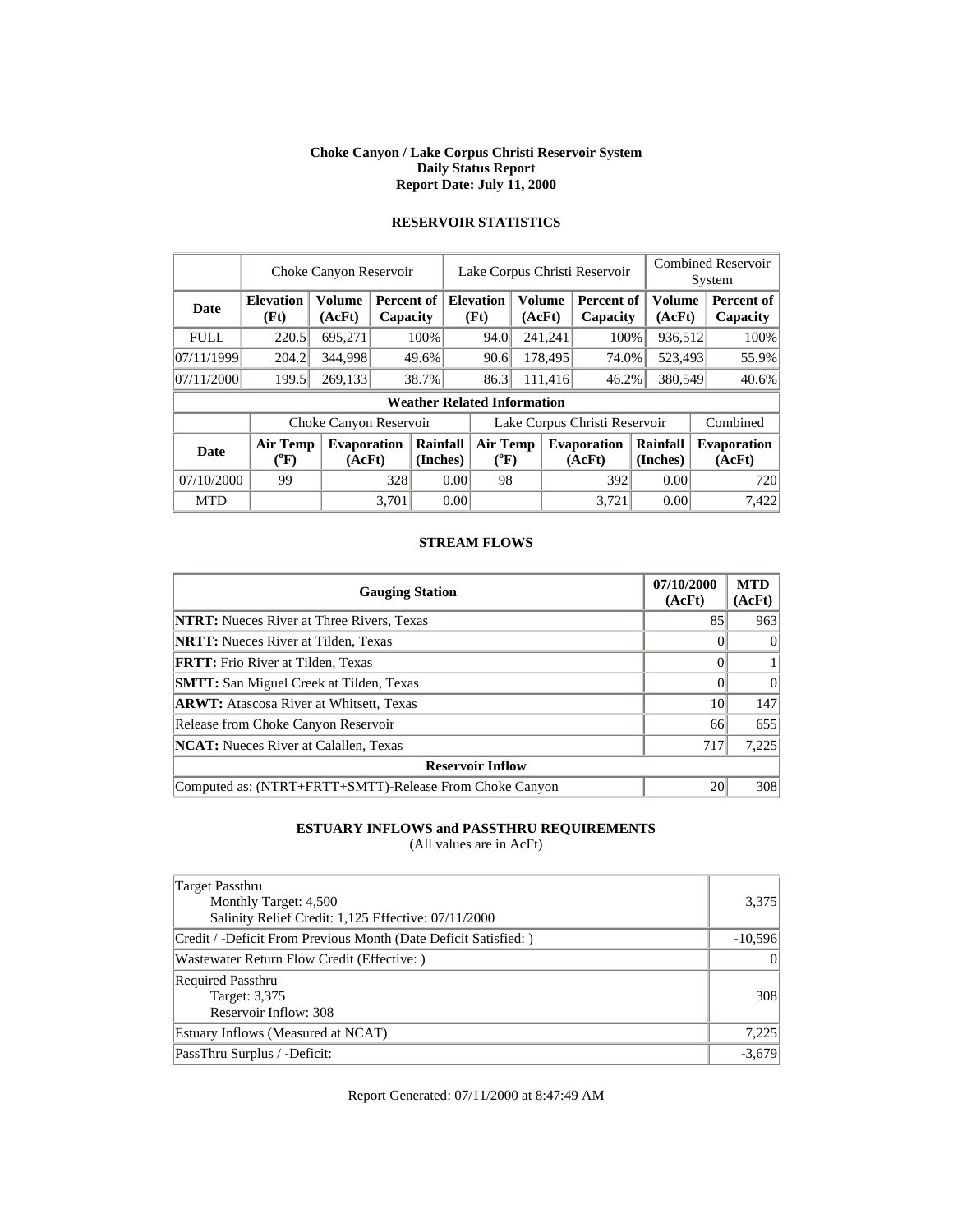#### **Choke Canyon / Lake Corpus Christi Reservoir System Daily Status Report Report Date: July 12, 2000**

|             | Choke Canyon Reservoir                |                              |       |                        |                               | Lake Corpus Christi Reservoir                       |         |         |                              |                      |                  | <b>Combined Reservoir</b><br>System |                              |  |
|-------------|---------------------------------------|------------------------------|-------|------------------------|-------------------------------|-----------------------------------------------------|---------|---------|------------------------------|----------------------|------------------|-------------------------------------|------------------------------|--|
| <b>Date</b> | <b>Elevation</b><br>(Ft)              | <b>Volume</b><br>(AcFt)      |       | Percent of<br>Capacity |                               | <b>Volume</b><br><b>Elevation</b><br>(Ft)<br>(AcFt) |         |         | Percent of<br>Capacity       |                      | Volume<br>(AcFt) |                                     | Percent of<br>Capacity       |  |
| <b>FULL</b> | 220.5                                 | 695,271                      |       | 100%                   |                               | 94.0                                                | 241,241 |         | 100%                         |                      | 936,512          |                                     | 100%                         |  |
| 07/12/1999  | 204.2                                 | 345,342                      |       | 49.7%                  |                               | 90.6                                                | 179,352 |         | 74.3%                        |                      | 524,694          |                                     | 56.0%                        |  |
| 07/12/2000  | 199.4                                 | 268,690                      |       | 38.6%                  |                               | 86.2                                                |         | 110.576 | 45.8%                        | 379,266              |                  |                                     | 40.5%                        |  |
|             |                                       |                              |       |                        |                               | <b>Weather Related Information</b>                  |         |         |                              |                      |                  |                                     |                              |  |
|             |                                       | Choke Canyon Reservoir       |       |                        | Lake Corpus Christi Reservoir |                                                     |         |         |                              |                      |                  |                                     | Combined                     |  |
| <b>Date</b> | <b>Air Temp</b><br>$(^{0}\mathrm{F})$ | <b>Evaporation</b><br>(AcFt) |       | Rainfall<br>(Inches)   |                               | <b>Air Temp</b><br>$(^{0}F)$                        |         |         | <b>Evaporation</b><br>(AcFt) | Rainfall<br>(Inches) |                  |                                     | <b>Evaporation</b><br>(AcFt) |  |
| 07/11/2000  | 100                                   |                              |       | 388<br>0.00            |                               | 98                                                  |         |         | 399                          |                      | 0.00             |                                     | 787                          |  |
| <b>MTD</b>  |                                       |                              | 4.089 |                        | 0.00                          |                                                     |         |         | 4.120                        |                      | 0.00             |                                     | 8,209                        |  |

# **RESERVOIR STATISTICS**

#### **STREAM FLOWS**

| <b>Gauging Station</b>                                  | 07/11/2000<br>(AcFt) | <b>MTD</b><br>(AcFt) |
|---------------------------------------------------------|----------------------|----------------------|
| <b>NTRT:</b> Nueces River at Three Rivers, Texas        | 83                   | 1,046                |
| <b>NRTT:</b> Nueces River at Tilden, Texas              |                      | $\theta$             |
| <b>FRTT:</b> Frio River at Tilden, Texas                |                      |                      |
| <b>SMTT:</b> San Miguel Creek at Tilden, Texas          |                      | $\Omega$             |
| <b>ARWT:</b> Atascosa River at Whitsett, Texas          | 9                    | 156                  |
| Release from Choke Canyon Reservoir                     | 66                   | 721                  |
| <b>NCAT:</b> Nueces River at Calallen, Texas            | 671                  | 7,896                |
| <b>Reservoir Inflow</b>                                 |                      |                      |
| Computed as: (NTRT+FRTT+SMTT)-Release From Choke Canyon | 18                   | 327                  |

### **ESTUARY INFLOWS and PASSTHRU REQUIREMENTS**

(All values are in AcFt)

| Target Passthru                                                  |           |
|------------------------------------------------------------------|-----------|
| Monthly Target: 4,500                                            | 3,375     |
| Salinity Relief Credit: 1,125 Effective: 07/11/2000              |           |
| Credit / -Deficit From Previous Month (Date Deficit Satisfied: ) | $-10,596$ |
| Wastewater Return Flow Credit (Effective:)                       | $\Omega$  |
| <b>Required Passthru</b>                                         |           |
| Target: 3,375                                                    | 327       |
| Reservoir Inflow: 327                                            |           |
| Estuary Inflows (Measured at NCAT)                               | 7,896     |
| PassThru Surplus / -Deficit:                                     | $-3,026$  |

Report Generated: 07/12/2000 at 8:45:25 AM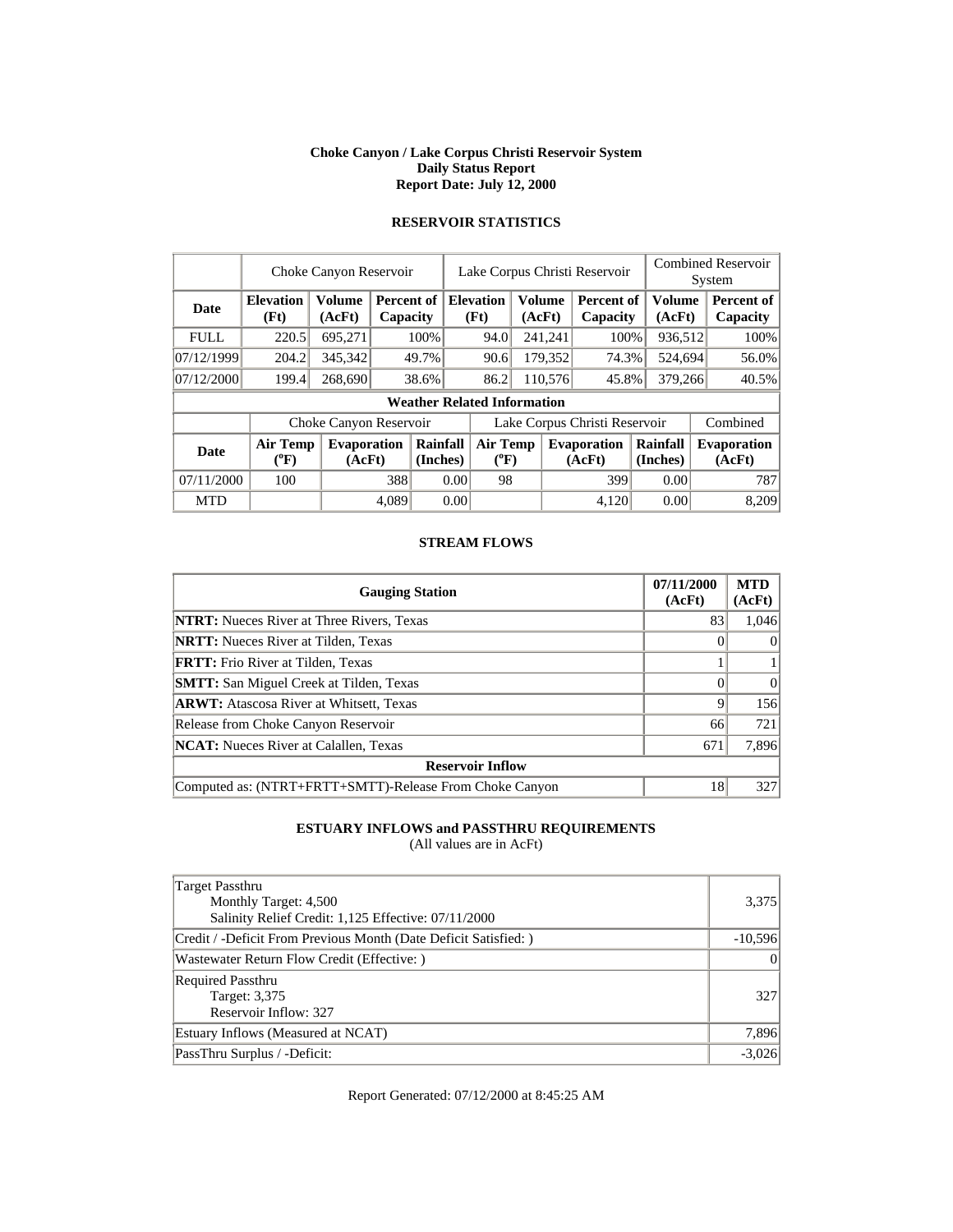#### **Choke Canyon / Lake Corpus Christi Reservoir System Daily Status Report Report Date: July 13, 2000**

|             | Choke Canyon Reservoir       |                              |       |                        |                                                              | Lake Corpus Christi Reservoir      |  |                         |                               |         |                              | <b>Combined Reservoir</b><br>System |                        |  |
|-------------|------------------------------|------------------------------|-------|------------------------|--------------------------------------------------------------|------------------------------------|--|-------------------------|-------------------------------|---------|------------------------------|-------------------------------------|------------------------|--|
| <b>Date</b> | <b>Elevation</b><br>(Ft)     | <b>Volume</b><br>(AcFt)      |       | Percent of<br>Capacity |                                                              | <b>Elevation</b><br>(Ft)           |  | <b>Volume</b><br>(AcFt) | <b>Percent of</b><br>Capacity |         | <b>Volume</b><br>(AcFt)      |                                     | Percent of<br>Capacity |  |
| <b>FULL</b> | 220.5                        | 695,271                      |       | 100%                   |                                                              | 94.0                               |  | 241,241                 | 100%                          |         | 936,512                      |                                     | 100%                   |  |
| 07/13/1999  | 204.2                        | 344,826                      |       | 49.6%                  |                                                              | 90.6                               |  | 179,352                 | 74.3%                         |         | 524,178                      |                                     | 56.0%                  |  |
| 07/13/2000  | 199.4                        | 268,246                      |       | 38.6%                  |                                                              | 86.1                               |  | 109,461<br>45.4%        |                               | 377,707 |                              |                                     | 40.3%                  |  |
|             |                              |                              |       |                        |                                                              | <b>Weather Related Information</b> |  |                         |                               |         |                              |                                     |                        |  |
|             |                              | Choke Canyon Reservoir       |       |                        | Lake Corpus Christi Reservoir                                |                                    |  |                         |                               |         |                              |                                     | Combined               |  |
| <b>Date</b> | <b>Air Temp</b><br>$(^{0}F)$ | <b>Evaporation</b><br>(AcFt) |       | Rainfall<br>(Inches)   | <b>Air Temp</b><br><b>Evaporation</b><br>$(^{0}F)$<br>(AcFt) |                                    |  | Rainfall                | (Inches)                      |         | <b>Evaporation</b><br>(AcFt) |                                     |                        |  |
| 07/12/2000  | 103                          |                              | 447   |                        | 0.00                                                         | 100                                |  |                         | 454                           |         | 0.00                         |                                     | 901                    |  |
| <b>MTD</b>  |                              |                              | 4.536 |                        | 0.00                                                         |                                    |  |                         | 4,574                         |         | 0.00                         |                                     | 9.110                  |  |

### **RESERVOIR STATISTICS**

#### **STREAM FLOWS**

| <b>Gauging Station</b>                                  | 07/12/2000<br>(AcFt) | <b>MTD</b><br>(AcFt) |
|---------------------------------------------------------|----------------------|----------------------|
| <b>NTRT:</b> Nueces River at Three Rivers, Texas        | 81                   | 1,127                |
| <b>NRTT:</b> Nueces River at Tilden, Texas              |                      | $\theta$             |
| <b>FRTT:</b> Frio River at Tilden, Texas                |                      |                      |
| <b>SMTT:</b> San Miguel Creek at Tilden, Texas          |                      | $\Omega$             |
| <b>ARWT:</b> Atascosa River at Whitsett, Texas          | 9                    | 165                  |
| Release from Choke Canyon Reservoir                     | 66                   | 786                  |
| <b>NCAT:</b> Nueces River at Calallen, Texas            | 679                  | 8,575                |
| <b>Reservoir Inflow</b>                                 |                      |                      |
| Computed as: (NTRT+FRTT+SMTT)-Release From Choke Canyon | 16                   | 343                  |

### **ESTUARY INFLOWS and PASSTHRU REQUIREMENTS**

(All values are in AcFt)

| <b>Target Passthru</b>                                           |           |
|------------------------------------------------------------------|-----------|
| Monthly Target: 4,500                                            | 3,375     |
| Salinity Relief Credit: 1,125 Effective: 07/11/2000              |           |
| Credit / -Deficit From Previous Month (Date Deficit Satisfied: ) | $-10,596$ |
| Wastewater Return Flow Credit (Effective:)                       | $\Omega$  |
| <b>Required Passthru</b>                                         |           |
| Target: 3,375                                                    | 343       |
| Reservoir Inflow: 343                                            |           |
| Estuary Inflows (Measured at NCAT)                               | 8,575     |
| PassThru Surplus / -Deficit:                                     | $-2,364$  |

Report Generated: 07/13/2000 at 8:22:13 AM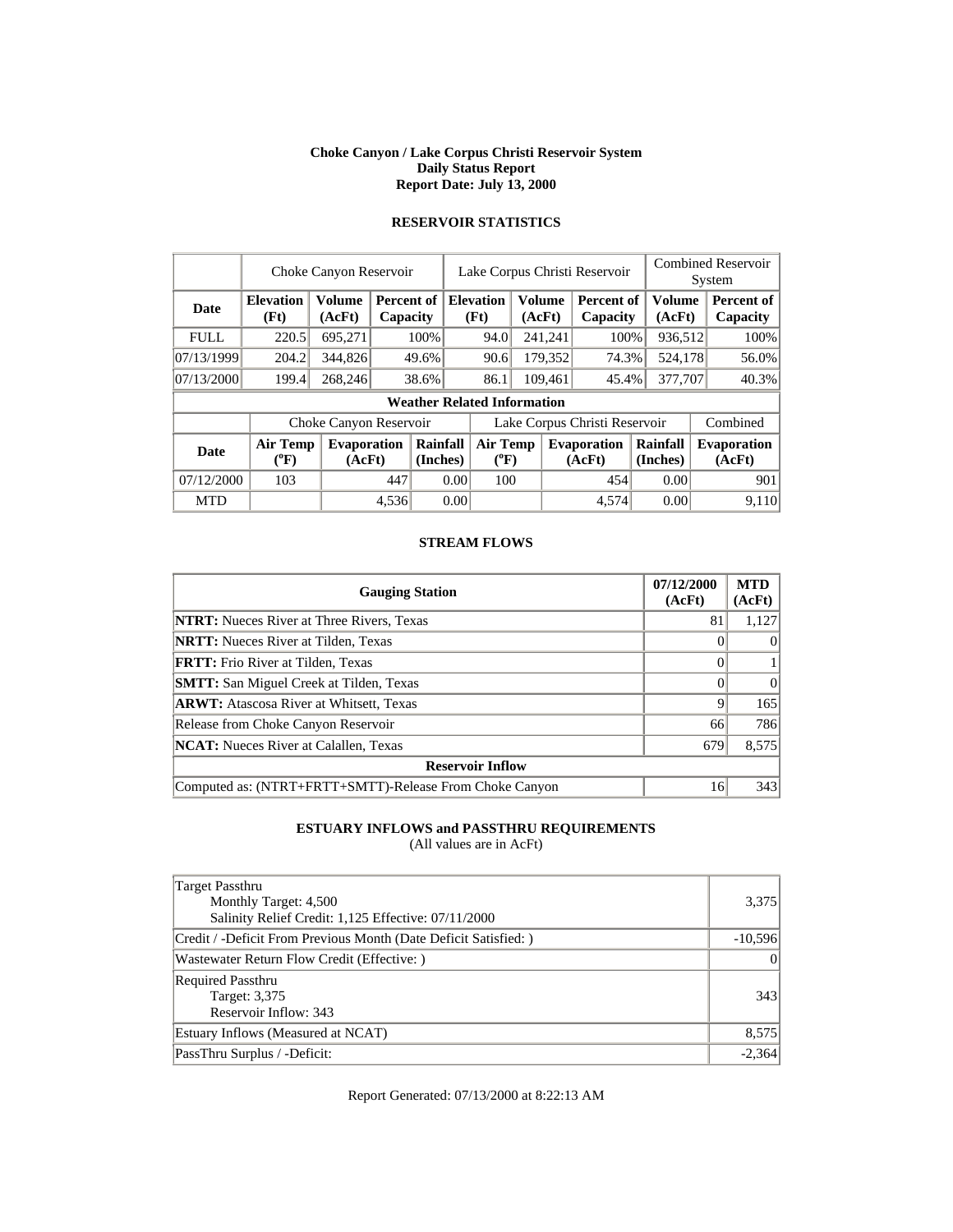#### **Choke Canyon / Lake Corpus Christi Reservoir System Daily Status Report Report Date: July 14, 2000**

|             | Choke Canyon Reservoir       | Lake Corpus Christi Reservoir |       |                        |                                                              |                                    |                      | <b>Combined Reservoir</b><br>System |                               |         |                         |                        |
|-------------|------------------------------|-------------------------------|-------|------------------------|--------------------------------------------------------------|------------------------------------|----------------------|-------------------------------------|-------------------------------|---------|-------------------------|------------------------|
| <b>Date</b> | <b>Elevation</b><br>(Ft)     | <b>Volume</b><br>(AcFt)       |       | Percent of<br>Capacity |                                                              | <b>Elevation</b><br>(Ft)           |                      | Volume<br>(AcFt)                    | <b>Percent of</b><br>Capacity |         | <b>Volume</b><br>(AcFt) | Percent of<br>Capacity |
| <b>FULL</b> | 220.5                        | 695,271                       |       | 100%                   |                                                              | 94.0                               |                      | 241,241                             | 100%                          |         | 936,512                 | 100%                   |
| 07/14/1999  | 204.2                        | 344,483                       |       | 49.5%                  |                                                              | 90.6                               |                      | 178,495                             | 74.0%                         |         | 522,978                 | 55.8%                  |
| 07/14/2000  | 199.4                        | 267,803                       |       | 38.5%                  |                                                              | 86.0                               |                      | 108,350<br>44.9%                    |                               | 376,153 |                         | 40.2%                  |
|             |                              |                               |       |                        |                                                              | <b>Weather Related Information</b> |                      |                                     |                               |         |                         |                        |
|             |                              | Choke Canyon Reservoir        |       |                        | Lake Corpus Christi Reservoir                                |                                    |                      |                                     |                               |         |                         | Combined               |
| <b>Date</b> | <b>Air Temp</b><br>$(^{0}F)$ | <b>Evaporation</b><br>(AcFt)  |       | Rainfall<br>(Inches)   | <b>Air Temp</b><br><b>Evaporation</b><br>$(^{0}F)$<br>(AcFt) |                                    | Rainfall<br>(Inches) |                                     | <b>Evaporation</b><br>(AcFt)  |         |                         |                        |
| 07/13/2000  | 104                          |                               | 387   | 0.00                   |                                                              | 101                                |                      |                                     | 379                           |         | 0.00                    | 766                    |
| <b>MTD</b>  |                              |                               | 4.923 |                        | 0.00                                                         |                                    |                      |                                     | 4.953                         |         | 0.00                    | 9.876                  |

# **RESERVOIR STATISTICS**

#### **STREAM FLOWS**

| <b>Gauging Station</b>                                  | 07/13/2000<br>(AcFt) | <b>MTD</b><br>(AcFt) |
|---------------------------------------------------------|----------------------|----------------------|
| <b>NTRT:</b> Nueces River at Three Rivers, Texas        | 81                   | 1,209                |
| <b>NRTT:</b> Nueces River at Tilden, Texas              |                      | $\theta$             |
| <b>FRTT:</b> Frio River at Tilden, Texas                |                      |                      |
| <b>SMTT:</b> San Miguel Creek at Tilden, Texas          |                      | $\Omega$             |
| <b>ARWT:</b> Atascosa River at Whitsett, Texas          | 8                    | 173                  |
| Release from Choke Canyon Reservoir                     | 66                   | 852                  |
| <b>NCAT:</b> Nueces River at Calallen, Texas            | 705                  | 9,280                |
| <b>Reservoir Inflow</b>                                 |                      |                      |
| Computed as: (NTRT+FRTT+SMTT)-Release From Choke Canyon | 16                   | 359                  |

### **ESTUARY INFLOWS and PASSTHRU REQUIREMENTS**

(All values are in AcFt)

| <b>Target Passthru</b>                                          |           |
|-----------------------------------------------------------------|-----------|
| Monthly Target: 4,500                                           | 3,375     |
| Salinity Relief Credit: 1,125 Effective: 07/11/2000             |           |
| Credit / -Deficit From Previous Month (Date Deficit Satisfied:) | $-10,596$ |
| Wastewater Return Flow Credit (Effective:)                      | $\Omega$  |
| <b>Required Passthru</b>                                        |           |
| Target: 3,375                                                   | 359       |
| Reservoir Inflow: 359                                           |           |
| Estuary Inflows (Measured at NCAT)                              | 9,280     |
| PassThru Surplus / -Deficit:                                    | $-1,675$  |

Report Generated: 07/14/2000 at 8:20:13 AM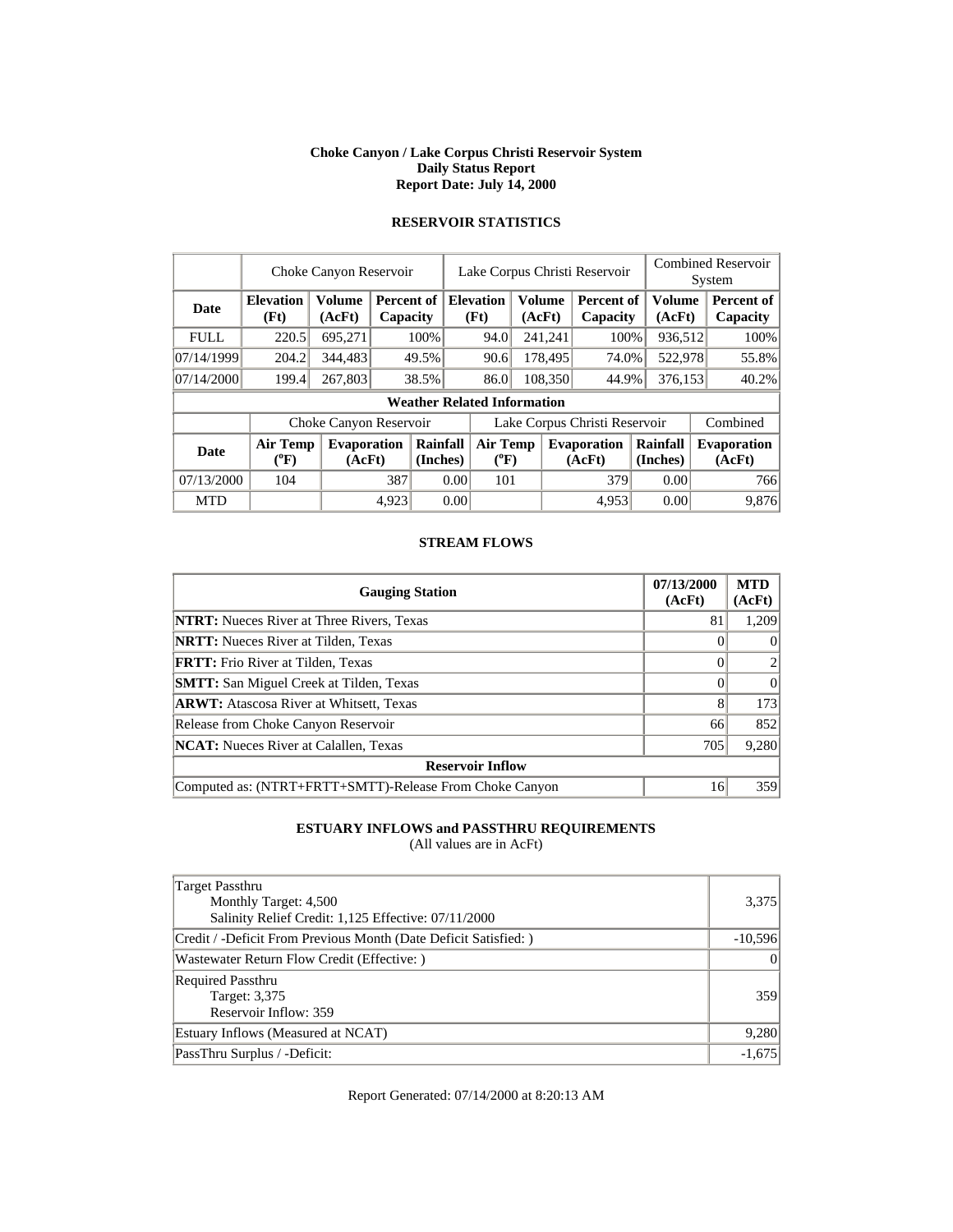#### **Choke Canyon / Lake Corpus Christi Reservoir System Daily Status Report Report Date: July 15, 2000**

|             | Choke Canyon Reservoir       | Lake Corpus Christi Reservoir |       |                        |                               |                                    |  | <b>Combined Reservoir</b><br>System |                               |                      |                         |          |                              |
|-------------|------------------------------|-------------------------------|-------|------------------------|-------------------------------|------------------------------------|--|-------------------------------------|-------------------------------|----------------------|-------------------------|----------|------------------------------|
| <b>Date</b> | <b>Elevation</b><br>(Ft)     | <b>Volume</b><br>(AcFt)       |       | Percent of<br>Capacity |                               | <b>Elevation</b><br>(Ft)<br>(AcFt) |  | Volume                              | <b>Percent of</b><br>Capacity |                      | <b>Volume</b><br>(AcFt) |          | Percent of<br>Capacity       |
| <b>FULL</b> | 220.5                        | 695,271                       |       | 100%                   |                               | 94.0                               |  | 241,241                             | 100%                          |                      | 936,512                 |          | 100%                         |
| 07/15/1999  | 204.2                        | 344,140                       |       | 49.5%                  |                               | 90.6                               |  | 178,666                             | 74.1%                         |                      | 522,806                 |          | 55.8%                        |
| 07/15/2000  | 199.4                        | 267,361                       |       | 38.5%                  |                               | 86.0                               |  | 107,382                             | 44.5%                         | 374,743              |                         |          | 40.0%                        |
|             |                              |                               |       |                        |                               | <b>Weather Related Information</b> |  |                                     |                               |                      |                         |          |                              |
|             |                              | Choke Canyon Reservoir        |       |                        | Lake Corpus Christi Reservoir |                                    |  |                                     |                               |                      |                         | Combined |                              |
| <b>Date</b> | <b>Air Temp</b><br>$(^{0}F)$ | <b>Evaporation</b><br>(AcFt)  |       | Rainfall<br>(Inches)   |                               | <b>Air Temp</b><br>$(^{0}F)$       |  |                                     | <b>Evaporation</b><br>(AcFt)  | Rainfall<br>(Inches) |                         |          | <b>Evaporation</b><br>(AcFt) |
| 07/14/2000  | 104                          |                               |       | 258<br>0.00            |                               | 103                                |  |                                     | 377                           |                      | 0.00                    |          | 635                          |
| <b>MTD</b>  |                              |                               | 5.181 |                        | 0.00                          |                                    |  |                                     | 5.330                         |                      | 0.00                    |          | 10.511                       |

### **RESERVOIR STATISTICS**

#### **STREAM FLOWS**

| <b>Gauging Station</b>                                  | 07/14/2000<br>(AcFt) | <b>MTD</b><br>(AcFt) |
|---------------------------------------------------------|----------------------|----------------------|
| <b>NTRT:</b> Nueces River at Three Rivers, Texas        | 79                   | 1,288                |
| <b>NRTT:</b> Nueces River at Tilden, Texas              |                      | $\theta$             |
| <b>FRTT:</b> Frio River at Tilden, Texas                |                      |                      |
| <b>SMTT:</b> San Miguel Creek at Tilden, Texas          |                      | $\Omega$             |
| <b>ARWT:</b> Atascosa River at Whitsett, Texas          | 8                    | 180                  |
| Release from Choke Canyon Reservoir                     | 66                   | 917                  |
| <b>NCAT:</b> Nueces River at Calallen, Texas            | 707                  | 9,987                |
| <b>Reservoir Inflow</b>                                 |                      |                      |
| Computed as: (NTRT+FRTT+SMTT)-Release From Choke Canyon | 14                   | 373                  |

### **ESTUARY INFLOWS and PASSTHRU REQUIREMENTS**

(All values are in AcFt)

| Target Passthru                                                  |           |
|------------------------------------------------------------------|-----------|
| Monthly Target: 4,500                                            | 3,375     |
| Salinity Relief Credit: 1,125 Effective: 07/11/2000              |           |
| Credit / -Deficit From Previous Month (Date Deficit Satisfied: ) | $-10,596$ |
| Wastewater Return Flow Credit (Effective: )                      | $\Omega$  |
| <b>Required Passthru</b>                                         |           |
| Target: 3,375                                                    | 3731      |
| Reservoir Inflow: 373                                            |           |
| Estuary Inflows (Measured at NCAT)                               | 9,987     |
| PassThru Surplus / -Deficit:                                     | $-983$    |

Report Generated: 07/15/2000 at 8:33:24 AM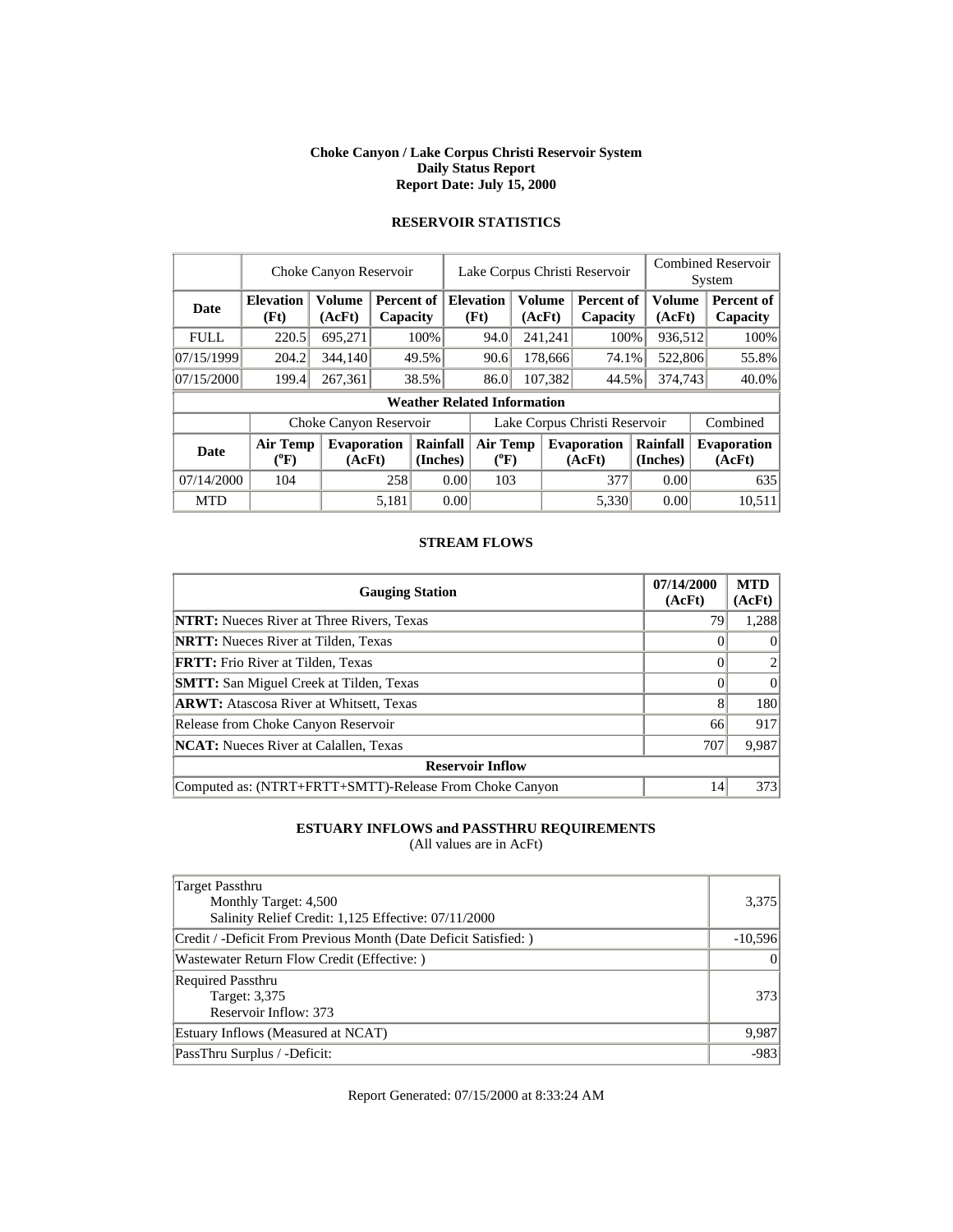#### **Choke Canyon / Lake Corpus Christi Reservoir System Daily Status Report Report Date: July 16, 2000**

|             | Choke Canyon Reservoir   | Lake Corpus Christi Reservoir |       |                        |                               |                                                              |  | <b>Combined Reservoir</b><br>System |                               |                      |                         |                              |                        |
|-------------|--------------------------|-------------------------------|-------|------------------------|-------------------------------|--------------------------------------------------------------|--|-------------------------------------|-------------------------------|----------------------|-------------------------|------------------------------|------------------------|
| <b>Date</b> | <b>Elevation</b><br>(Ft) | <b>Volume</b><br>(AcFt)       |       | Percent of<br>Capacity |                               | <b>Elevation</b><br>(Ft)                                     |  | Volume<br>(AcFt)                    | <b>Percent of</b><br>Capacity |                      | <b>Volume</b><br>(AcFt) |                              | Percent of<br>Capacity |
| <b>FULL</b> | 220.5                    | 695,271                       |       | 100%                   |                               | 94.0                                                         |  | 241,241                             | 100%                          |                      | 936,512                 |                              | 100%                   |
| 07/16/1999  | 204.1                    | 343,626                       |       | 49.4%                  |                               | 90.6                                                         |  | 178,495                             | 74.0%                         |                      | 522,121                 |                              | 55.8%                  |
| 07/16/2000  | 199.3                    | 266,919                       |       | 38.4%                  |                               | 85.9                                                         |  | 106,695<br>44.2%                    |                               | 373,614              |                         |                              | 39.9%                  |
|             |                          |                               |       |                        |                               | <b>Weather Related Information</b>                           |  |                                     |                               |                      |                         |                              |                        |
|             |                          | Choke Canyon Reservoir        |       |                        | Lake Corpus Christi Reservoir |                                                              |  |                                     |                               |                      |                         |                              | Combined               |
| <b>Date</b> | <b>Air Temp</b><br>(°F)  | <b>Evaporation</b><br>(AcFt)  |       | Rainfall<br>(Inches)   |                               | <b>Air Temp</b><br><b>Evaporation</b><br>$(^{0}F)$<br>(AcFt) |  |                                     |                               | Rainfall<br>(Inches) |                         | <b>Evaporation</b><br>(AcFt) |                        |
| 07/15/2000  | 106                      |                               |       | 412<br>0.00            |                               | 105                                                          |  |                                     | 384                           |                      | 0.00                    |                              | 796                    |
| <b>MTD</b>  |                          |                               | 5.593 |                        | 0.00                          |                                                              |  |                                     | 5.714                         |                      | 0.00                    |                              | 11.307                 |

# **RESERVOIR STATISTICS**

#### **STREAM FLOWS**

| <b>Gauging Station</b>                                  | 07/15/2000<br>(AcFt) | <b>MTD</b><br>(AcFt) |
|---------------------------------------------------------|----------------------|----------------------|
| <b>NTRT:</b> Nueces River at Three Rivers, Texas        | 79                   | 1,368                |
| <b>NRTT:</b> Nueces River at Tilden, Texas              |                      | $\theta$             |
| <b>FRTT:</b> Frio River at Tilden, Texas                |                      | 3                    |
| <b>SMTT:</b> San Miguel Creek at Tilden, Texas          |                      | $\Omega$             |
| <b>ARWT:</b> Atascosa River at Whitsett, Texas          |                      | 187                  |
| Release from Choke Canyon Reservoir                     | 66                   | 983                  |
| <b>NCAT:</b> Nueces River at Calallen, Texas            | 570                  | 10,556               |
| <b>Reservoir Inflow</b>                                 |                      |                      |
| Computed as: (NTRT+FRTT+SMTT)-Release From Choke Canyon | 14                   | 388                  |

### **ESTUARY INFLOWS and PASSTHRU REQUIREMENTS**

(All values are in AcFt)

| Target Passthru                                                  |           |
|------------------------------------------------------------------|-----------|
| Monthly Target: 4,500                                            | 3,375     |
| Salinity Relief Credit: 1,125 Effective: 07/11/2000              |           |
| Credit / -Deficit From Previous Month (Date Deficit Satisfied: ) | $-10,596$ |
| Wastewater Return Flow Credit (Effective: )                      | $\Omega$  |
| <b>Required Passthru</b>                                         |           |
| Target: 3,375                                                    | 388       |
| Reservoir Inflow: 388                                            |           |
| Estuary Inflows (Measured at NCAT)                               | 10,556    |
| PassThru Surplus / -Deficit:                                     | $-427$    |

Report Generated: 07/16/2000 at 8:49:02 AM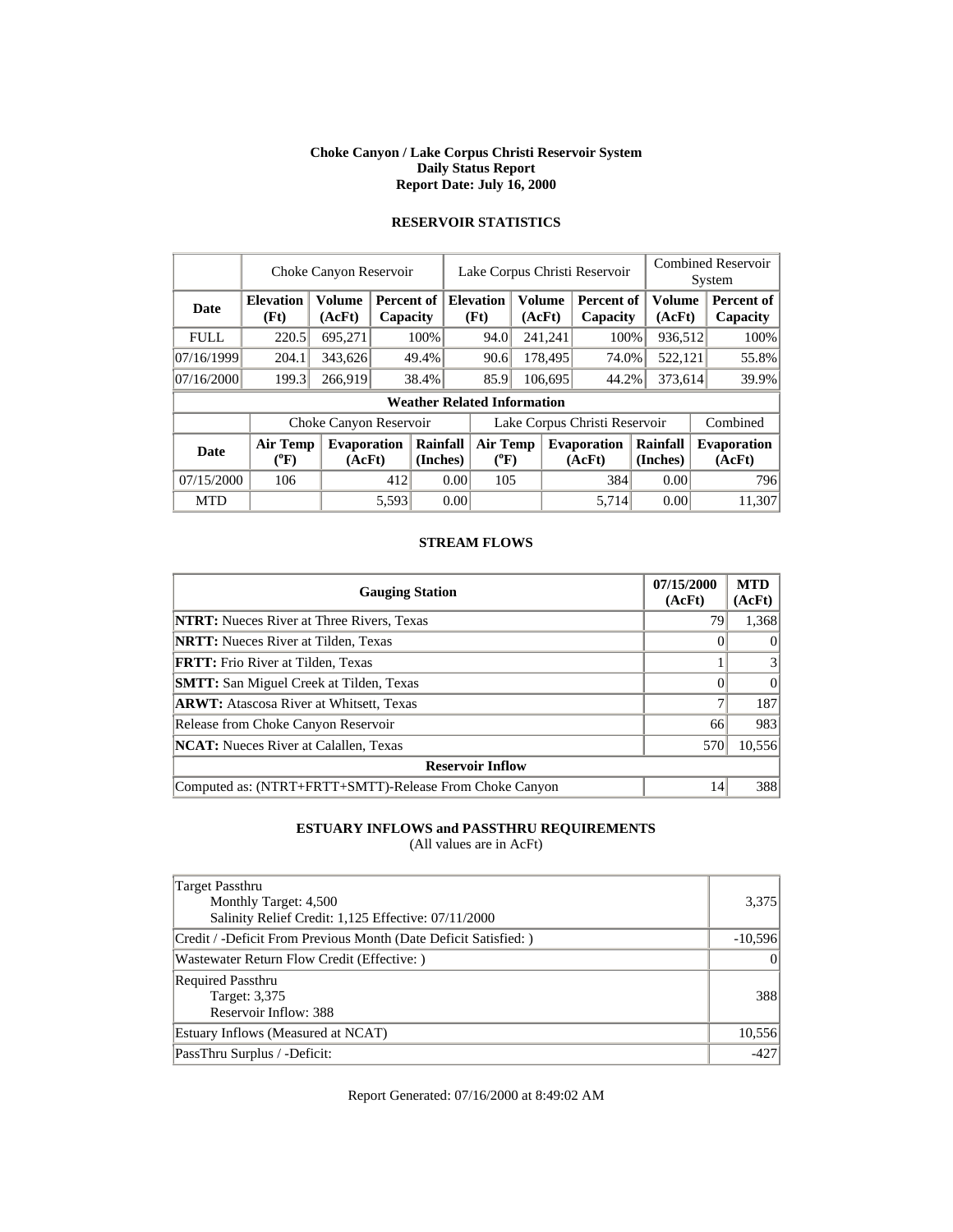#### **Choke Canyon / Lake Corpus Christi Reservoir System Daily Status Report Report Date: July 17, 2000**

|             | Choke Canyon Reservoir             |                              |       |                        |      |                                    | Lake Corpus Christi Reservoir |               | <b>Combined Reservoir</b><br>System |                         |  |                              |  |
|-------------|------------------------------------|------------------------------|-------|------------------------|------|------------------------------------|-------------------------------|---------------|-------------------------------------|-------------------------|--|------------------------------|--|
| <b>Date</b> | <b>Elevation</b><br>(Ft)           | Volume<br>(AcFt)             |       | Percent of<br>Capacity |      | <b>Elevation</b><br>(Ft)<br>(AcFt) |                               | <b>Volume</b> | Percent of<br>Capacity              | <b>Volume</b><br>(AcFt) |  | Percent of<br>Capacity       |  |
| <b>FULL</b> | 220.5                              | 695,271                      |       | 100%                   |      | 94.0                               |                               | 241,241       | 100%                                | 936,512                 |  | 100%                         |  |
| 07/17/1999  | 204.1                              | 343.112                      |       | 49.3%                  |      | 90.6                               |                               | 178,495       | 74.0%                               | 521,607                 |  | 55.7%                        |  |
| 07/17/2000  | 199.3                              | 266,625                      |       | 38.3%                  |      | 85.9                               |                               | 106,011       | 43.9%                               | 372,636                 |  | 39.8%                        |  |
|             | <b>Weather Related Information</b> |                              |       |                        |      |                                    |                               |               |                                     |                         |  |                              |  |
|             |                                    | Choke Canyon Reservoir       |       |                        |      |                                    |                               |               | Lake Corpus Christi Reservoir       |                         |  | Combined                     |  |
| Date        | Air Temp<br>$(^{0}F)$              | <b>Evaporation</b><br>(AcFt) |       | Rainfall<br>(Inches)   |      | <b>Air Temp</b><br>$(^{0}F)$       |                               |               | <b>Evaporation</b><br>(AcFt)        | Rainfall<br>(Inches)    |  | <b>Evaporation</b><br>(AcFt) |  |
| 07/16/2000  | 104                                |                              | 394   | 0.00                   |      | 101                                |                               |               | 421                                 | 0.00                    |  | 815                          |  |
| <b>MTD</b>  |                                    |                              | 5.987 |                        | 0.00 |                                    |                               |               | 6.135                               | 0.00                    |  | 12.122                       |  |

# **RESERVOIR STATISTICS**

#### **STREAM FLOWS**

| <b>Gauging Station</b>                                  | 07/16/2000<br>(AcFt) | <b>MTD</b><br>(AcFt) |  |  |  |  |  |  |  |
|---------------------------------------------------------|----------------------|----------------------|--|--|--|--|--|--|--|
| <b>NTRT:</b> Nueces River at Three Rivers, Texas        | 77                   | 1,445                |  |  |  |  |  |  |  |
| <b>NRTT:</b> Nueces River at Tilden, Texas              |                      | $\theta$             |  |  |  |  |  |  |  |
| <b>FRTT:</b> Frio River at Tilden, Texas                |                      | 3                    |  |  |  |  |  |  |  |
| <b>SMTT:</b> San Miguel Creek at Tilden, Texas          |                      | $\Omega$             |  |  |  |  |  |  |  |
| <b>ARWT:</b> Atascosa River at Whitsett, Texas          |                      | 194                  |  |  |  |  |  |  |  |
| Release from Choke Canyon Reservoir                     | 66                   | 1,048                |  |  |  |  |  |  |  |
| <b>NCAT:</b> Nueces River at Calallen, Texas            | 159                  | 10,715               |  |  |  |  |  |  |  |
| <b>Reservoir Inflow</b>                                 |                      |                      |  |  |  |  |  |  |  |
| Computed as: (NTRT+FRTT+SMTT)-Release From Choke Canyon | 12                   | 400                  |  |  |  |  |  |  |  |

### **ESTUARY INFLOWS and PASSTHRU REQUIREMENTS**

(All values are in AcFt)

| Target Passthru                                                            |           |
|----------------------------------------------------------------------------|-----------|
| Monthly Target: 4,500                                                      | 3,375     |
| Salinity Relief Credit: 1,125 Effective: 07/11/2000                        |           |
| Credit / -Deficit From Previous Month (Date Deficit Satisfied: 07/17/2000) | $-10,596$ |
| Wastewater Return Flow Credit (Effective: 07/17/0200)                      | 500       |
| <b>Required Passthru</b>                                                   |           |
| Target: 3,375                                                              | 400       |
| Reservoir Inflow: 400                                                      |           |
| Estuary Inflows (Measured at NCAT)                                         | 10,715    |
| PassThru Surplus / -Deficit:                                               | 219       |

Report Generated: 07/17/2000 at 8:24:58 AM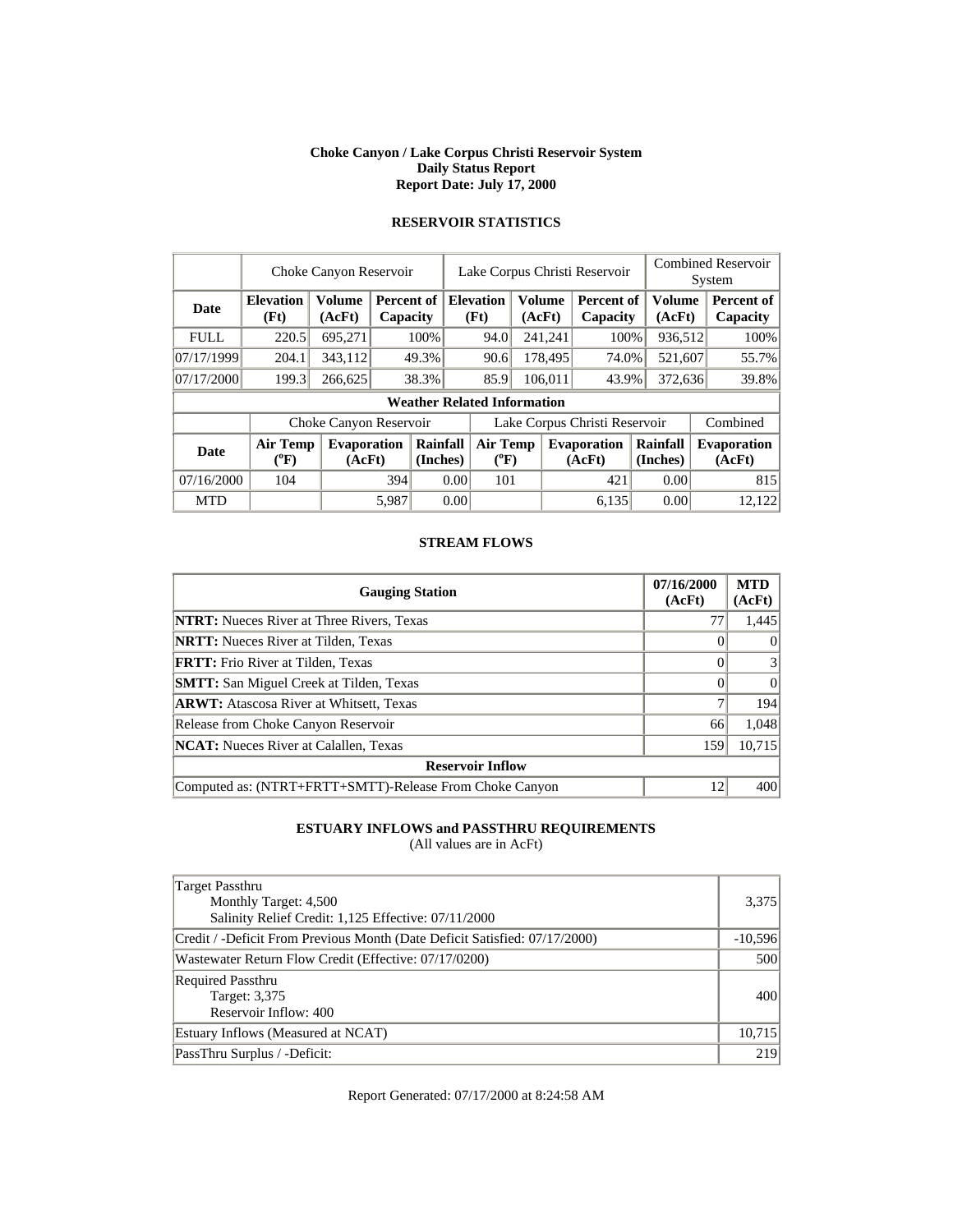#### **Choke Canyon / Lake Corpus Christi Reservoir System Daily Status Report Report Date: July 18, 2000**

|             | Choke Canyon Reservoir |                             |          |          |      | Lake Corpus Christi Reservoir      |               |                    |                               |          |         | <b>Combined Reservoir</b> |  |  |
|-------------|------------------------|-----------------------------|----------|----------|------|------------------------------------|---------------|--------------------|-------------------------------|----------|---------|---------------------------|--|--|
|             |                        |                             |          |          |      |                                    |               |                    |                               |          |         | System                    |  |  |
| <b>Date</b> | <b>Elevation</b>       | <b>Volume</b><br>Percent of |          |          |      | <b>Elevation</b>                   | <b>Volume</b> |                    | Percent of                    |          | Volume  | Percent of                |  |  |
|             | (Ft)                   | (AcFt)                      | Capacity |          |      | (Ft)                               | (AcFt)        |                    | Capacity                      |          | (AcFt)  | Capacity                  |  |  |
| <b>FULL</b> | 220.5                  | 695.271                     |          | 100%     |      | 94.0                               |               | 241,241            | 100%                          |          | 936,512 | 100%                      |  |  |
| 07/18/1999  | 204.1                  | 342,940                     |          | 49.3%    |      | 90.6                               | 179,180       |                    | 74.3%                         |          | 522,120 | 55.8%                     |  |  |
| 07/18/2000  | 199.3                  | 266,037                     |          | 38.3%    |      | 85.8                               | 105.466       |                    | 43.7%                         | 371.503  |         | 39.7%                     |  |  |
|             |                        |                             |          |          |      | <b>Weather Related Information</b> |               |                    |                               |          |         |                           |  |  |
|             |                        | Choke Canyon Reservoir      |          |          |      |                                    |               |                    | Lake Corpus Christi Reservoir |          |         | Combined                  |  |  |
| <b>Date</b> | <b>Air Temp</b>        | <b>Evaporation</b>          |          | Rainfall |      | <b>Air Temp</b>                    |               | <b>Evaporation</b> |                               | Rainfall |         | <b>Evaporation</b>        |  |  |
|             | $({}^0\mathrm{F})$     | (AcFt)                      |          | (Inches) |      | $({}^0\mathrm{F})$                 |               |                    | (AcFt)                        | (Inches) |         | (AcFt)                    |  |  |
| 07/17/2000  | 100                    |                             | 376      |          | 0.00 | 98                                 |               |                    | 380                           |          | 0.00    | 756                       |  |  |
| <b>MTD</b>  |                        |                             | 6.363    |          | 0.00 |                                    |               |                    | 6,515                         |          | 0.00    | 12.878                    |  |  |

# **RESERVOIR STATISTICS**

### **STREAM FLOWS**

| <b>Gauging Station</b>                                  | 07/17/2000<br>(AcFt) | <b>MTD</b><br>(AcFt) |
|---------------------------------------------------------|----------------------|----------------------|
| <b>NTRT:</b> Nueces River at Three Rivers, Texas        |                      | 1,522                |
| <b>NRTT:</b> Nueces River at Tilden, Texas              |                      | $\Omega$             |
| <b>FRTT:</b> Frio River at Tilden, Texas                |                      | 3                    |
| <b>SMTT:</b> San Miguel Creek at Tilden, Texas          |                      | $\Omega$             |
| <b>ARWT:</b> Atascosa River at Whitsett, Texas          | 6                    | 200                  |
| Release from Choke Canyon Reservoir                     | 66                   | 1,114                |
| <b>NCAT:</b> Nueces River at Calallen, Texas            | 52                   | 10,767               |
| <b>Reservoir Inflow</b>                                 |                      |                      |
| Computed as: (NTRT+FRTT+SMTT)-Release From Choke Canyon | 12                   | 412                  |

### **ESTUARY INFLOWS and PASSTHRU REQUIREMENTS**

(All values are in AcFt)

| <b>Target Passthru</b><br>Monthly Target: 4,500                            | 3,375     |  |  |  |  |
|----------------------------------------------------------------------------|-----------|--|--|--|--|
| Salinity Relief Credit: 1,125 Effective: 07/11/2000                        |           |  |  |  |  |
| Credit / -Deficit From Previous Month (Date Deficit Satisfied: 07/17/2000) | $-10,596$ |  |  |  |  |
| Wastewater Return Flow Credit (Effective: 07/17/0200)                      |           |  |  |  |  |
| <b>Required Passthru</b>                                                   |           |  |  |  |  |
| Target: 3,375                                                              | 412       |  |  |  |  |
| Reservoir Inflow: 412                                                      |           |  |  |  |  |
| Estuary Inflows (Measured at NCAT)                                         | 10,767    |  |  |  |  |
| PassThru Surplus / -Deficit:                                               | 259       |  |  |  |  |

Report Generated: 07/18/2000 at 8:23:47 AM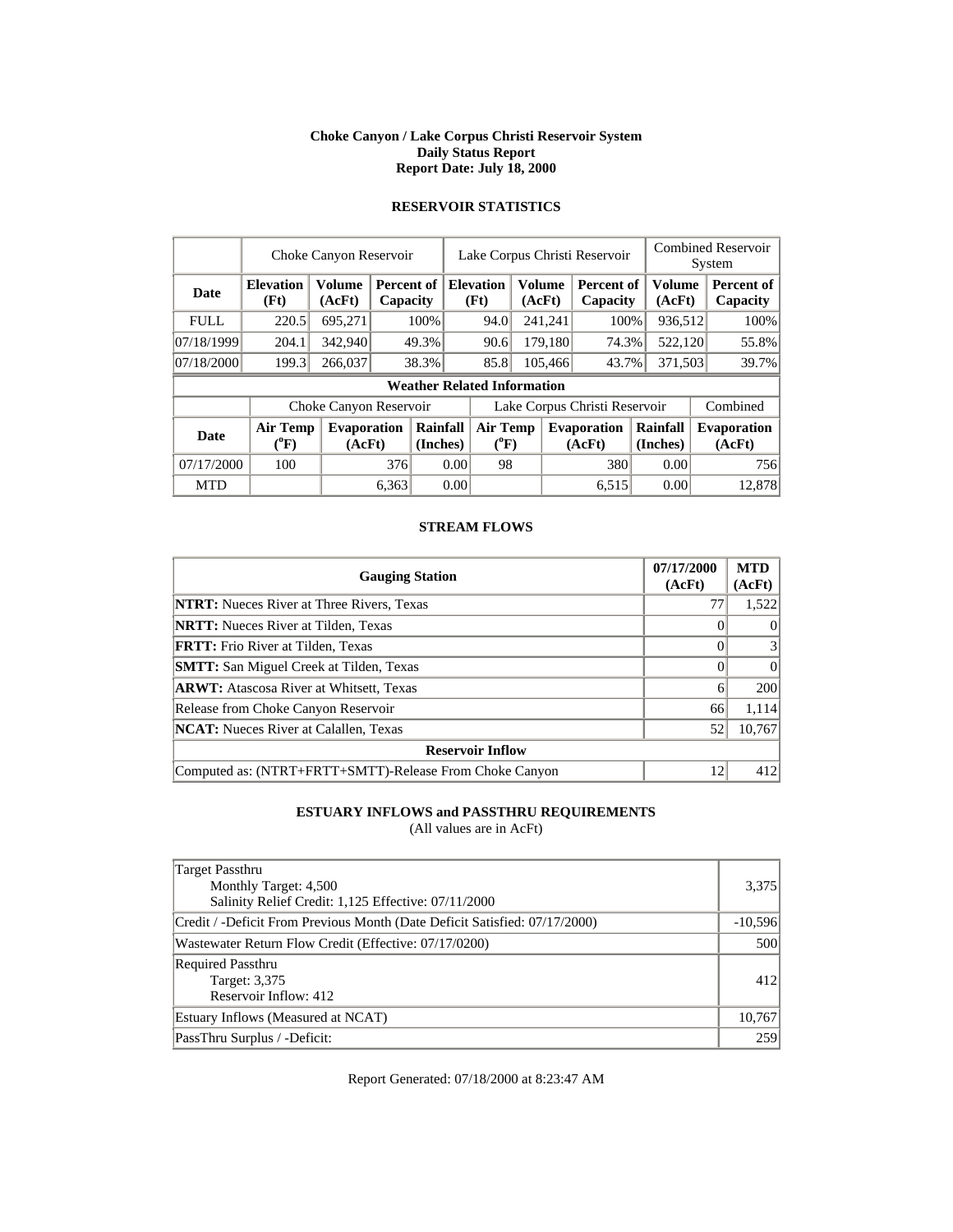#### **Choke Canyon / Lake Corpus Christi Reservoir System Daily Status Report Report Date: July 19, 2000**

|             | Choke Canyon Reservoir             |                              |                               |                      |      |                                                     | Lake Corpus Christi Reservoir |      | <b>Combined Reservoir</b><br>System |                         |      |                              |  |
|-------------|------------------------------------|------------------------------|-------------------------------|----------------------|------|-----------------------------------------------------|-------------------------------|------|-------------------------------------|-------------------------|------|------------------------------|--|
| <b>Date</b> | <b>Elevation</b><br>(Ft)           | <b>Volume</b><br>(AcFt)      | <b>Percent of</b><br>Capacity |                      |      | <b>Elevation</b><br><b>Volume</b><br>(Ft)<br>(AcFt) |                               |      | Percent of<br>Capacity              | <b>Volume</b><br>(AcFt) |      | Percent of<br>Capacity       |  |
| <b>FULL</b> | 220.5                              | 695,271                      |                               | 100%                 |      | 241,241<br>94.0                                     |                               | 100% | 936,512                             |                         | 100% |                              |  |
| 07/19/1999  | 204.1                              | 343,112                      |                               | 49.3%                |      | 179,180<br>90.6                                     |                               |      | 74.3%                               | 522,292                 |      | 55.8%                        |  |
| 07/19/2000  | 199.2                              | 265,157                      |                               | 38.1%                |      | 85.8                                                | 104,923                       |      | 43.5%                               | 370,080                 |      | $39.5\%$                     |  |
|             | <b>Weather Related Information</b> |                              |                               |                      |      |                                                     |                               |      |                                     |                         |      |                              |  |
|             |                                    | Choke Canyon Reservoir       |                               |                      |      |                                                     |                               |      | Lake Corpus Christi Reservoir       |                         |      | Combined                     |  |
| <b>Date</b> | <b>Air Temp</b><br>$(^{0}F)$       | <b>Evaporation</b><br>(AcFt) |                               | Rainfall<br>(Inches) |      | <b>Air Temp</b><br>$({}^0\mathrm{F})$               |                               |      | <b>Evaporation</b><br>(AcFt)        | Rainfall<br>(Inches)    |      | <b>Evaporation</b><br>(AcFt) |  |
| 07/18/2000  | 101                                |                              | 376                           |                      | 0.00 | 100                                                 |                               |      | 355                                 | 0.00                    |      | 731                          |  |
| <b>MTD</b>  |                                    |                              | 6.739                         |                      | 0.00 |                                                     |                               |      | 6.870                               | 0.00                    |      | 13.609                       |  |

# **RESERVOIR STATISTICS**

#### **STREAM FLOWS**

| <b>Gauging Station</b>                                  | 07/18/2000<br>(AcFt) | <b>MTD</b><br>(AcFt) |
|---------------------------------------------------------|----------------------|----------------------|
| <b>NTRT:</b> Nueces River at Three Rivers, Texas        | 77                   | 1,600                |
| <b>NRTT:</b> Nueces River at Tilden, Texas              |                      | $\theta$             |
| <b>FRTT:</b> Frio River at Tilden, Texas                |                      | 3                    |
| <b>SMTT:</b> San Miguel Creek at Tilden, Texas          |                      | $\Omega$             |
| <b>ARWT:</b> Atascosa River at Whitsett, Texas          | 6                    | 207                  |
| Release from Choke Canyon Reservoir                     | 66                   | 1,179                |
| <b>NCAT:</b> Nueces River at Calallen, Texas            | 20                   | 10,786               |
| <b>Reservoir Inflow</b>                                 |                      |                      |
| Computed as: (NTRT+FRTT+SMTT)-Release From Choke Canyon | 12                   | 424                  |

### **ESTUARY INFLOWS and PASSTHRU REQUIREMENTS**

(All values are in AcFt)

| Target Passthru<br>Monthly Target: 4,500<br>Salinity Relief Credit: 1,125 Effective: 07/11/2000 | 3,375     |
|-------------------------------------------------------------------------------------------------|-----------|
| Credit / -Deficit From Previous Month (Date Deficit Satisfied: 07/17/2000)                      | $-10,596$ |
| Wastewater Return Flow Credit (Effective: 07/17/0200)                                           | 500       |
| <b>Required Passthru</b><br>Target: 3,375<br>Reservoir Inflow: 424                              | 424       |
| Estuary Inflows (Measured at NCAT)                                                              | 10,786    |
| PassThru Surplus / -Deficit:                                                                    | 267       |

Report Generated: 07/19/2000 at 8:21:40 AM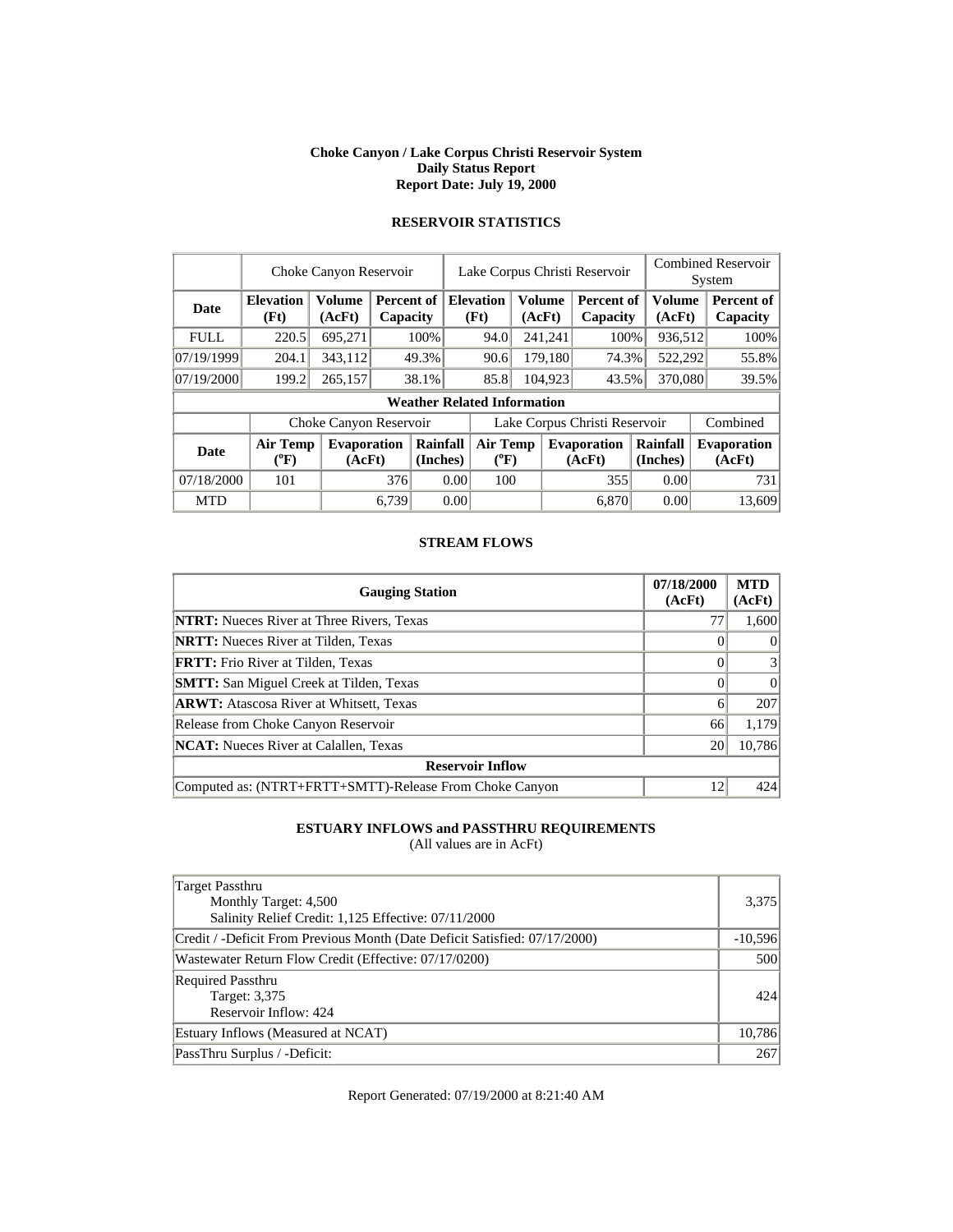#### **Choke Canyon / Lake Corpus Christi Reservoir System Daily Status Report Report Date: July 20, 2000**

|             | Choke Canyon Reservoir    |                              |       |                        |                               | Lake Corpus Christi Reservoir      |                         |         |                               | <b>Combined Reservoir</b><br>System |  |                              |
|-------------|---------------------------|------------------------------|-------|------------------------|-------------------------------|------------------------------------|-------------------------|---------|-------------------------------|-------------------------------------|--|------------------------------|
| <b>Date</b> | <b>Elevation</b><br>(Ft)  | <b>Volume</b><br>(AcFt)      |       | Percent of<br>Capacity |                               | <b>Elevation</b><br>(Ft)           | <b>Volume</b><br>(AcFt) |         | <b>Percent of</b><br>Capacity | <b>Volume</b><br>(AcFt)             |  | Percent of<br>Capacity       |
| <b>FULL</b> | 220.5                     | 695,271                      |       | 100\%                  |                               | 94.0                               |                         | 241,241 | 100%                          | 936,512                             |  | 100%                         |
| 07/20/1999  | 204.1                     | 342,769                      |       | 49.3%                  |                               | 90.6                               |                         | 179,352 | 74.3%                         | 522,121                             |  | 55.8%                        |
| 07/20/2000  | 199.2                     | 265,010                      |       | 38.1%                  |                               | 104,382<br>85.7                    |                         |         | 43.3%                         | 369,392                             |  | 39.4%                        |
|             |                           |                              |       |                        |                               | <b>Weather Related Information</b> |                         |         |                               |                                     |  |                              |
|             |                           | Choke Canyon Reservoir       |       |                        | Lake Corpus Christi Reservoir |                                    |                         |         |                               |                                     |  | Combined                     |
| <b>Date</b> | Air Temp<br>$(^{\circ}F)$ | <b>Evaporation</b><br>(AcFt) |       | Rainfall<br>(Inches)   |                               | <b>Air Temp</b><br>$(^{0}F)$       |                         |         | <b>Evaporation</b><br>(AcFt)  | Rainfall<br>(Inches)                |  | <b>Evaporation</b><br>(AcFt) |
| 07/19/2000  | 104                       |                              | 384   |                        | 0.00                          | 102                                |                         |         | 393                           | 0.00                                |  | 777                          |
| <b>MTD</b>  |                           |                              | 7.123 |                        | 0.00                          |                                    |                         |         | 7,263                         | 0.00                                |  | 14,386                       |

# **RESERVOIR STATISTICS**

#### **STREAM FLOWS**

| <b>Gauging Station</b>                                  | 07/19/2000<br>(AcFt) | <b>MTD</b><br>(AcFt) |
|---------------------------------------------------------|----------------------|----------------------|
| <b>NTRT:</b> Nueces River at Three Rivers, Texas        | 75                   | 1,675                |
| <b>NRTT:</b> Nueces River at Tilden, Texas              |                      | $\theta$             |
| <b>FRTT:</b> Frio River at Tilden, Texas                |                      | 3                    |
| <b>SMTT:</b> San Miguel Creek at Tilden, Texas          |                      | $\theta$             |
| <b>ARWT:</b> Atascosa River at Whitsett, Texas          | 6                    | 213                  |
| Release from Choke Canyon Reservoir                     | 66                   | 1,245                |
| <b>NCAT:</b> Nueces River at Calallen, Texas            | 28                   | 10,814               |
| <b>Reservoir Inflow</b>                                 |                      |                      |
| Computed as: (NTRT+FRTT+SMTT)-Release From Choke Canyon | 10                   | 433                  |

### **ESTUARY INFLOWS and PASSTHRU REQUIREMENTS**

(All values are in AcFt)

| Target Passthru<br>Monthly Target: 4,500<br>Salinity Relief Credit: 1,125 Effective: 07/11/2000 | 3,375     |
|-------------------------------------------------------------------------------------------------|-----------|
| Credit / -Deficit From Previous Month (Date Deficit Satisfied: 07/17/2000)                      | $-10,596$ |
| Wastewater Return Flow Credit (Effective: 07/17/0200)                                           | 500       |
| <b>Required Passthru</b><br>Target: 3,375<br>Reservoir Inflow: 433                              | 433       |
| Estuary Inflows (Measured at NCAT)                                                              | 10,814    |
| PassThru Surplus / -Deficit:                                                                    | 285       |

Report Generated: 07/20/2000 at 8:41:19 AM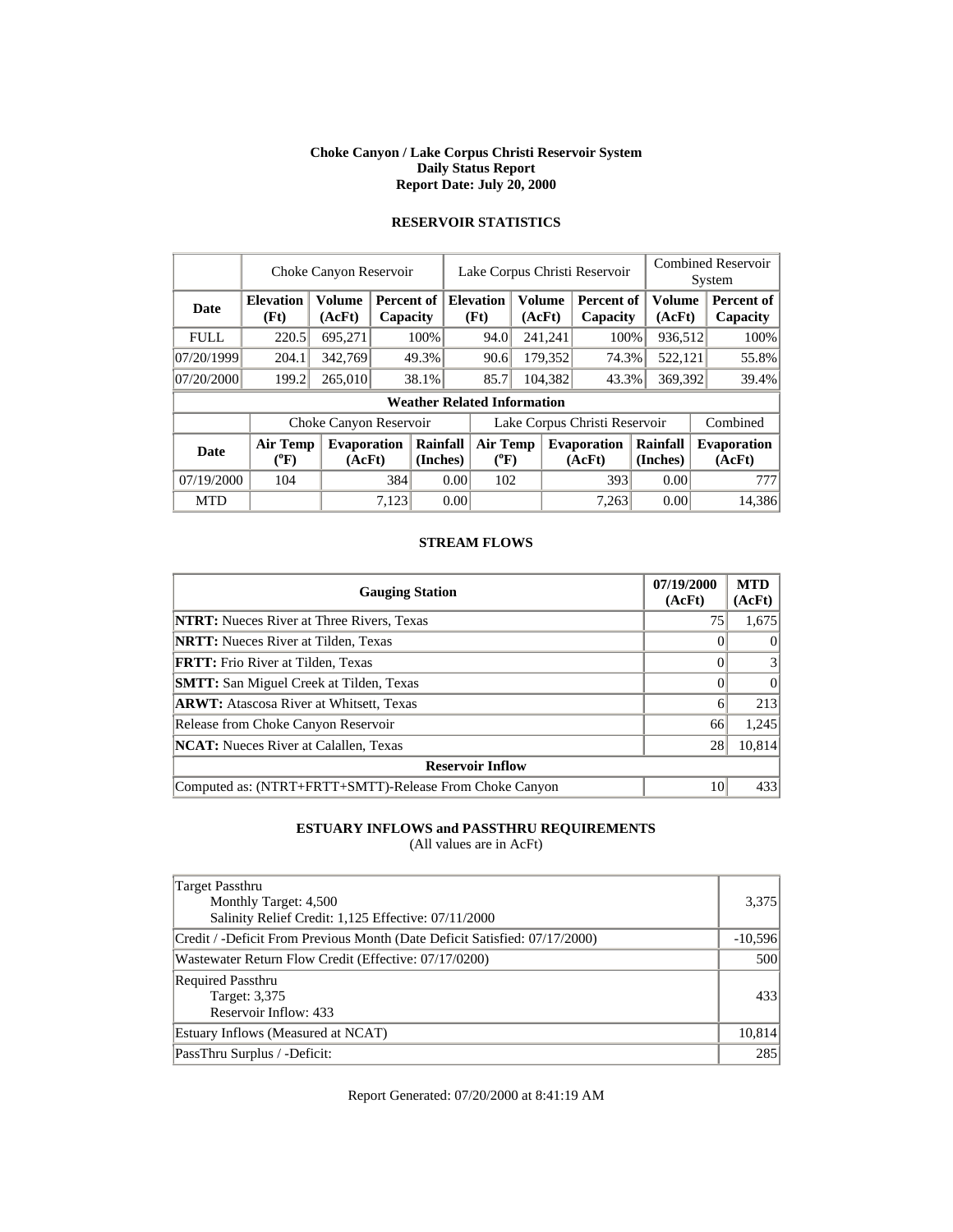#### **Choke Canyon / Lake Corpus Christi Reservoir System Daily Status Report Report Date: July 21, 2000**

|             | Choke Canyon Reservoir       | Lake Corpus Christi Reservoir |                               |                      |      |                                    |                         | <b>Combined Reservoir</b><br>System |                               |         |                      |  |                               |
|-------------|------------------------------|-------------------------------|-------------------------------|----------------------|------|------------------------------------|-------------------------|-------------------------------------|-------------------------------|---------|----------------------|--|-------------------------------|
| Date        | <b>Elevation</b><br>(Ft)     | <b>Volume</b><br>(AcFt)       | <b>Percent of</b><br>Capacity |                      |      | <b>Elevation</b><br>(Ft)           | <b>Volume</b><br>(AcFt) |                                     | <b>Percent of</b><br>Capacity |         | Volume<br>(AcFt)     |  | <b>Percent of</b><br>Capacity |
| <b>FULL</b> | 220.5                        | 695,271                       |                               | 100%                 |      | 94.0                               |                         | 241,241                             | 100%                          |         | 936,512              |  | 100%                          |
| 07/21/1999  | 204.6                        | 342,427                       |                               | 49.3%                |      | 90.6                               |                         | 179,352                             | 74.3%                         |         | 521,779              |  | 55.7%                         |
| 07/21/2000  | 199.2                        | 264,425                       |                               | 38.0%                |      | 85.7                               |                         | 103,574<br>42.9%                    |                               | 367,999 |                      |  | 39.3%                         |
|             |                              |                               |                               |                      |      | <b>Weather Related Information</b> |                         |                                     |                               |         |                      |  |                               |
|             |                              | Choke Canyon Reservoir        |                               |                      |      |                                    |                         |                                     | Lake Corpus Christi Reservoir |         |                      |  | Combined                      |
| <b>Date</b> | <b>Air Temp</b><br>$(^{0}F)$ | <b>Evaporation</b><br>(AcFt)  |                               | Rainfall<br>(Inches) |      | <b>Air Temp</b><br>$(^{0}F)$       |                         |                                     | <b>Evaporation</b><br>(AcFt)  |         | Rainfall<br>(Inches) |  | <b>Evaporation</b><br>(AcFt)  |
| 07/20/2000  | 105                          |                               | 452                           |                      | 0.00 | 103                                |                         |                                     | 414                           |         | 0.00                 |  | 866                           |
| <b>MTD</b>  |                              |                               | 7,575                         |                      | 0.00 |                                    |                         |                                     | 7,677                         |         | 0.00                 |  | 15,252                        |

# **RESERVOIR STATISTICS**

#### **STREAM FLOWS**

| <b>Gauging Station</b>                                  | 07/20/2000<br>(AcFt) | <b>MTD</b><br>(AcFt) |
|---------------------------------------------------------|----------------------|----------------------|
| <b>NTRT:</b> Nueces River at Three Rivers, Texas        | 75                   | 1,751                |
| <b>NRTT:</b> Nueces River at Tilden, Texas              |                      | $\theta$             |
| <b>FRTT:</b> Frio River at Tilden, Texas                |                      | 3                    |
| <b>SMTT:</b> San Miguel Creek at Tilden, Texas          |                      | $\Omega$             |
| <b>ARWT:</b> Atascosa River at Whitsett, Texas          | 6                    | 219                  |
| Release from Choke Canyon Reservoir                     | 66                   | 1,310                |
| <b>NCAT:</b> Nueces River at Calallen, Texas            | 26                   | 10,840               |
| <b>Reservoir Inflow</b>                                 |                      |                      |
| Computed as: (NTRT+FRTT+SMTT)-Release From Choke Canyon | 10                   | 443                  |

### **ESTUARY INFLOWS and PASSTHRU REQUIREMENTS**

(All values are in AcFt)

| Target Passthru                                                            |           |
|----------------------------------------------------------------------------|-----------|
| Monthly Target: 4,500                                                      | 3,375     |
| Salinity Relief Credit: 1,125 Effective: 07/11/2000                        |           |
| Credit / -Deficit From Previous Month (Date Deficit Satisfied: 07/17/2000) | $-10,596$ |
| Wastewater Return Flow Credit (Effective: 07/17/0200)                      | 500       |
| <b>Required Passthru</b>                                                   |           |
| Target: 3,375                                                              | 443       |
| Reservoir Inflow: 443                                                      |           |
| Estuary Inflows (Measured at NCAT)                                         | 10,840    |
| PassThru Surplus / -Deficit:                                               | 301       |

Report Generated: 07/21/2000 at 8:24:13 AM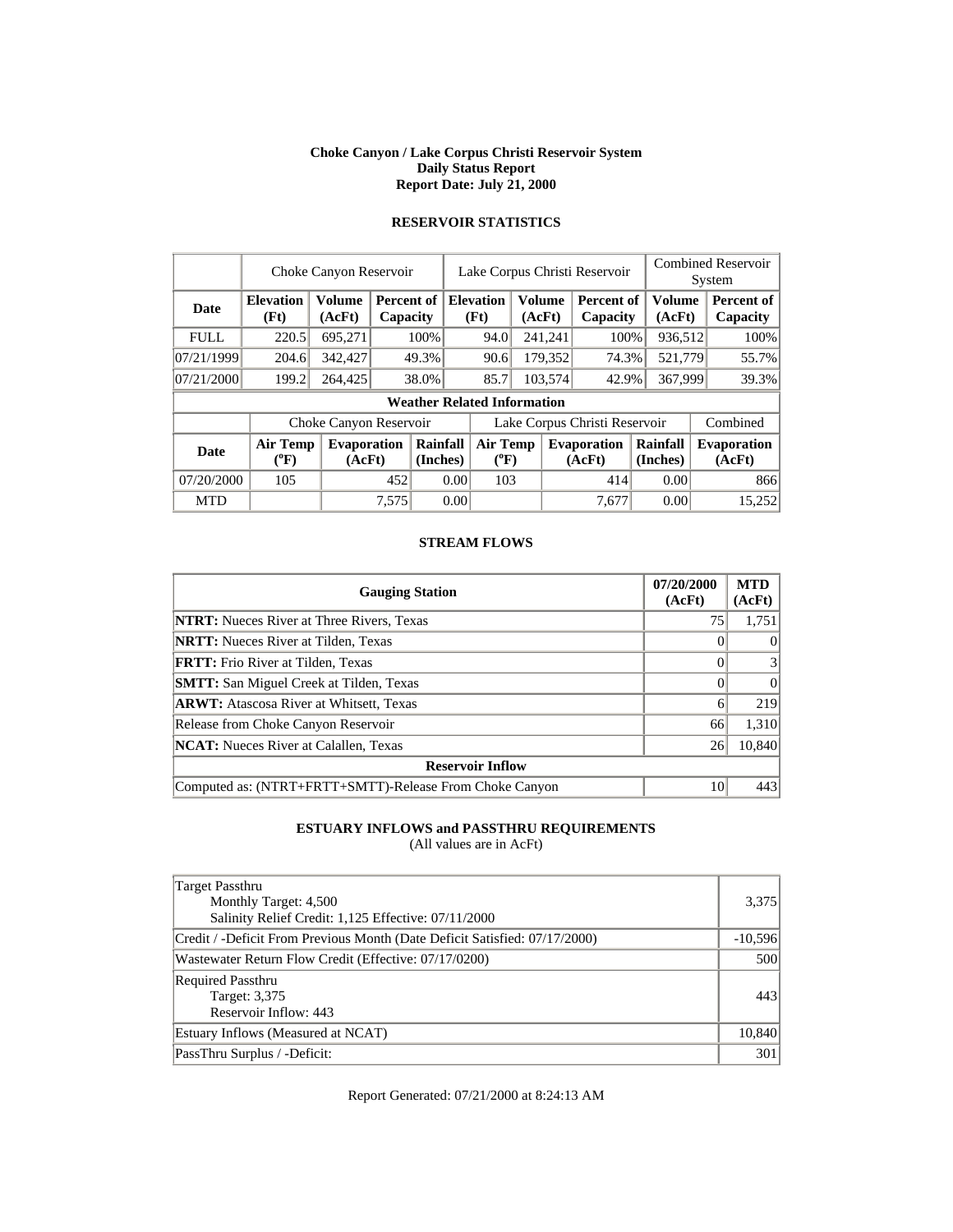#### **Choke Canyon / Lake Corpus Christi Reservoir System Daily Status Report Report Date: July 22, 2000**

|             | Choke Canyon Reservoir                |                              |       |                        |      | Lake Corpus Christi Reservoir      |  |                  |                               |                      |                  | <b>Combined Reservoir</b><br>System |                              |  |
|-------------|---------------------------------------|------------------------------|-------|------------------------|------|------------------------------------|--|------------------|-------------------------------|----------------------|------------------|-------------------------------------|------------------------------|--|
| Date        | <b>Elevation</b><br>(Ft)              | <b>Volume</b><br>(AcFt)      |       | Percent of<br>Capacity |      | <b>Elevation</b><br>(Ft)           |  | Volume<br>(AcFt) | Percent of<br>Capacity        |                      | Volume<br>(AcFt) |                                     | Percent of<br>Capacity       |  |
| <b>FULL</b> | 220.5                                 | 695,271                      |       | 100%                   |      | 94.0                               |  | 241,241          | 100%                          |                      | 936,512          |                                     | 100%                         |  |
| 07/22/1999  | 204.1                                 | 342,256                      |       | 49.2%                  |      | 90.6                               |  | 179,867          | 74.6%                         |                      | 522,123          |                                     | 55.8%                        |  |
| 07/22/2000  | 199.1                                 | 263,840                      |       | 37.9%                  |      | 85.6                               |  | 103,039<br>42.7% |                               | 366,879              |                  |                                     | 39.2%                        |  |
|             |                                       |                              |       |                        |      | <b>Weather Related Information</b> |  |                  |                               |                      |                  |                                     |                              |  |
|             |                                       | Choke Canyon Reservoir       |       |                        |      |                                    |  |                  | Lake Corpus Christi Reservoir |                      |                  |                                     | Combined                     |  |
| Date        | <b>Air Temp</b><br>$({}^o\mathrm{F})$ | <b>Evaporation</b><br>(AcFt) |       | Rainfall<br>(Inches)   |      | Air Temp<br>$(^{0}F)$              |  |                  | <b>Evaporation</b><br>(AcFt)  | Rainfall<br>(Inches) |                  |                                     | <b>Evaporation</b><br>(AcFt) |  |
| 07/21/2000  | 103                                   |                              | 374   |                        | 0.00 | 100                                |  |                  | 389                           |                      | 0.00             |                                     | 763                          |  |
| <b>MTD</b>  |                                       |                              | 7.949 |                        | 0.00 |                                    |  |                  | 8.066                         |                      | 0.00             |                                     | 16.015                       |  |

# **RESERVOIR STATISTICS**

#### **STREAM FLOWS**

| <b>Gauging Station</b>                                  | 07/21/2000<br>(AcFt) | <b>MTD</b><br>(AcFt) |
|---------------------------------------------------------|----------------------|----------------------|
| <b>NTRT:</b> Nueces River at Three Rivers, Texas        | 75                   | 1,826                |
| <b>NRTT:</b> Nueces River at Tilden, Texas              |                      | $\theta$             |
| <b>FRTT:</b> Frio River at Tilden, Texas                |                      | 3                    |
| <b>SMTT:</b> San Miguel Creek at Tilden, Texas          |                      | $\Omega$             |
| <b>ARWT:</b> Atascosa River at Whitsett, Texas          | 6                    | 225                  |
| Release from Choke Canyon Reservoir                     | 66                   | 1,376                |
| <b>NCAT:</b> Nueces River at Calallen, Texas            |                      | 10,840               |
| <b>Reservoir Inflow</b>                                 |                      |                      |
| Computed as: (NTRT+FRTT+SMTT)-Release From Choke Canyon | 10                   | 453                  |

### **ESTUARY INFLOWS and PASSTHRU REQUIREMENTS**

(All values are in AcFt)

| Target Passthru<br>Monthly Target: 4,500<br>Salinity Relief Credit: 1,125 Effective: 07/11/2000 | 3,375     |
|-------------------------------------------------------------------------------------------------|-----------|
| Credit / -Deficit From Previous Month (Date Deficit Satisfied: 07/17/2000)                      | $-10,596$ |
| Wastewater Return Flow Credit (Effective: 07/17/0200)                                           | 500       |
| <b>Required Passthru</b><br>Target: 3,375<br>Reservoir Inflow: 453                              | 453       |
| Estuary Inflows (Measured at NCAT)                                                              | 10,840    |
| PassThru Surplus / -Deficit:                                                                    | 291       |

Report Generated: 07/22/2000 at 8:30:07 AM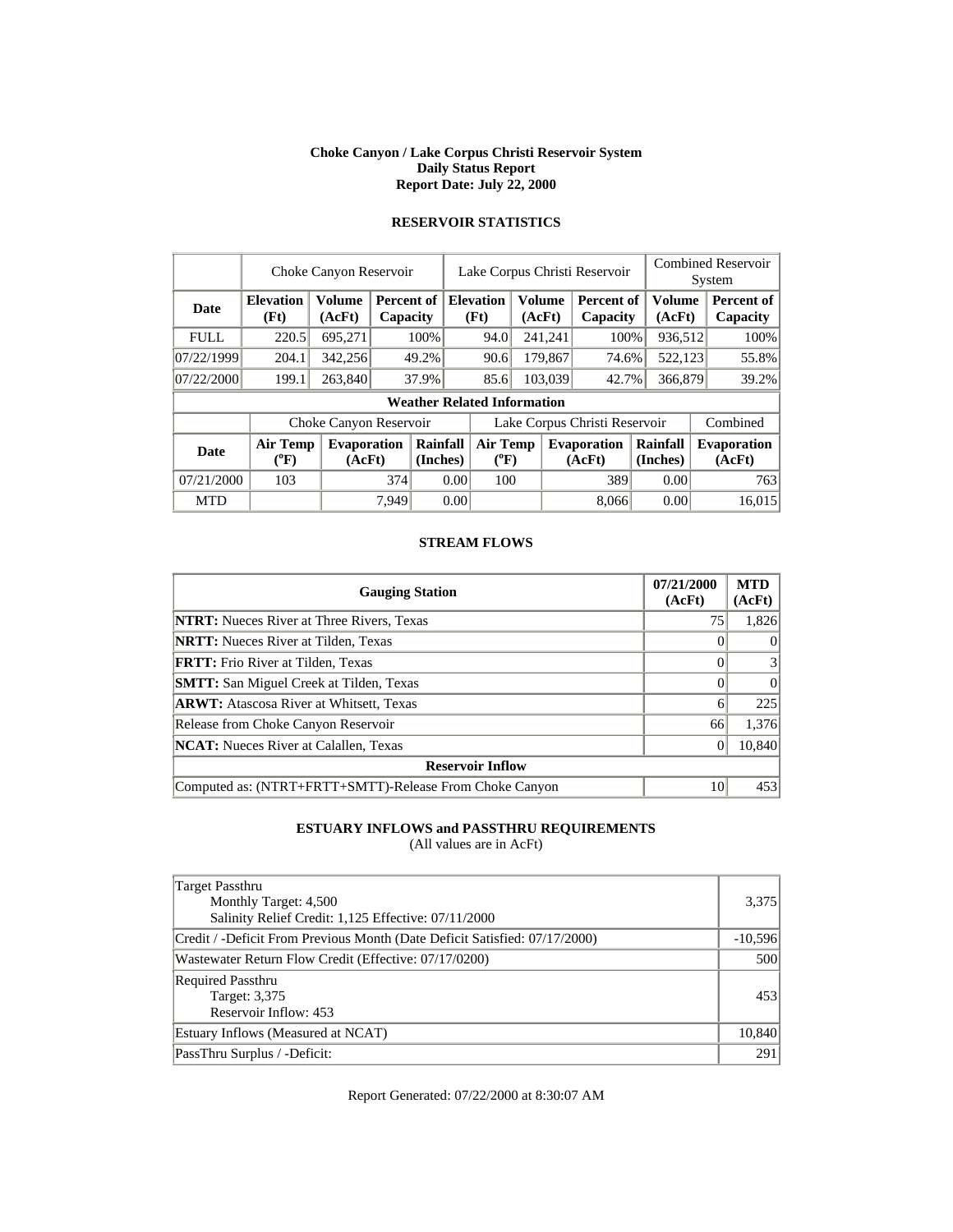#### **Choke Canyon / Lake Corpus Christi Reservoir System Daily Status Report Report Date: July 23, 2000**

|             | Choke Canyon Reservoir       |                              |                        |                      |      | Lake Corpus Christi Reservoir      |        |                  |                               |                      |                         | <b>Combined Reservoir</b><br>System |
|-------------|------------------------------|------------------------------|------------------------|----------------------|------|------------------------------------|--------|------------------|-------------------------------|----------------------|-------------------------|-------------------------------------|
| <b>Date</b> | <b>Elevation</b><br>(Ft)     | <b>Volume</b><br>(AcFt)      | Percent of<br>Capacity |                      |      | <b>Elevation</b><br>(Ft)           | (AcFt) | Volume           | <b>Percent of</b><br>Capacity |                      | <b>Volume</b><br>(AcFt) | Percent of<br>Capacity              |
| <b>FULL</b> | 220.5                        | 695,271                      |                        | 100%                 |      | 94.0                               |        | 241,241          | 100%                          |                      | 936,512                 | 100%                                |
| 07/23/1999  | 204.0                        | 341.914                      |                        | 49.2%                |      | 90.6                               |        | 179,695          | 74.5%                         |                      | 521,609                 | 55.7%                               |
| 07/23/2000  | 199.1                        | 263,402                      |                        | 37.9%                |      | 85.6                               |        | 102,638<br>42.5% |                               | 366,040              |                         | 39.1%                               |
|             |                              |                              |                        |                      |      | <b>Weather Related Information</b> |        |                  |                               |                      |                         |                                     |
|             |                              | Choke Canyon Reservoir       |                        |                      |      |                                    |        |                  | Lake Corpus Christi Reservoir |                      |                         | Combined                            |
| <b>Date</b> | <b>Air Temp</b><br>$(^{0}F)$ | <b>Evaporation</b><br>(AcFt) |                        | Rainfall<br>(Inches) |      | <b>Air Temp</b><br>$(^{0}F)$       |        |                  | <b>Evaporation</b><br>(AcFt)  | Rainfall<br>(Inches) |                         | <b>Evaporation</b><br>(AcFt)        |
| 07/22/2000  | 102                          |                              | 399                    |                      | 0.00 | 99                                 |        |                  | 342                           |                      | 0.00                    | 741                                 |
| <b>MTD</b>  |                              |                              | 8.348                  |                      | 0.00 |                                    |        |                  | 8.408                         |                      | 0.00                    | 16.756                              |

# **RESERVOIR STATISTICS**

#### **STREAM FLOWS**

| <b>Gauging Station</b>                                  | 07/22/2000<br>(AcFt) | <b>MTD</b><br>(AcFt) |
|---------------------------------------------------------|----------------------|----------------------|
| <b>NTRT:</b> Nueces River at Three Rivers, Texas        | 75                   | 1,902                |
| <b>NRTT:</b> Nueces River at Tilden, Texas              |                      | $\theta$             |
| <b>FRTT:</b> Frio River at Tilden, Texas                |                      | 3                    |
| <b>SMTT:</b> San Miguel Creek at Tilden, Texas          |                      | $\theta$             |
| <b>ARWT:</b> Atascosa River at Whitsett, Texas          |                      | 230                  |
| Release from Choke Canyon Reservoir                     | 66                   | 1,441                |
| <b>NCAT:</b> Nueces River at Calallen, Texas            |                      | 10,840               |
| <b>Reservoir Inflow</b>                                 |                      |                      |
| Computed as: (NTRT+FRTT+SMTT)-Release From Choke Canyon | 10                   | 463                  |

### **ESTUARY INFLOWS and PASSTHRU REQUIREMENTS**

(All values are in AcFt)

| Target Passthru<br>Monthly Target: 4,500<br>Salinity Relief Credit: 1,125 Effective: 07/11/2000 | 3,375     |
|-------------------------------------------------------------------------------------------------|-----------|
| Credit / -Deficit From Previous Month (Date Deficit Satisfied: 07/17/2000)                      | $-10,596$ |
| Wastewater Return Flow Credit (Effective: 07/17/0200)                                           | 500       |
| <b>Required Passthru</b><br>Target: 3,375<br>Reservoir Inflow: 463                              | 463       |
| Estuary Inflows (Measured at NCAT)                                                              | 10,840    |
| PassThru Surplus / -Deficit:                                                                    | 281       |

Report Generated: 07/23/2000 at 8:23:50 AM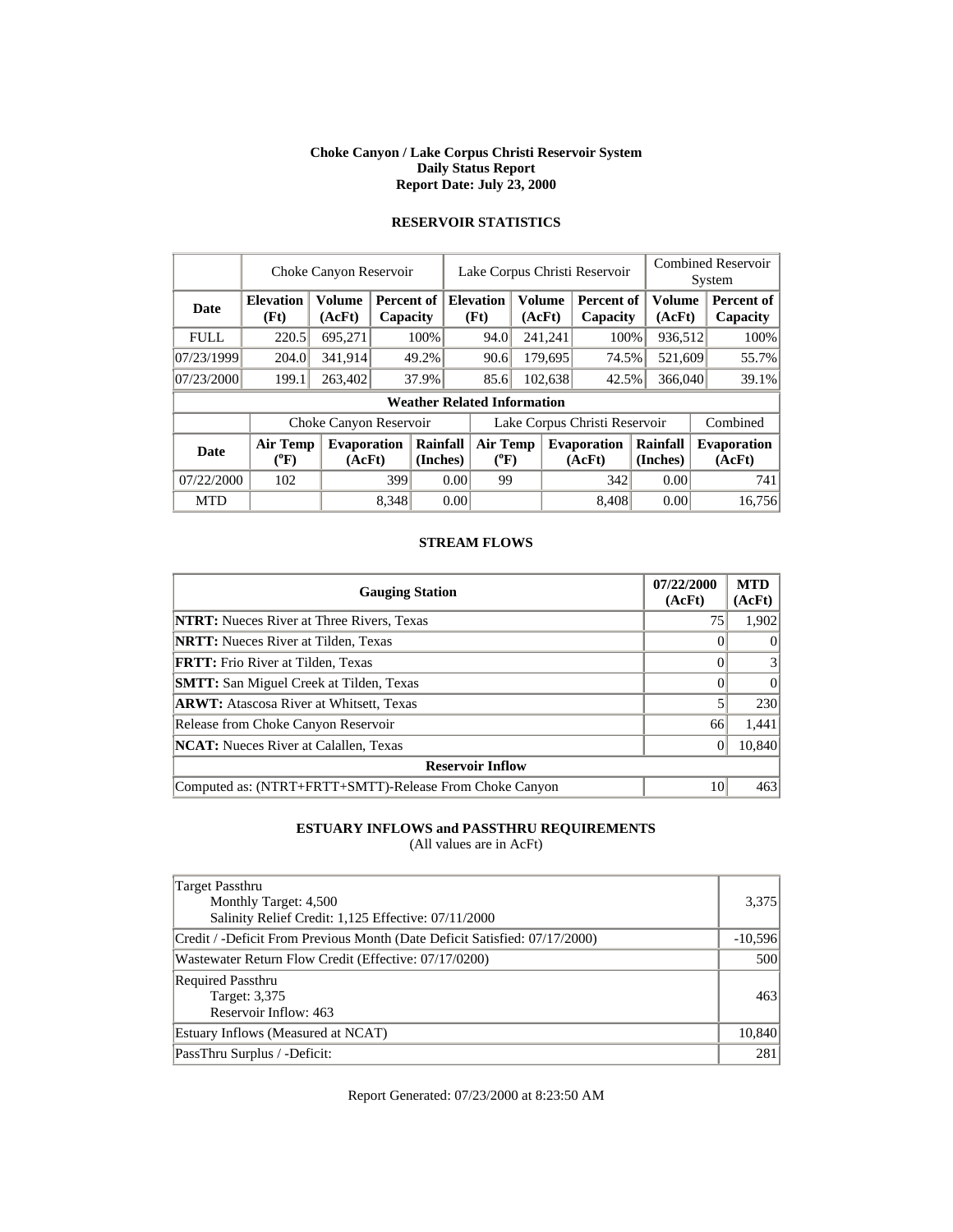#### **Choke Canyon / Lake Corpus Christi Reservoir System Daily Status Report Report Date: July 24, 2000**

|             | Choke Canyon Reservoir   |                              |                      |                        |      | Lake Corpus Christi Reservoir                |  |                  |                               |                      |                  | <b>Combined Reservoir</b><br>System |                              |  |
|-------------|--------------------------|------------------------------|----------------------|------------------------|------|----------------------------------------------|--|------------------|-------------------------------|----------------------|------------------|-------------------------------------|------------------------------|--|
| Date        | <b>Elevation</b><br>(Ft) | <b>Volume</b><br>(AcFt)      |                      | Percent of<br>Capacity |      | Volume<br><b>Elevation</b><br>(Ft)<br>(AcFt) |  |                  | Percent of<br>Capacity        |                      | Volume<br>(AcFt) |                                     | Percent of<br>Capacity       |  |
| <b>FULL</b> | 220.5                    | 695,271                      |                      | 100%                   |      | 94.0                                         |  | 241,241          | 100%                          |                      | 936,512          |                                     | 100%                         |  |
| 07/24/1999  | 204.0                    | 341,743                      |                      | 49.2%                  |      | 90.6                                         |  | 179,180          | 74.3%                         |                      | 520,923          |                                     | 55.6%                        |  |
| 07/24/2000  | 199.1                    | 263,110                      |                      | 37.8%                  |      | 85.6                                         |  | 101,974<br>42.3% |                               | 365,084              |                  |                                     | 39.0%                        |  |
|             |                          |                              |                      |                        |      | <b>Weather Related Information</b>           |  |                  |                               |                      |                  |                                     |                              |  |
|             |                          | Choke Canyon Reservoir       |                      |                        |      |                                              |  |                  | Lake Corpus Christi Reservoir |                      |                  |                                     | Combined                     |  |
| Date        | <b>Air Temp</b><br>(°F)  | <b>Evaporation</b><br>(AcFt) | Rainfall<br>(Inches) |                        |      | Air Temp<br>$(^{0}F)$                        |  |                  | <b>Evaporation</b><br>(AcFt)  | Rainfall<br>(Inches) |                  |                                     | <b>Evaporation</b><br>(AcFt) |  |
| 07/23/2000  | 104                      |                              | 365                  |                        | 0.00 | 101                                          |  |                  | 378                           |                      | 0.00             |                                     | 743                          |  |
| <b>MTD</b>  |                          |                              | 8.713                |                        | 0.00 |                                              |  |                  | 8,786                         |                      | 0.00             |                                     | 17.499                       |  |

# **RESERVOIR STATISTICS**

#### **STREAM FLOWS**

| <b>Gauging Station</b>                                  | 07/23/2000<br>(AcFt) | <b>MTD</b><br>(AcFt) |
|---------------------------------------------------------|----------------------|----------------------|
| <b>NTRT:</b> Nueces River at Three Rivers, Texas        | 75                   | 1,977                |
| <b>NRTT:</b> Nueces River at Tilden, Texas              |                      | $\theta$             |
| <b>FRTT:</b> Frio River at Tilden, Texas                |                      | 3                    |
| <b>SMTT:</b> San Miguel Creek at Tilden, Texas          |                      | $\theta$             |
| <b>ARWT:</b> Atascosa River at Whitsett, Texas          |                      | 236                  |
| Release from Choke Canyon Reservoir                     | 66                   | 1,507                |
| <b>NCAT:</b> Nueces River at Calallen, Texas            |                      | 10,840               |
| <b>Reservoir Inflow</b>                                 |                      |                      |
| Computed as: (NTRT+FRTT+SMTT)-Release From Choke Canyon | 10                   | 473                  |

### **ESTUARY INFLOWS and PASSTHRU REQUIREMENTS**

(All values are in AcFt)

| Target Passthru<br>Monthly Target: 4,500<br>Salinity Relief Credit: 1,125 Effective: 07/11/2000 | 3,375     |
|-------------------------------------------------------------------------------------------------|-----------|
| Credit / -Deficit From Previous Month (Date Deficit Satisfied: 07/17/2000)                      | $-10,596$ |
| Wastewater Return Flow Credit (Effective: 07/17/0200)                                           | 500       |
| <b>Required Passthru</b><br>Target: 3,375<br>Reservoir Inflow: 473                              | 473       |
| Estuary Inflows (Measured at NCAT)                                                              | 10,840    |
| PassThru Surplus / -Deficit:                                                                    | 271       |

Report Generated: 07/24/2000 at 8:25:04 AM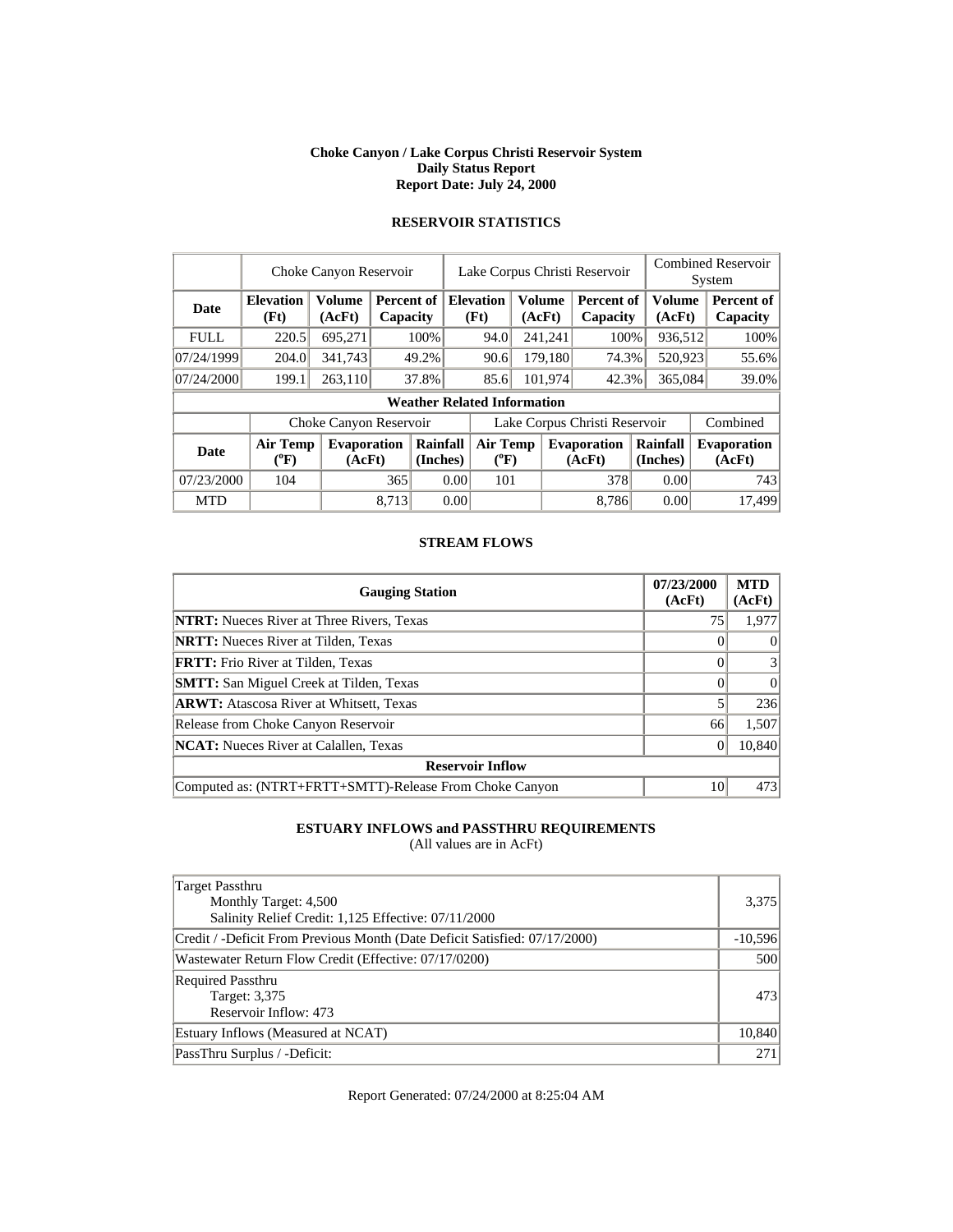#### **Choke Canyon / Lake Corpus Christi Reservoir System Daily Status Report Report Date: July 25, 2000**

|             | Choke Canyon Reservoir       |                              |       |                        |                               | Lake Corpus Christi Reservoir      |                  |         |                               |                         |  | <b>Combined Reservoir</b><br>System |  |  |
|-------------|------------------------------|------------------------------|-------|------------------------|-------------------------------|------------------------------------|------------------|---------|-------------------------------|-------------------------|--|-------------------------------------|--|--|
| <b>Date</b> | <b>Elevation</b><br>(Ft)     | <b>Volume</b><br>(AcFt)      |       | Percent of<br>Capacity |                               | <b>Elevation</b><br>(Ft)           | Volume<br>(AcFt) |         | <b>Percent of</b><br>Capacity | <b>Volume</b><br>(AcFt) |  | Percent of<br>Capacity              |  |  |
| <b>FULL</b> | 220.5                        | 695,271                      |       | 100%                   |                               | 94.0                               |                  | 241,241 | 100%                          | 936,512                 |  | 100%                                |  |  |
| 07/25/1999  | 204.0                        | 341,401                      |       | 49.1%                  |                               | 90.6                               | 179,009          |         | 74.2%                         | 520,410                 |  | 55.6%                               |  |  |
| 07/25/2000  | 199.0                        | 262,528                      |       | 37.8%                  |                               | 85.5                               |                  | 101,049 | 41.9%                         | 363,577                 |  | 38.8%                               |  |  |
|             |                              |                              |       |                        |                               | <b>Weather Related Information</b> |                  |         |                               |                         |  |                                     |  |  |
|             |                              | Choke Canyon Reservoir       |       |                        | Lake Corpus Christi Reservoir |                                    |                  |         |                               |                         |  | Combined                            |  |  |
| <b>Date</b> | <b>Air Temp</b><br>$(^{0}F)$ | <b>Evaporation</b><br>(AcFt) |       | Rainfall<br>(Inches)   |                               | <b>Air Temp</b><br>$(^{0}F)$       |                  |         | <b>Evaporation</b><br>(AcFt)  | Rainfall<br>(Inches)    |  | <b>Evaporation</b><br>(AcFt)        |  |  |
| 07/24/2000  | 102                          |                              |       | 382<br>0.00            |                               | 100                                |                  |         | 330                           | 0.00                    |  | 712                                 |  |  |
| <b>MTD</b>  |                              |                              | 9.095 |                        | 0.00                          |                                    |                  |         | 9.116                         | 0.00                    |  | 18,211                              |  |  |

# **RESERVOIR STATISTICS**

#### **STREAM FLOWS**

| <b>Gauging Station</b>                                  | 07/24/2000<br>(AcFt) | <b>MTD</b><br>(AcFt) |
|---------------------------------------------------------|----------------------|----------------------|
| <b>NTRT:</b> Nueces River at Three Rivers, Texas        | 75                   | 2,052                |
| <b>NRTT:</b> Nueces River at Tilden, Texas              |                      | $\theta$             |
| <b>FRTT:</b> Frio River at Tilden, Texas                |                      | 3                    |
| <b>SMTT:</b> San Miguel Creek at Tilden, Texas          |                      | $\theta$             |
| <b>ARWT:</b> Atascosa River at Whitsett, Texas          |                      | 241                  |
| Release from Choke Canyon Reservoir                     | 66                   | 1,572                |
| <b>NCAT:</b> Nueces River at Calallen, Texas            | 8                    | 10,848               |
| <b>Reservoir Inflow</b>                                 |                      |                      |
| Computed as: (NTRT+FRTT+SMTT)-Release From Choke Canyon | 10                   | 483                  |

### **ESTUARY INFLOWS and PASSTHRU REQUIREMENTS**

(All values are in AcFt)

| Target Passthru<br>Monthly Target: 4,500<br>Salinity Relief Credit: 1,125 Effective: 07/11/2000 | 3,375     |
|-------------------------------------------------------------------------------------------------|-----------|
| Credit / -Deficit From Previous Month (Date Deficit Satisfied: 07/17/2000)                      | $-10,596$ |
| Wastewater Return Flow Credit (Effective: 07/17/0200)                                           | 500       |
| <b>Required Passthru</b><br>Target: 3,375<br>Reservoir Inflow: 483                              | 483       |
| Estuary Inflows (Measured at NCAT)                                                              | 10,848    |
| PassThru Surplus / -Deficit:                                                                    | 269       |

Report Generated: 07/25/2000 at 8:36:00 AM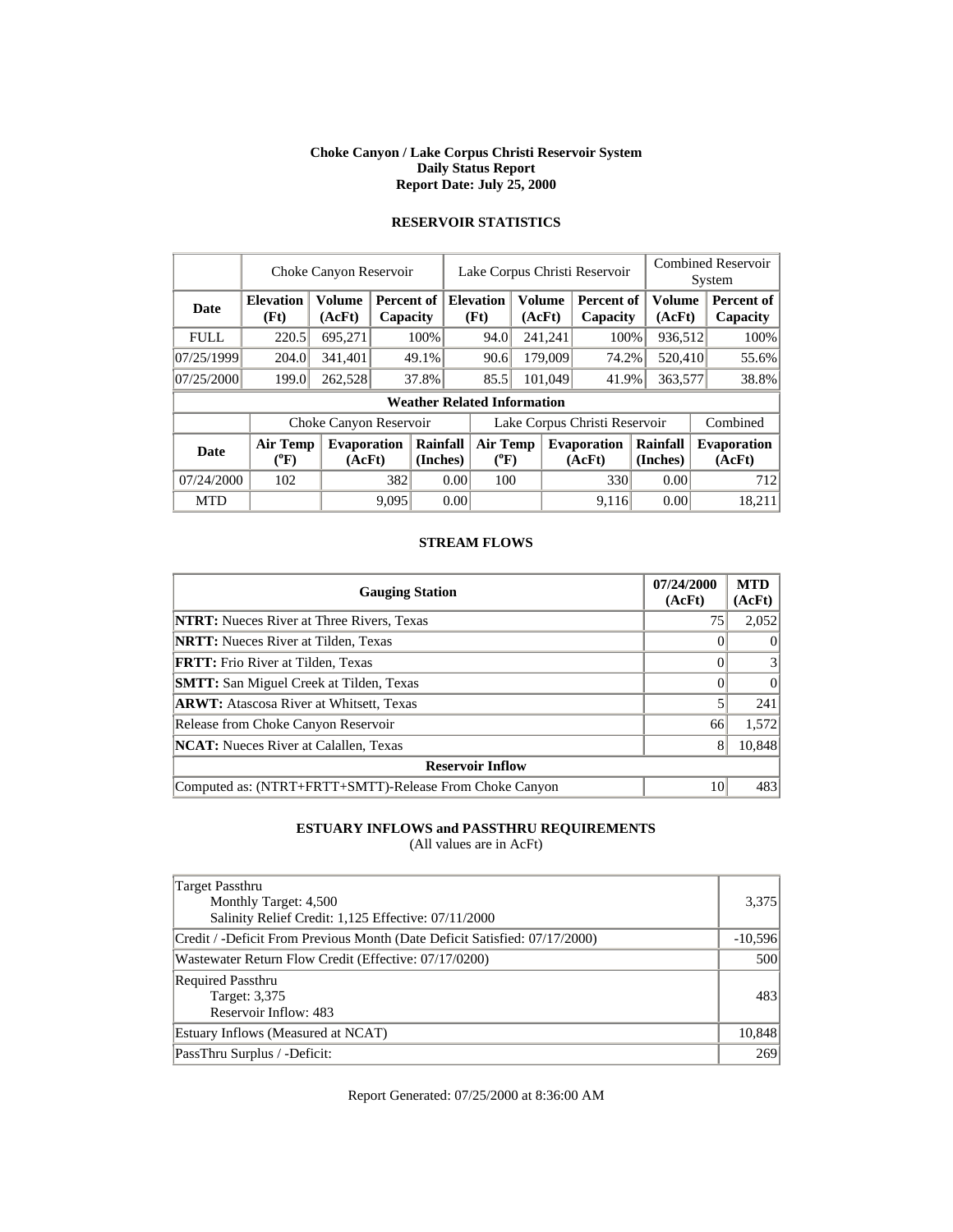#### **Choke Canyon / Lake Corpus Christi Reservoir System Daily Status Report Report Date: July 26, 2000**

|             | Choke Canyon Reservoir       |                              |       |                                    |                               | Lake Corpus Christi Reservoir         |  |                         |                              |                      |                         | <b>Combined Reservoir</b><br>System |  |  |
|-------------|------------------------------|------------------------------|-------|------------------------------------|-------------------------------|---------------------------------------|--|-------------------------|------------------------------|----------------------|-------------------------|-------------------------------------|--|--|
| <b>Date</b> | <b>Elevation</b><br>(Ft)     | <b>Volume</b><br>(AcFt)      |       | Percent of<br>Capacity             |                               | <b>Elevation</b><br>(Ft)              |  | <b>Volume</b><br>(AcFt) | Percent of<br>Capacity       |                      | <b>Volume</b><br>(AcFt) | Percent of<br>Capacity              |  |  |
| <b>FULL</b> | 220.5                        | 695,271                      |       | 100%                               |                               | 94.0                                  |  | 241,241                 | 100%                         |                      | 936,512                 | 100%                                |  |  |
| 07/26/1999  | 204.0                        | 340,548                      |       | 49.0%                              |                               | 90.6                                  |  | 178,838                 | 74.1%                        |                      | 519,386                 | 55.5%                               |  |  |
| 07/26/2000  | 199.0                        | 262,091                      |       | 37.7%                              |                               | 85.4                                  |  | 100,261                 | 41.6%                        | 362,352              |                         | 38.7%                               |  |  |
|             |                              |                              |       | <b>Weather Related Information</b> |                               |                                       |  |                         |                              |                      |                         |                                     |  |  |
|             |                              | Choke Canyon Reservoir       |       |                                    | Lake Corpus Christi Reservoir |                                       |  |                         |                              |                      | Combined                |                                     |  |  |
| <b>Date</b> | <b>Air Temp</b><br>$(^{0}F)$ | <b>Evaporation</b><br>(AcFt) |       | Rainfall<br>(Inches)               |                               | <b>Air Temp</b><br>$({}^0\mathrm{F})$ |  |                         | <b>Evaporation</b><br>(AcFt) | Rainfall<br>(Inches) |                         | <b>Evaporation</b><br>(AcFt)        |  |  |
| 07/25/2000  | 102                          |                              |       | 398<br>0.00                        |                               | 100                                   |  |                         | 358                          |                      | 0.00                    | 756                                 |  |  |
| <b>MTD</b>  |                              |                              | 9.493 |                                    | 0.00                          |                                       |  |                         | 9.474                        |                      | 0.00                    | 18.967                              |  |  |

# **RESERVOIR STATISTICS**

#### **STREAM FLOWS**

| <b>Gauging Station</b>                                  | 07/25/2000<br>(AcFt) | <b>MTD</b><br>(AcFt) |
|---------------------------------------------------------|----------------------|----------------------|
| <b>NTRT:</b> Nueces River at Three Rivers, Texas        | 75                   | 2,128                |
| <b>NRTT:</b> Nueces River at Tilden, Texas              |                      | $\theta$             |
| <b>FRTT:</b> Frio River at Tilden, Texas                |                      | 3                    |
| <b>SMTT:</b> San Miguel Creek at Tilden, Texas          |                      | $\Omega$             |
| <b>ARWT:</b> Atascosa River at Whitsett, Texas          |                      | 245                  |
| Release from Choke Canyon Reservoir                     | 66                   | 1,638                |
| <b>NCAT:</b> Nueces River at Calallen, Texas            | 56                   | 10,904               |
| <b>Reservoir Inflow</b>                                 |                      |                      |
| Computed as: (NTRT+FRTT+SMTT)-Release From Choke Canyon | 10                   | 493                  |

### **ESTUARY INFLOWS and PASSTHRU REQUIREMENTS**

(All values are in AcFt)

| Target Passthru<br>Monthly Target: 4,500<br>Salinity Relief Credit: 1,125 Effective: 07/11/2000 | 3,375     |
|-------------------------------------------------------------------------------------------------|-----------|
| Credit / -Deficit From Previous Month (Date Deficit Satisfied: 07/17/2000)                      | $-10,596$ |
| Wastewater Return Flow Credit (Effective: 07/17/0200)                                           | 500       |
| <b>Required Passthru</b><br>Target: 3,375<br>Reservoir Inflow: 493                              | 493       |
| Estuary Inflows (Measured at NCAT)                                                              | 10,904    |
| PassThru Surplus / -Deficit:                                                                    | 315       |

Report Generated: 07/26/2000 at 8:49:47 AM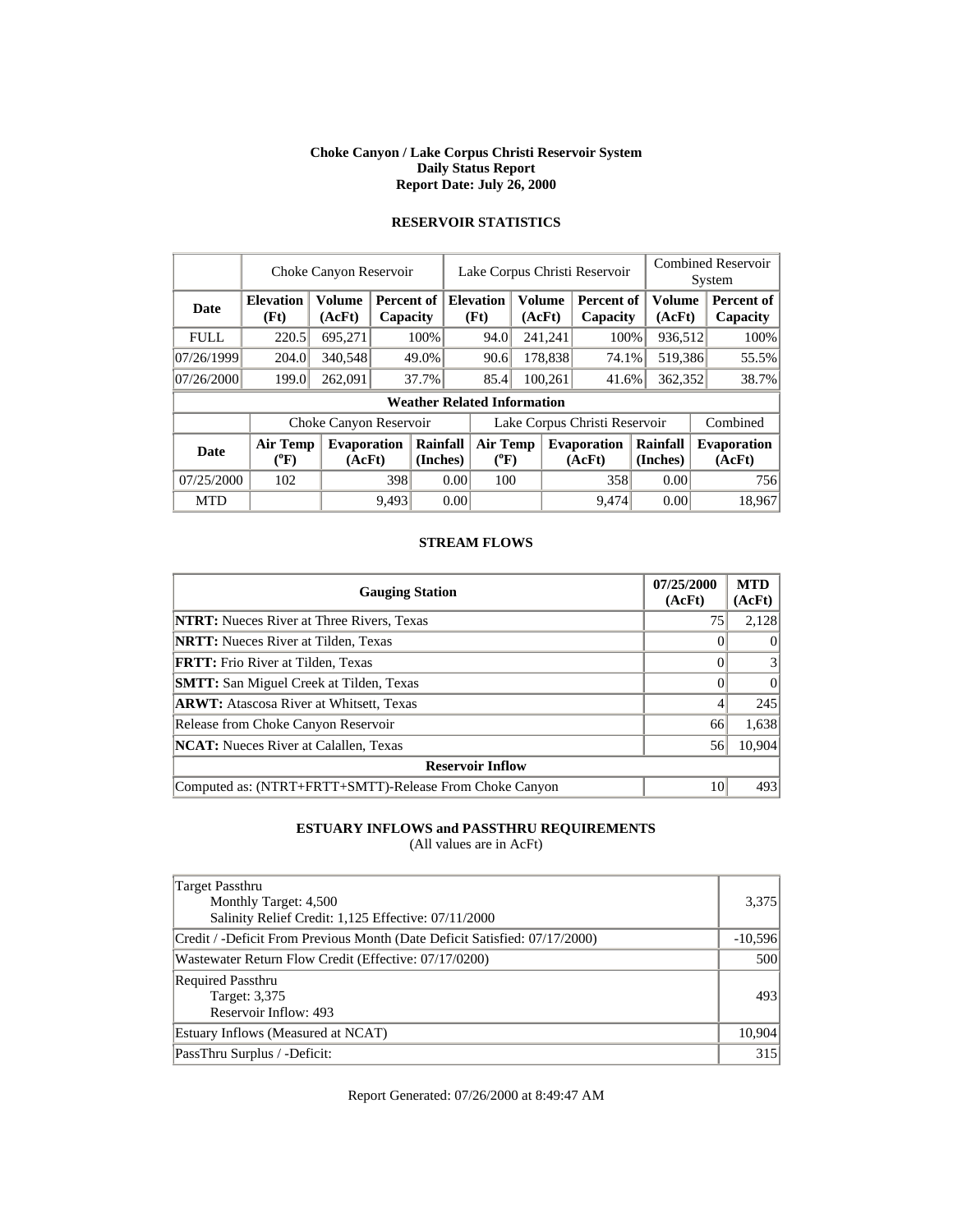#### **Choke Canyon / Lake Corpus Christi Reservoir System Daily Status Report Report Date: July 27, 2000**

|             | Choke Canyon Reservoir           |                              |       |                                           |                               | Lake Corpus Christi Reservoir      |         |                  |                              |                         |  | <b>Combined Reservoir</b><br>System |  |  |
|-------------|----------------------------------|------------------------------|-------|-------------------------------------------|-------------------------------|------------------------------------|---------|------------------|------------------------------|-------------------------|--|-------------------------------------|--|--|
| Date        | <b>Elevation</b><br>(Ft)         | <b>Volume</b><br>(AcFt)      |       | <b>Percent of   Elevation</b><br>Capacity |                               | (Ft)                               |         | Volume<br>(AcFt) | Percent of<br>Capacity       | <b>Volume</b><br>(AcFt) |  | Percent of<br>Capacity              |  |  |
| <b>FULL</b> | 220.5                            | 695,271                      |       | 100%                                      |                               | 94.0                               | 241,241 |                  | 100%                         | 936,512                 |  | 100%                                |  |  |
| 07/27/1999  | 203.9                            | 340,377                      |       | 49.0%                                     |                               | 90.6                               |         | 178,495          | 74.0%                        | 518,872                 |  | 55.4%                               |  |  |
| 07/27/2000  | 199.0                            | 261,510                      |       | 37.6%                                     |                               | 85.4                               |         | 99,738           | 41.3%                        | 361,248                 |  | 38.6%                               |  |  |
|             |                                  |                              |       |                                           |                               | <b>Weather Related Information</b> |         |                  |                              |                         |  |                                     |  |  |
|             |                                  | Choke Canyon Reservoir       |       |                                           | Lake Corpus Christi Reservoir |                                    |         |                  |                              |                         |  | Combined                            |  |  |
| <b>Date</b> | <b>Air Temp</b><br>$\rm ^{(9}F)$ | <b>Evaporation</b><br>(AcFt) |       | Rainfall<br>(Inches)                      |                               | <b>Air Temp</b><br>$(^{0}F)$       |         |                  | <b>Evaporation</b><br>(AcFt) | Rainfall<br>(Inches)    |  | <b>Evaporation</b><br>(AcFt)        |  |  |
| 07/26/2000  | 101                              |                              |       | 304<br>0.00                               |                               | 99                                 |         |                  | 357                          | 0.00                    |  | 661                                 |  |  |
| <b>MTD</b>  |                                  |                              | 9.797 |                                           | 0.00                          |                                    |         |                  | 9.831                        | 0.00                    |  | 19.628                              |  |  |

# **RESERVOIR STATISTICS**

#### **STREAM FLOWS**

| <b>Gauging Station</b>                                  | 07/26/2000<br>(AcFt) | <b>MTD</b><br>(AcFt) |
|---------------------------------------------------------|----------------------|----------------------|
| <b>NTRT:</b> Nueces River at Three Rivers, Texas        | 73                   | 2,201                |
| <b>NRTT:</b> Nueces River at Tilden, Texas              |                      | $\theta$             |
| <b>FRTT:</b> Frio River at Tilden, Texas                |                      | 3                    |
| <b>SMTT:</b> San Miguel Creek at Tilden, Texas          |                      | $\theta$             |
| <b>ARWT:</b> Atascosa River at Whitsett, Texas          |                      | 249                  |
| Release from Choke Canyon Reservoir                     | 66                   | 1,703                |
| <b>NCAT:</b> Nueces River at Calallen, Texas            | 34                   | 10,938               |
| <b>Reservoir Inflow</b>                                 |                      |                      |
| Computed as: (NTRT+FRTT+SMTT)-Release From Choke Canyon | 8                    | 501                  |

### **ESTUARY INFLOWS and PASSTHRU REQUIREMENTS**

(All values are in AcFt)

| Target Passthru<br>Monthly Target: 4,500<br>Salinity Relief Credit: 1,125 Effective: 07/11/2000 | 3,375     |
|-------------------------------------------------------------------------------------------------|-----------|
| Credit / -Deficit From Previous Month (Date Deficit Satisfied: 07/17/2000)                      | $-10,596$ |
| Wastewater Return Flow Credit (Effective: 07/17/0200)                                           | 500       |
| <b>Required Passthru</b><br>Target: 3,375<br>Reservoir Inflow: 501                              | 501       |
| Estuary Inflows (Measured at NCAT)                                                              | 10,938    |
| PassThru Surplus / -Deficit:                                                                    | 341       |

Report Generated: 07/27/2000 at 8:39:15 AM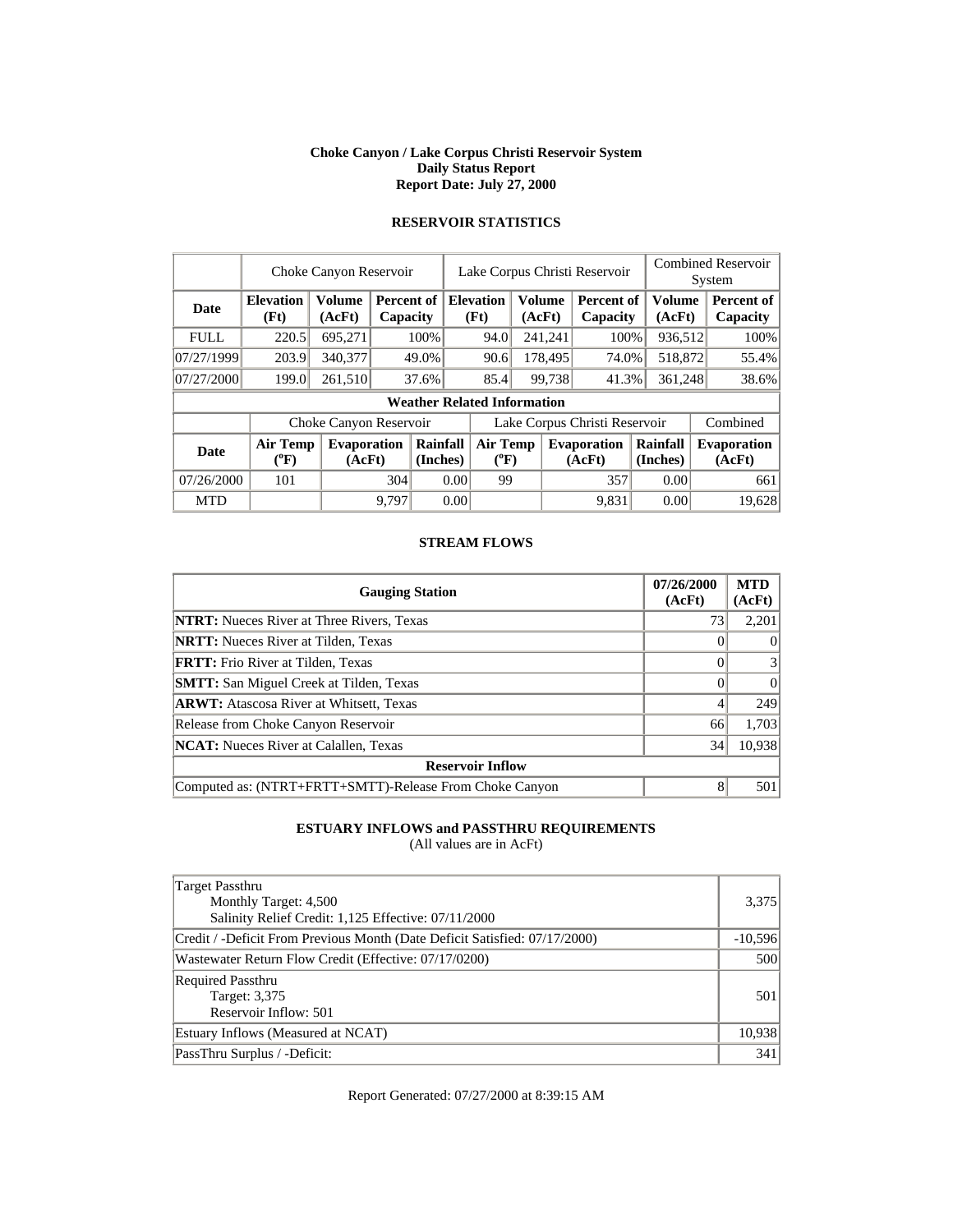#### **Choke Canyon / Lake Corpus Christi Reservoir System Daily Status Report Report Date: July 28, 2000**

### **RESERVOIR STATISTICS**

|             | Choke Canyon Reservoir                |                              |        |                        |                               | Lake Corpus Christi Reservoir |        |         |                               |  |                         |          | <b>Combined Reservoir</b><br>System |
|-------------|---------------------------------------|------------------------------|--------|------------------------|-------------------------------|-------------------------------|--------|---------|-------------------------------|--|-------------------------|----------|-------------------------------------|
| <b>Date</b> | <b>Elevation</b><br>(Ft)              | <b>Volume</b><br>(AcFt)      |        | Percent of<br>Capacity |                               | <b>Elevation</b><br>(Ft)      | (AcFt) | Volume  | <b>Percent of</b><br>Capacity |  | <b>Volume</b><br>(AcFt) |          | Percent of<br>Capacity              |
| <b>FULL</b> | 220.5                                 | 695,271                      |        | 100%                   |                               | 94.0                          |        | 241,241 | 100%                          |  | 936,512                 |          | 100%                                |
| 07/28/1999  | 203.9                                 | 339,866                      |        | 48.9%                  |                               | 90.5                          |        | 178,153 | 73.8%                         |  | 518,019                 |          | 55.3%                               |
| 07/28/2000  | 198.9                                 | 261,220                      |        | 37.6%                  | 85.4                          |                               |        | 99,218  | 41.1%                         |  | 360,438                 |          | 38.5%                               |
|             | <b>Weather Related Information</b>    |                              |        |                        |                               |                               |        |         |                               |  |                         |          |                                     |
|             |                                       | Choke Canyon Reservoir       |        |                        | Lake Corpus Christi Reservoir |                               |        |         |                               |  |                         | Combined |                                     |
| Date        | <b>Air Temp</b><br>$(^{0}\mathrm{F})$ | <b>Evaporation</b><br>(AcFt) |        | Rainfall<br>(Inches)   |                               | Air Temp<br>$(^{0}F)$         |        |         | <b>Evaporation</b><br>(AcFt)  |  | Rainfall<br>(Inches)    |          | <b>Evaporation</b><br>(AcFt)        |
| 07/27/2000  | 102                                   |                              |        | 338<br>0.00            |                               | 101                           |        |         | 340                           |  | 0.00                    |          | 678                                 |
| <b>MTD</b>  |                                       |                              | 10.135 |                        | 0.00                          |                               |        |         | 10.171                        |  | 0.00                    |          | 20,306                              |

### **STREAM FLOWS**

| <b>Gauging Station</b>                                  | 07/27/2000<br>(AcFt) | <b>MTD</b><br>(AcFt) |
|---------------------------------------------------------|----------------------|----------------------|
| <b>NTRT:</b> Nueces River at Three Rivers, Texas        | 73                   | 2,275                |
| <b>NRTT:</b> Nueces River at Tilden, Texas              |                      | $\theta$             |
| <b>FRTT:</b> Frio River at Tilden, Texas                |                      | 3                    |
| <b>SMTT:</b> San Miguel Creek at Tilden, Texas          |                      | $\Omega$             |
| <b>ARWT:</b> Atascosa River at Whitsett, Texas          | 3                    | 251                  |
| Release from Choke Canyon Reservoir                     | 66                   | 1,769                |
| <b>NCAT:</b> Nueces River at Calallen, Texas            | 18                   | 10,956               |
| <b>Reservoir Inflow</b>                                 |                      |                      |
| Computed as: (NTRT+FRTT+SMTT)-Release From Choke Canyon | 8                    | 509                  |

# **ESTUARY INFLOWS and PASSTHRU REQUIREMENTS**

(All values are in AcFt)

| Target Passthru                                                            |           |
|----------------------------------------------------------------------------|-----------|
| Monthly Target: 4,500                                                      | 3,375     |
| Salinity Relief Credit: 1,125 Effective: 07/11/2000                        |           |
| Credit / -Deficit From Previous Month (Date Deficit Satisfied: 07/17/2000) | $-10,596$ |
| Wastewater Return Flow Credit (Effective: 07/17/0200)                      | 500       |
| <b>Required Passthru</b>                                                   |           |
| Target: 3,375                                                              | 509       |
| Reservoir Inflow: 509                                                      |           |
| Estuary Inflows (Measured at NCAT)                                         | 10,956    |
| PassThru Surplus / -Deficit:                                               | 351       |

Report Generated: 07/28/2000 at 8:31:04 AM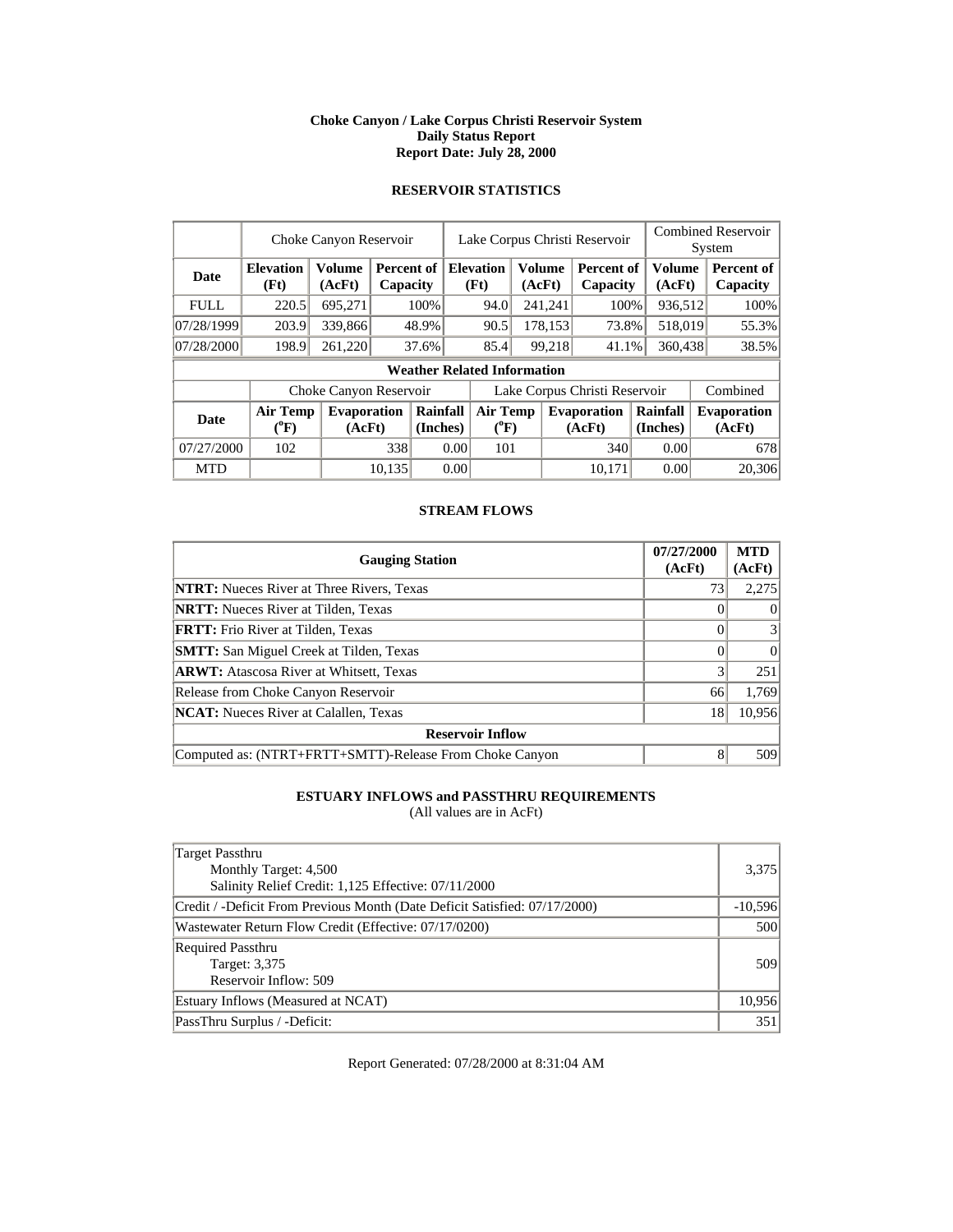#### **Choke Canyon / Lake Corpus Christi Reservoir System Daily Status Report Report Date: July 29, 2000**

|             | Choke Canyon Reservoir         |                              |                        |                      |      | Lake Corpus Christi Reservoir                |    |                 |                              |                      | <b>Combined Reservoir</b><br>System |                               |  |
|-------------|--------------------------------|------------------------------|------------------------|----------------------|------|----------------------------------------------|----|-----------------|------------------------------|----------------------|-------------------------------------|-------------------------------|--|
| <b>Date</b> | <b>Elevation</b><br>(Ft)       | <b>Volume</b><br>(AcFt)      | Percent of<br>Capacity |                      |      | <b>Elevation</b><br>Volume<br>(Ft)<br>(AcFt) |    |                 | Percent of<br>Capacity       | Volume               | (AcFt)                              | <b>Percent of</b><br>Capacity |  |
| <b>FULL</b> | 220.5                          | 695,271                      |                        | 100%                 |      | 94.0                                         |    | 241,241         | 100%                         |                      | 936,512                             | 100%                          |  |
| 07/29/1999  | 203.9                          | 339,525                      | 48.8%                  |                      |      | 90.5                                         |    | 177,298         | 73.5%                        |                      | 516,823                             | 55.2%                         |  |
| 07/29/2000  | 198.9                          | 260,785                      | 37.5%                  |                      |      | 85.3                                         |    | 98,312<br>40.8% |                              | 359,097              |                                     | 38.3%                         |  |
|             |                                |                              |                        |                      |      | <b>Weather Related Information</b>           |    |                 |                              |                      |                                     |                               |  |
|             | Choke Canyon Reservoir         |                              |                        |                      |      | Lake Corpus Christi Reservoir                |    |                 |                              |                      |                                     | Combined                      |  |
| <b>Date</b> | Air Temp<br>$({}^0\mathrm{F})$ | <b>Evaporation</b><br>(AcFt) |                        | Rainfall<br>(Inches) |      | <b>Air Temp</b><br>$({}^0\mathrm{F})$        |    |                 | <b>Evaporation</b><br>(AcFt) | Rainfall<br>(Inches) |                                     | <b>Evaporation</b><br>(AcFt)  |  |
| 07/28/2000  | 99                             |                              | 397                    | 0.00                 |      |                                              | 97 |                 | 338                          | 0.00                 |                                     | 735                           |  |
| <b>MTD</b>  |                                |                              | 10.532                 |                      | 0.00 |                                              |    |                 | 10.509                       | 0.00                 |                                     | 21,041                        |  |

### **RESERVOIR STATISTICS**

### **STREAM FLOWS**

| <b>Gauging Station</b>                                  | 07/28/2000<br>(AcFt) | <b>MTD</b><br>(AcFt) |
|---------------------------------------------------------|----------------------|----------------------|
| <b>NTRT:</b> Nueces River at Three Rivers, Texas        | 71                   | 2,346                |
| <b>NRTT:</b> Nueces River at Tilden, Texas              |                      | $\Omega$             |
| <b>FRTT:</b> Frio River at Tilden, Texas                |                      | 3                    |
| <b>SMTT:</b> San Miguel Creek at Tilden, Texas          |                      | $\theta$             |
| <b>ARWT:</b> Atascosa River at Whitsett, Texas          |                      | 254                  |
| Release from Choke Canyon Reservoir                     | 66                   | 1,834                |
| <b>NCAT:</b> Nueces River at Calallen, Texas            | 52                   | 11,008               |
| <b>Reservoir Inflow</b>                                 |                      |                      |
| Computed as: (NTRT+FRTT+SMTT)-Release From Choke Canyon | 6                    | 515                  |

### **ESTUARY INFLOWS and PASSTHRU REQUIREMENTS**

(All values are in AcFt)

| Target Passthru<br>Monthly Target: 4,500<br>Salinity Relief Credit: 1,125 Effective: 07/11/2000 | 3,375     |
|-------------------------------------------------------------------------------------------------|-----------|
| Credit / -Deficit From Previous Month (Date Deficit Satisfied: 07/17/2000)                      | $-10,596$ |
| Return Flow Credit (Effective: 07/17/0200)                                                      | 500       |
| Passthru<br>Target: 3,375<br>Reservoir Inflow: 515                                              | 515       |
| Estuary Inflows (Measured at NCAT)                                                              | 11,008    |
| PassThru Surplus / -Deficit:                                                                    | 397       |

Report Generated: 07/29/2000 at 8:36:50 AM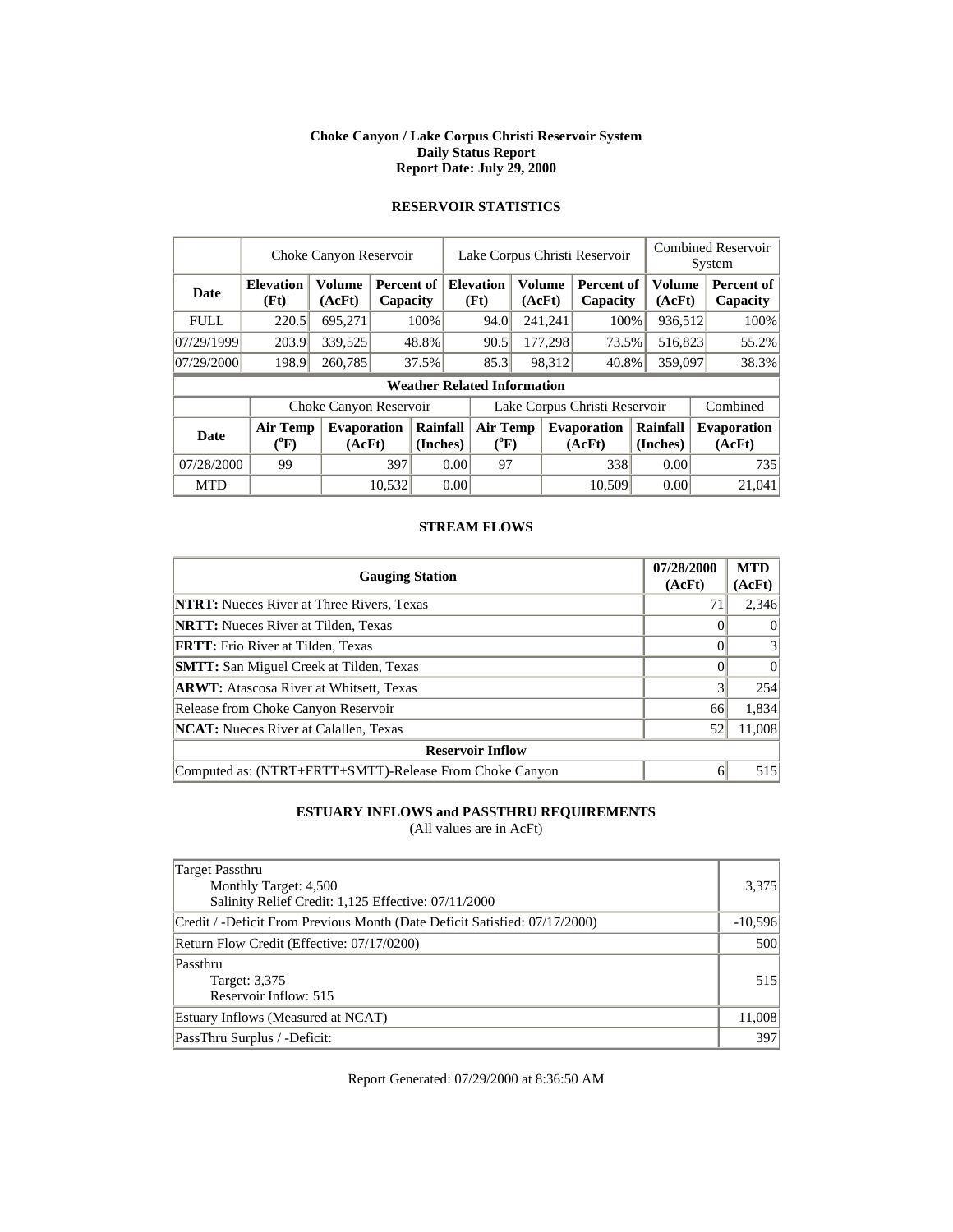#### **Choke Canyon / Lake Corpus Christi Reservoir System Daily Status Report Report Date: July 30, 2000**

|             | Choke Canyon Reservoir   |                              |                        |                      |      | Lake Corpus Christi Reservoir      |        |                                                   |                              |  | <b>Combined Reservoir</b><br>System |  |                              |
|-------------|--------------------------|------------------------------|------------------------|----------------------|------|------------------------------------|--------|---------------------------------------------------|------------------------------|--|-------------------------------------|--|------------------------------|
| <b>Date</b> | <b>Elevation</b><br>(Ft) | <b>Volume</b><br>(AcFt)      | Percent of<br>Capacity |                      |      | <b>Elevation</b><br>(Ft)           |        | <b>Volume</b><br>Percent of<br>(AcFt)<br>Capacity |                              |  | Volume<br>(AcFt)                    |  | Percent of<br>Capacity       |
| <b>FULL</b> | 220.5                    | 695,271                      |                        | 100%                 |      | 94.0                               |        | 241,241                                           | 100%                         |  | 936,512                             |  | 100%                         |
| 07/30/1999  | 203.9                    | 338,845                      | 48.7%                  |                      |      | 90.5                               |        | 176,956<br>73.4%                                  |                              |  | 515,801                             |  | 55.1%                        |
| 07/30/2000  | 198.9                    | 260,351                      | 37.4%                  |                      |      | 85.2                               | 97.797 |                                                   | 40.5%                        |  | 358.148                             |  | 38.2%                        |
|             |                          |                              |                        |                      |      | <b>Weather Related Information</b> |        |                                                   |                              |  |                                     |  |                              |
|             | Choke Canyon Reservoir   |                              |                        |                      |      | Lake Corpus Christi Reservoir      |        |                                                   |                              |  | Combined                            |  |                              |
| <b>Date</b> | <b>Air Temp</b><br>(°F)  | <b>Evaporation</b><br>(AcFt) |                        | Rainfall<br>(Inches) |      | <b>Air Temp</b><br>$(^{0}F)$       |        |                                                   | <b>Evaporation</b><br>(AcFt) |  | Rainfall<br>(Inches)                |  | <b>Evaporation</b><br>(AcFt) |
| 07/29/2000  | 96                       |                              | 371                    | 0.00                 |      | 99                                 |        |                                                   | 344                          |  | 0.00                                |  | 715                          |
| <b>MTD</b>  |                          |                              | 10.903                 |                      | 0.00 |                                    |        |                                                   | 10.853                       |  | 0.00                                |  | 21.756                       |

# **RESERVOIR STATISTICS**

#### **STREAM FLOWS**

| <b>Gauging Station</b>                                  | 07/29/2000<br>(AcFt) | <b>MTD</b><br>(AcFt) |
|---------------------------------------------------------|----------------------|----------------------|
| <b>NTRT:</b> Nueces River at Three Rivers, Texas        | 71                   | 2,418                |
| <b>NRTT:</b> Nueces River at Tilden, Texas              |                      | $\theta$             |
| <b>FRTT:</b> Frio River at Tilden, Texas                |                      | 3                    |
| <b>SMTT:</b> San Miguel Creek at Tilden, Texas          |                      | $\theta$             |
| <b>ARWT:</b> Atascosa River at Whitsett, Texas          |                      | 256                  |
| Release from Choke Canyon Reservoir                     | 66                   | 1,900                |
| <b>NCAT:</b> Nueces River at Calallen, Texas            | 52                   | 11,059               |
| <b>Reservoir Inflow</b>                                 |                      |                      |
| Computed as: (NTRT+FRTT+SMTT)-Release From Choke Canyon | 6                    | 521                  |

### **ESTUARY INFLOWS and PASSTHRU REQUIREMENTS**

(All values are in AcFt)

| Target Passthru                                                            |           |
|----------------------------------------------------------------------------|-----------|
| Monthly Target: 4,500                                                      | 3,375     |
| Salinity Relief Credit: 1,125 Effective: 07/11/2000                        |           |
| Credit / -Deficit From Previous Month (Date Deficit Satisfied: 07/17/2000) | $-10,596$ |
| Return Flow Credit (Effective: 07/17/0200)                                 | 500       |
| Passthru                                                                   |           |
| Target: 3,375                                                              | 521       |
| Reservoir Inflow: 521                                                      |           |
| Estuary Inflows (Measured at NCAT)                                         | 11,059    |
| PassThru Surplus / -Deficit:                                               | 442       |

# Report Generated: 07/30/2000 at 8:33:58 AM